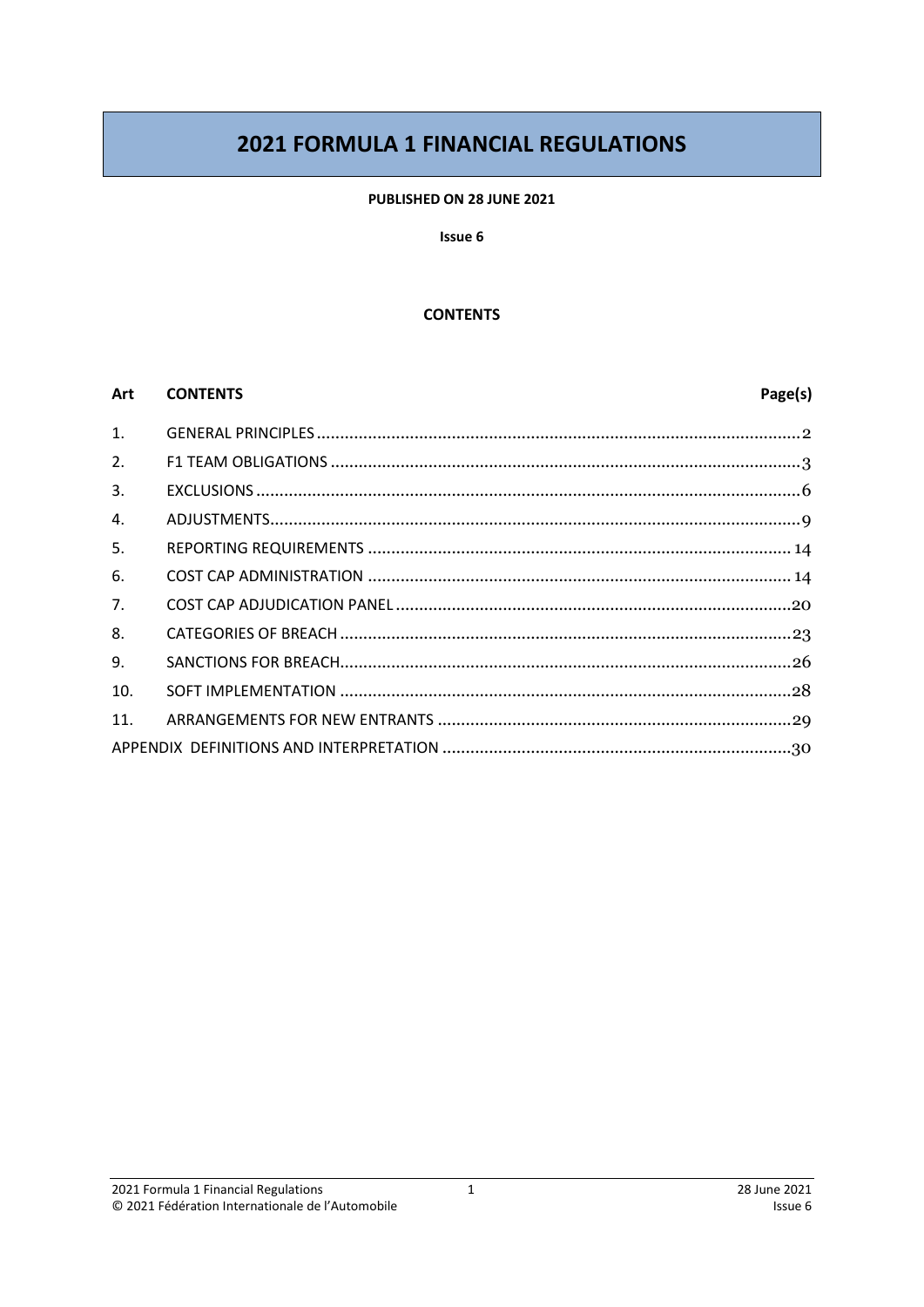#### <span id="page-1-0"></span>**1. GENERAL PRINCIPLES**

### **Scope**

1.1 These Financial Regulations come into force on 1 January 2021. They form part of the terms and conditions of participation in the Championship. Each F1 Team participating in the Championship agrees to be bound by and undertakes to comply with these Financial Regulations.

## **Objectives**

- 1.2 These Financial Regulationsintroduce a Cost Cap that limits certain coststhat may be incurred by or on behalf of an F1 Team in each Full Year Reporting Period, while leaving that F1 Team free to decide how to allocate resources within that Cost Cap.
- <span id="page-1-2"></span>1.3 These Financial Regulations are designed to achieve the following objectives (the "**Objectives**"):
	- (a) to promote the competitive balance of the Championship;
	- (b) to promote the sporting fairness of the Championship; and
	- (c) to ensure the long-term financial stability and sustainability of the F1 Teams,

while preserving the unique technology and engineering challenge of Formula 1.

- 1.4 These Financial Regulations will be interpreted and applied by the Cost Cap Administration, the Cost Cap Adjudication Panel and the ICA in a consistent manner that treats all F1 Teams equally and that achieves the Objectives.
- 1.5 The definitive version of these Financial Regulations is the English version, which will be used should any dispute arise as to their interpretation. Defined words and phrases in these Financial Regulations (denoted by initial capital letters) have the meaning indicated in the Appendix to these Financial Regulations, unless otherwise defined in the body of these Financial Regulations. Unless otherwise specified, references to "Articles" are to Articles of these Financial Regulations, references to "may" shall mean in the sole discretion of such person or entity (as the context so requires), and any phrase introduced by the terms "including", "include", "in particular" or any similar expression shall be construed as illustrative and not as limiting the sense of the words preceding those terms.
- 1.6 If any part of these Financial Regulations is found by a court or authority of competent jurisdiction to be illegal, invalid or unenforceable, that part will be deemed not to form part of these Financial Regulations, and the legality, validity or enforceability of the remainder of these Financial Regulations will not be affected.
- 1.7 The Cost Cap Administration shall periodically review these Financial Regulations. These Financial Regulations may be amended and/or supplemented by the FIA World Motor Sport Council from time to time.

## **Accountability**

<span id="page-1-1"></span>1.8 Each F1 Team must ensure that all Personnel are made aware: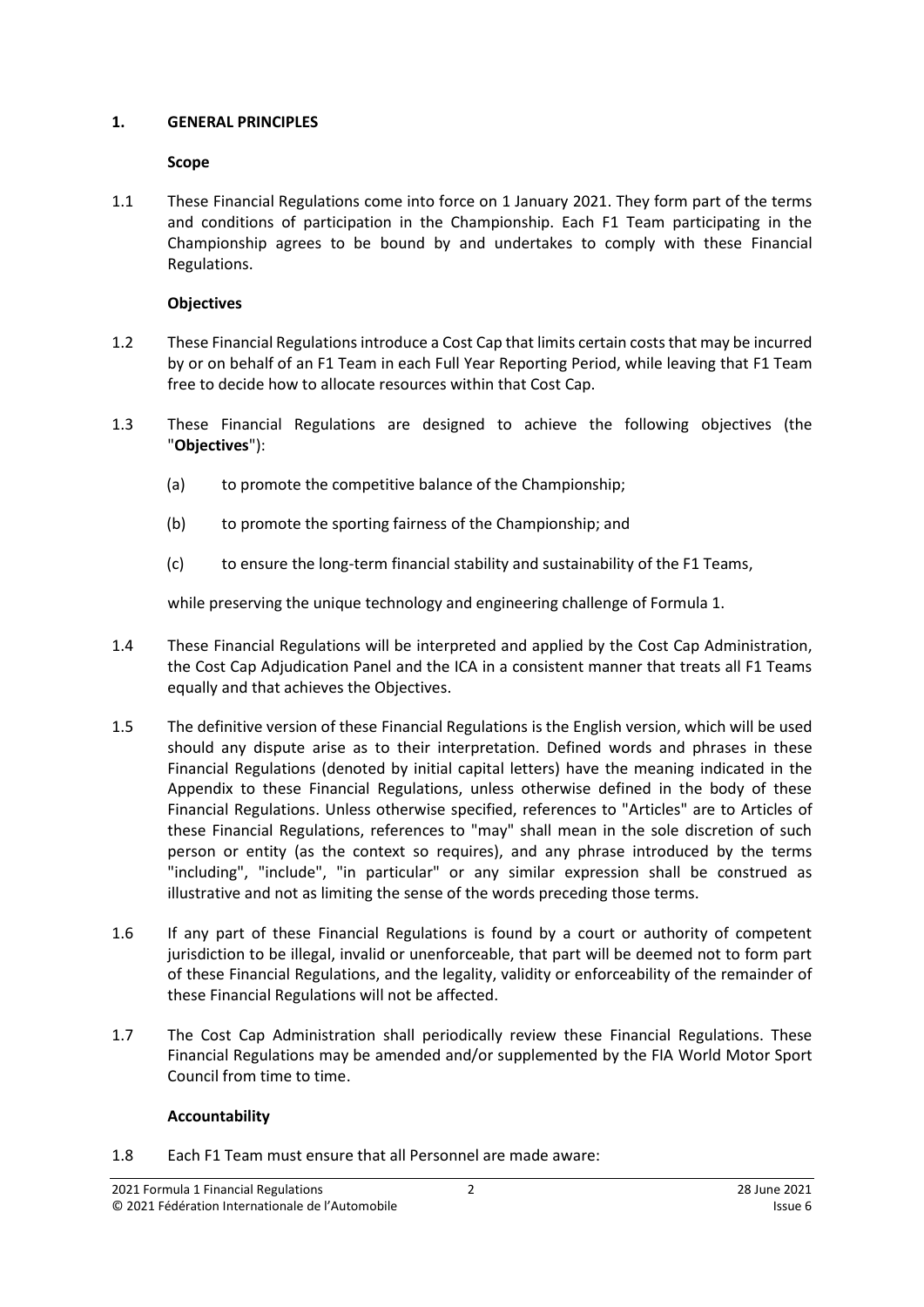- (a) of the Objectives, content and substance of these Financial Regulations; and
- (b) that the F1 Team is subject to these Financial Regulations.
- <span id="page-2-1"></span>1.9 Each F1 Team must ensure that all relevant Personnel are appropriately informed and trained with respect to the ways in which their areas of responsibility may impact the F1 Team's compliance with these Financial Regulations.
- <span id="page-2-2"></span>1.10 Each F1 Team must ensure that the FIA ethics and compliance policy in force from time to time with respect to these Financial Regulations is clearly communicated to all Personnel.

## <span id="page-2-0"></span>**2. F1 TEAM OBLIGATIONS**

- <span id="page-2-3"></span>2.1 Each F1 Team must:
	- (a) demonstrate its ongoing compliance with the Cost Cap by submitting Reporting Documentation in respect of its Reporting Group to the Cost Cap Administration by the Reporting Deadline in respect of each Reporting Period and by providing any further information requested from time to time by the Cost Cap Administration;
	- (b) cooperate fully and in a timely manner with the Cost Cap Administration in the exercise of its regulatory function, including any investigation conducted by or on behalf of the Cost Cap Administration pursuant to these Financial Regulations;
	- (c) provide any information and documentation requested by or on behalf of the Cost Cap Administration relevant to any actual, potential or suspected instance of noncompliance with these Financial Regulations; and
	- (d) faithfully execute its obligations under these Financial Regulations and act at all times in a spirit of Good Faith and cooperation.

## **Cap on Relevant Costs**

- 2.2 An F1 Team must:
	- (a) determine and report its Relevant Costs against the Cost Cap in the F1 Team's Presentation Currency; and
	- (b) not have Relevant Costs in excess of the Cost Cap in the applicable Full Year Reporting Period.

## **The Cost Cap**

- <span id="page-2-4"></span>2.3 The amount of the "**Cost Cap**" shall be as follows, in each case adjusted (if applicable) for Indexation:
	- (a) in the Full Year Reporting Period ending on 31 December 2021:
		- (i) in the event that 21 Competitions take place in that Full Year Reporting Period, US Dollars 145,000,000; or
		- (ii) in the event that fewer than 21 Competitions take place in that Full Year Reporting Period, US Dollars 145,000,000, decreased by an amount equivalent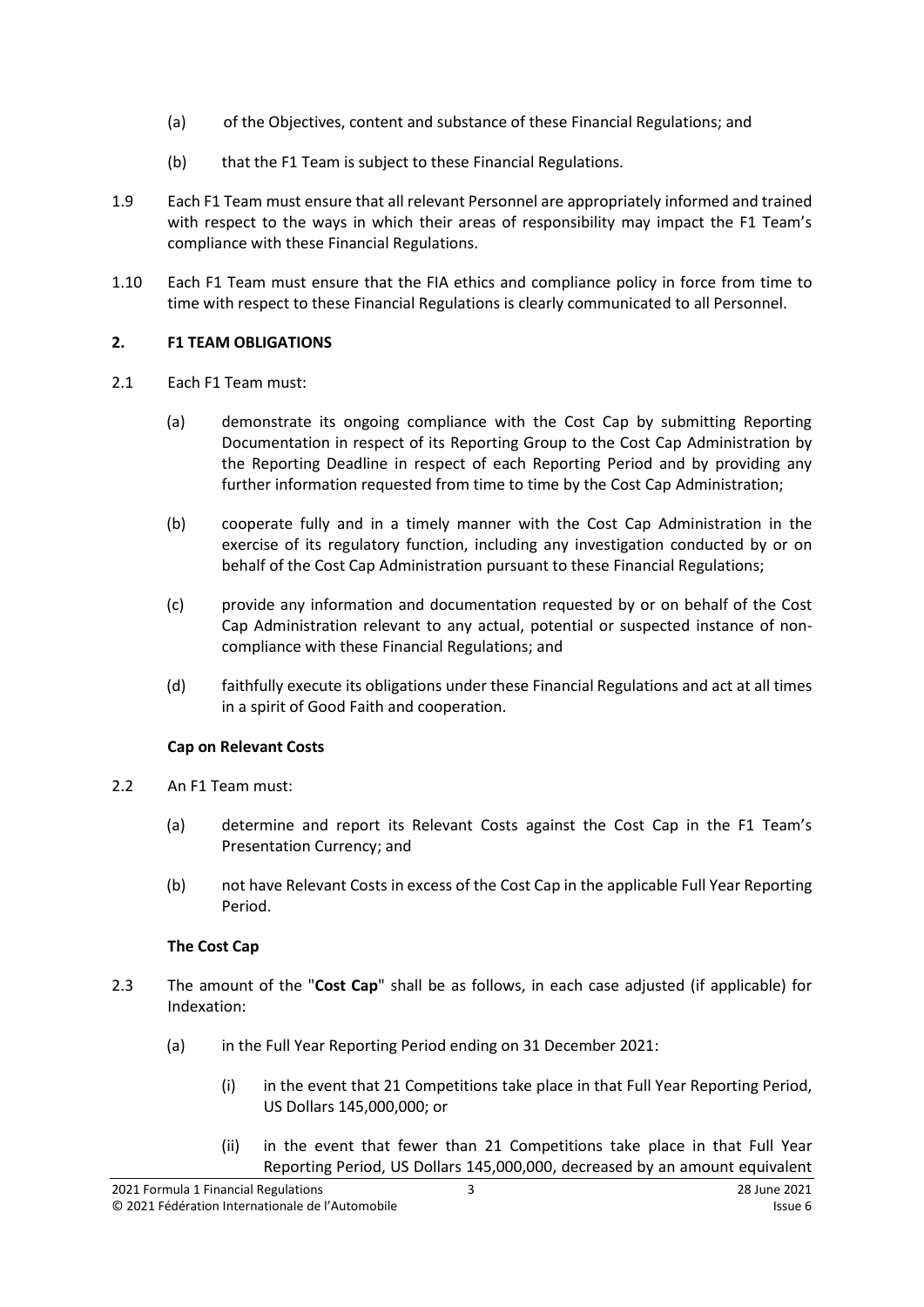to US Dollars 1,200,000 multiplied by "X", where "X" is equal to 21 minus the number of Competitions taking place in that Full Year Reporting Period; or

- (iii) in the event that more than 21 Competitions take place in that Full Year Reporting Period, US Dollars 145,000,000, increased by an amount equivalent to US Dollars 1,200,000 multiplied by "X", where "X" is equal to the number of Competitions taking place in that Full Year Reporting Period minus 21;
- (b) in the Full Year Reporting Period ending on 31 December 2022:
	- (i) in the event that 21 Competitions take place in that Full Year Reporting Period, US Dollars 140,000,000; or
	- (ii) in the event that fewer than 21 Competitions take place in that Full Year Reporting Period, US Dollars 140,000,000, decreased by an amount equivalent to US Dollars 1,200,000 multiplied by "X", where "X" is equal to 21 minus the number of Competitions taking place in that Full Year Reporting Period; or
	- (iii) in the event that more than 21 Competitions take place in that Full Year Reporting Period, US Dollars 140,000,000, increased by an amount equivalent to US Dollars 1,200,000 multiplied by "X", where "X" is equal to the number of Competitions taking place in that Full Year Reporting Period minus 21;
- (c) in the Full Year Reporting Period ending on 31 December 2023 and in each subsequent Full Year Reporting Period:
	- (i) in the event that 21 Competitions take place in that Full Year Reporting Period, US Dollars 135,000,000; or
	- (ii) in the event that fewer than 21 Competitions take place in that Full Year Reporting Period, US Dollars 135,000,000, decreased by an amount equivalent to US Dollars 1,200,000 multiplied by "X", where "X" is equal to 21 minus the number of Competitions taking place in that Full Year Reporting Period; or
	- (iii) in the event that more than 21 Competitions take place in that Full Year Reporting Period, US Dollars 135,000,000, increased by an amount equivalent to US Dollars 1,200,000 multiplied by "X", where "X" is equal to the number of Competitions taking place in that Full Year Reporting Period minus 21;

provided that if any Competition in a Full Year Reporting Period is cancelled less than three months prior to the proposed start date of that Competition (or, where applicable, any rescheduled date), such Competition shall be deemed to have taken place in the applicable Full Year Reporting Period for the purposes of Articles 2.3(a) to 2.3(c).

2.4 Where an F1 Team has a Presentation Currency other than US Dollars, the Cost Cap for that F1 Team shall be converted from US Dollars into that F1 Team's Presentation Currency at the Initial Applicable Rate. For illustrative purposes, the amount of the Cost Cap in selected Presentation Currencies for the Full Year Reporting Period ending on 31 December 2021, as referred to in Article 2.3(a) (assuming 21 Competitions and Indexation of zero) is as follows:

#### **Presentation Currency**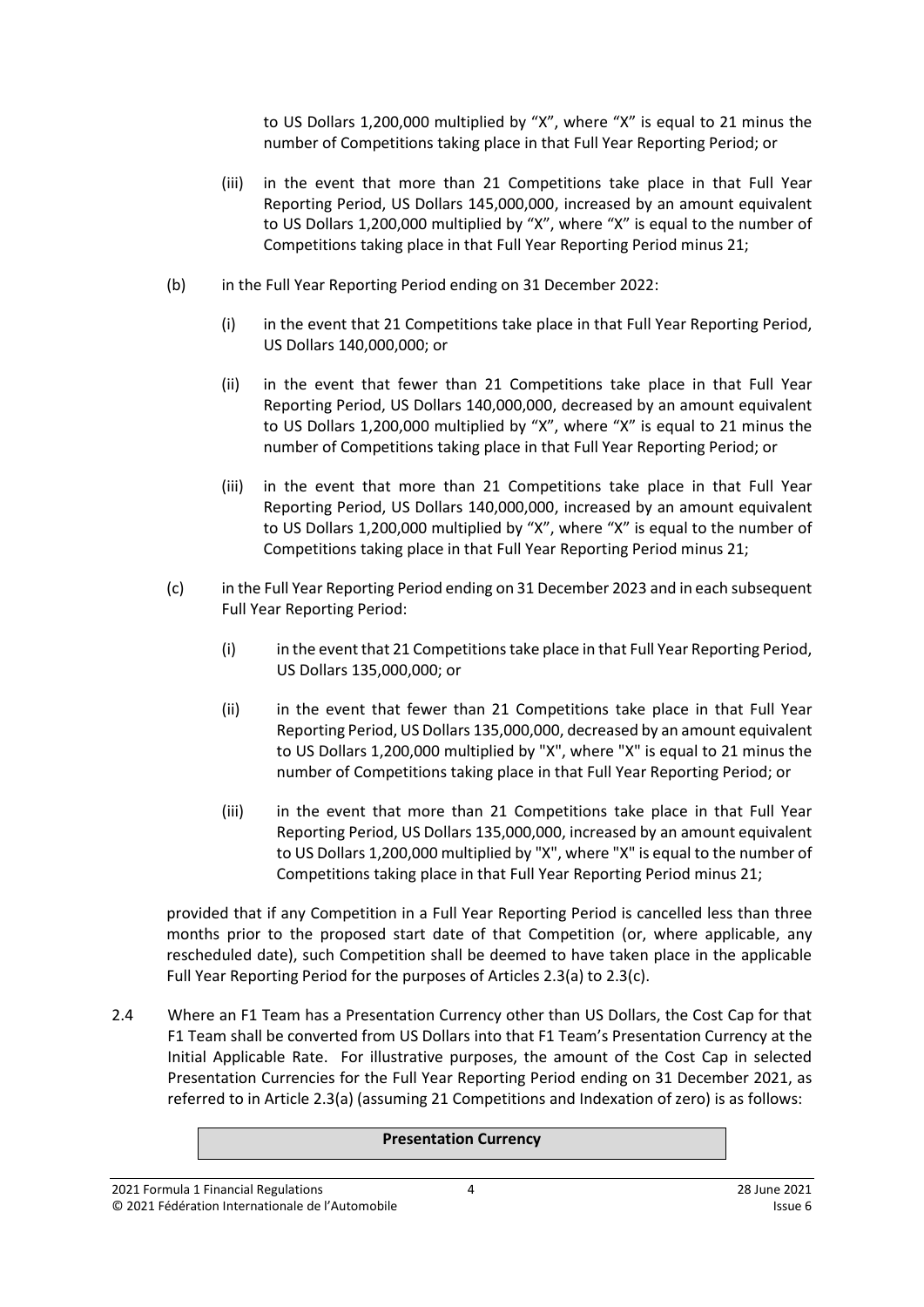| <b>US Dollars</b> | <b>Pounds Sterling</b> | <b>Euros</b> | <b>Swiss Francs</b> |
|-------------------|------------------------|--------------|---------------------|
| (1000)            | (1000)                 | ('000)       | ('000)              |
| 145,000           | 114,254                | 132,034      | 144,422             |

#### **Reporting Group**

- <span id="page-4-1"></span>2.5 For the purposes of reporting Total Costs of the Reporting Group, an F1 Team's Reporting Group shall comprise the F1 Team together with, where the F1 Team has incurred less than 95% of the costs of the F1 Activities undertaken by or on behalf of the F1 Team in the Reporting Period, such additional entities within the F1 Team's Legal Group Structure as are determined in accordance with Articl[e 2.6.](#page-4-0)
- <span id="page-4-0"></span>2.6 The additional entities to be included within the Reporting Group where an F1 Team has incurred less than 95% of the costs of the F1 Activities undertaken by or on behalf of that F1 Team in the Reporting Period shall be the entity (other than the F1 Team) within the F1 Team's Legal Group Structure that incurred the greatest amount of costs of the F1 Activities undertaken by or on behalf of the F1 Team in the Reporting Period, followed (to the extent required) by the entity within the F1 Team's Legal Group Structure that incurred the next greatest amount of such costs, and so on, until the entities included within the Reporting Group have incurred, in aggregate, 95% or more of the costs of the F1 Activities undertaken by or on behalf of the F1 Team in the Reporting Period.
- <span id="page-4-2"></span>2.7 In addition to those entities included in the Reporting Group pursuant to Articles [2.5](#page-4-1) an[d 2.6,](#page-4-0) an F1 Team may elect to include additional entities in its Reporting Group from within its Legal Group Structure which have incurred costs of F1 Activities undertaken on behalf of the F1 Team in the Reporting Period.
- <span id="page-4-4"></span>2.8 For the purposes of Articles [2.5](#page-4-1) to [2.7](#page-4-2) (inclusive), the calculation of the costs of F1 Activities undertaken by or on behalf of the F1 Team in the Reporting Period:
	- (a) shall not include Finance Costs and costs Directly Attributable to Marketing Activities;
	- (b) shall be made having adjusted out any amounts in connection with F1 Activities recharged from one member of the F1 Team's Legal Group Structure to another.
- <span id="page-4-3"></span>2.9 No entity shall be included in the Reporting Group of more than one F1 Team. If, but for the provisions of this Article [2.9,](#page-4-3) an entity would be included in the Reporting Group of more than one F1 Team pursuant to the provisions of Articles [2.5](#page-4-1) to [2.8](#page-4-4) (inclusive), then that entity shall only be included in the Reporting Group of the F1 Team in respect of which it incurs the greatest amount of costs of F1 Activities, excluding Finance Costs and costs Directly Attributable to Marketing Activities.
- 2.10 In the calculation of Relevant Costs, the costs of any F1 Activities incurred by entities within the F1 Team's Legal Group Structure but outside its Reporting Group, other than Finance Costs and costs Directly Attributable to Marketing Activities undertaken by any such entity, must either be:
	- (a) recharged at Fair Value to a Reporting Group Entity and thereby included within Total Costs of the Reporting Group; or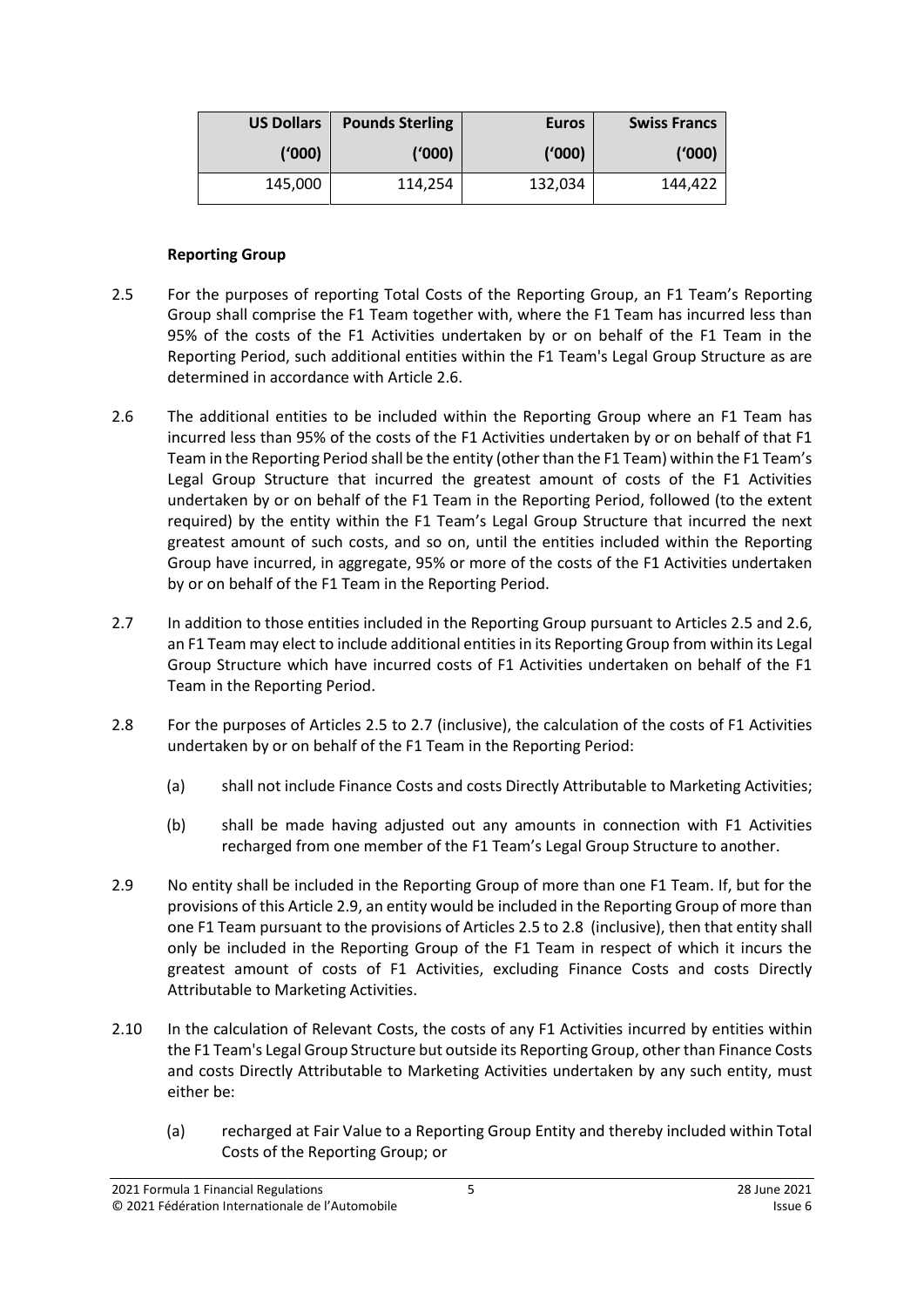- (b) included in Relevant Costs at Fair Value by way of an Adjustment to Total Costs of the Reporting Group, as a Related Party Transaction pursuant to Article 4.1(a)(i).
- <span id="page-5-5"></span>2.11 The F1 Team should seek clarification from the Cost Cap Administration if it is uncertain whether an entity should be included in its Reporting Group.

## <span id="page-5-0"></span>**3. EXCLUSIONS**

- <span id="page-5-8"></span><span id="page-5-7"></span><span id="page-5-6"></span><span id="page-5-4"></span><span id="page-5-3"></span><span id="page-5-2"></span><span id="page-5-1"></span>3.1 In calculating Relevant Costs, the following costs and amounts within Total Costs of the Reporting Group must be excluded ("**Excluded Costs**"):
	- (a) All costs Directly Attributable to Marketing Activities;
	- (b) All costs of Consideration provided to an F1 Driver, or to a Connected Party of that F1 Driver, in exchange for that F1 Driver providing the services of an F1 Driver to or for the benefit of the F1 Team, together with all travel and accommodation costs in respect of each F1 Driver;
	- (c) All costs of Consideration provided to an Other Racing Driver, or to a Connected Party of that Other Racing Driver, in exchange for that Other Racing Driver providing the services of an Other Racing Driver to or for the benefit of the F1 Team, together with, all travel and accommodation costs in respect of each Other Racing Driver;
	- (d) All costs of Consideration provided to the three individuals (other than any individual in respect of whom all costs of Consideration are excluded pursuant to any other sub-Article of this Article [3.1\)](#page-5-1) in respect of whom the highest aggregate amount of Consideration has been recognised in Total Costs of the Reporting Group during the Reporting Period (the "**Excluded Persons**"), or to a Connected Party of any Excluded Person, in each case in exchange for that Excluded Person providing services to or for the benefit of the F1 Team, together with associated employer's social security contributions and all travel and accommodation costs in respect of each Excluded Person;
	- (e) With respect to Heritage Asset Activities:
		- (i) all costs Directly Attributable to Heritage Asset Activities; and
		- (ii) if the F1 Team can prove to the satisfaction of the Cost Cap Administration that an identifiable portion of the Consideration provided to any Heritage Asset Personnel relates to Heritage Asset Activities, that portion of those costs, together with associated employer's social security contributions;
	- (f) All Finance Costs;
	- (g) All Corporate Income Tax;
	- (h) With respect to Non-F1 Activities:
		- (i) all costs Directly Attributable to Non-F1 Activities; and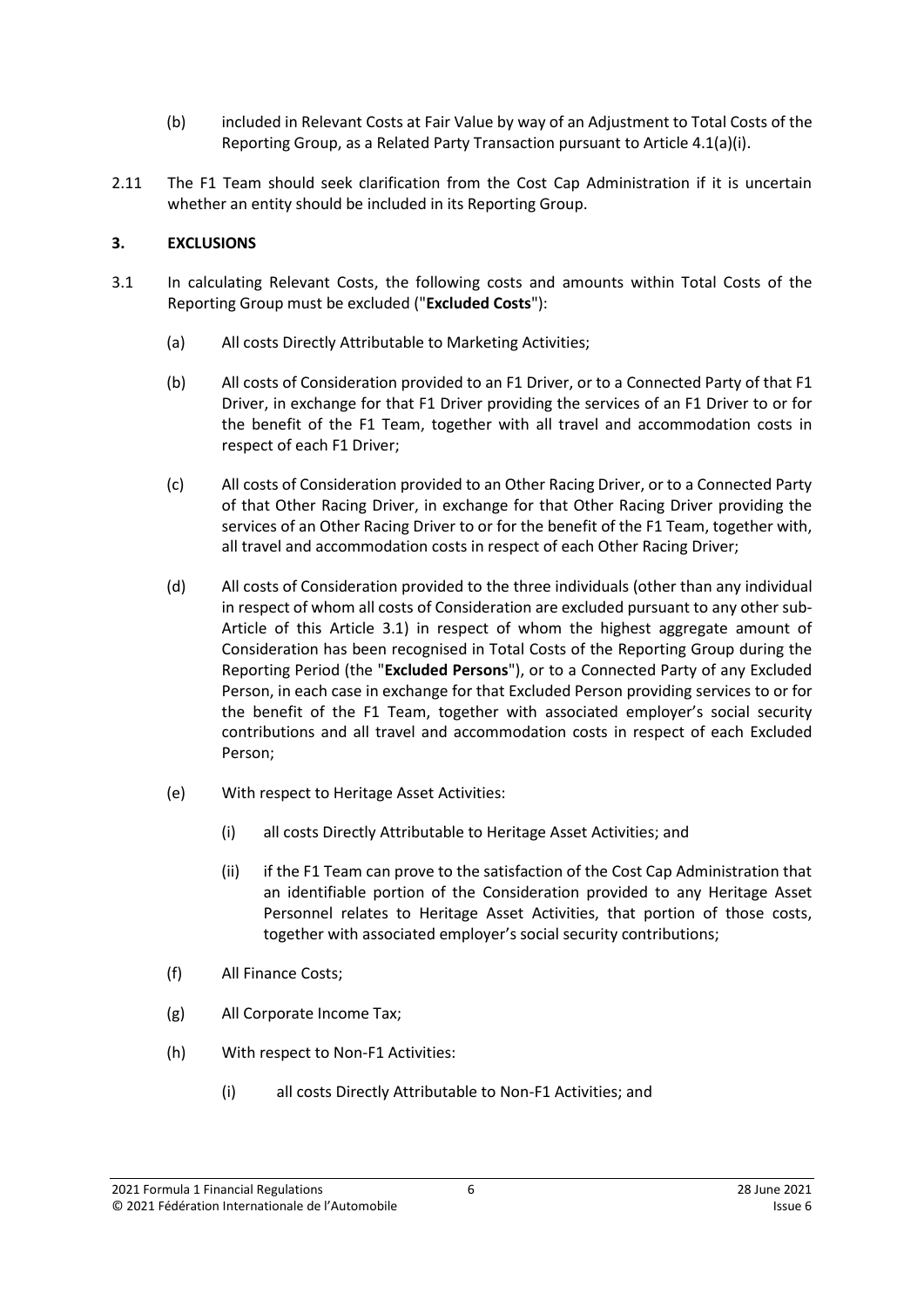- (ii) if the F1 Team can prove to the satisfaction of the Cost Cap Administration that an identifiable portion of the following costs relates to Non-F1 Activities, that portion of those costs:
	- (A) Consideration provided to, and associated employer's social security contributions incurred in respect of any Personnel engaged in both F1 Activities and Non-F1 Activities;
	- (B) electricity, gas and water costs incurred in the course of both F1 Activities and Non-F1 Activities;
	- (C) lease costs in respect of plant and equipment used in the course of both F1 Activities and Non-F1 Activities; and
	- (D) costs of parts and consumables, and outsourced services, incurred for the maintenance of an item of plant or equipment used in the course of both F1 Activities and Non-F1 Activities;
- <span id="page-6-0"></span>(i) All costs Directly Attributable to Human Resources Activities, Finance Activities or Legal Activities;
- (j) All Property Costs;
- <span id="page-6-1"></span>(k) All Employee Bonus Costs, subject to a maximum amount in any Full Year Reporting Period of the lower of:
	- (i) 20% of the Total Fixed Employee Remuneration; and
	- (ii) the Excluded Bonus Maximum Amount, adjusted (if applicable) for Indexation;

plus the amount of any employer's social security contributions in respect of the amount of such Employee Bonus Costs excluded pursuant to this Article 3.1(k);

- (l) The following amounts:
	- (i) payable to the FIA by an F1 Team in relation to its entry to, and participation in, the Championship taking place in the applicable Reporting Period; and
	- (ii) payable to the FIA by an F1 Team in relation to the FIA Super Licence of any F1 Driver in respect of the Championship taking place in the applicable Reporting Period; and
	- (iii) payable to the Commercial Rights Holder to the Championship by an F1 Team pursuant to its acceptance as a signatory to a contract with the Commercial Rights Holder and/or the FIA relating to the F1 Team's participation in the Championship;
- (m) All Financial Penalties in respect of any breach of these Financial Regulations;
- (n) All costs of goods and services within the Power Unit Supply Perimeter for use by the F1 Team, up to an amount in any Full Year Reporting Period equal to the applicable maximum price as set out in the Sporting Regulations;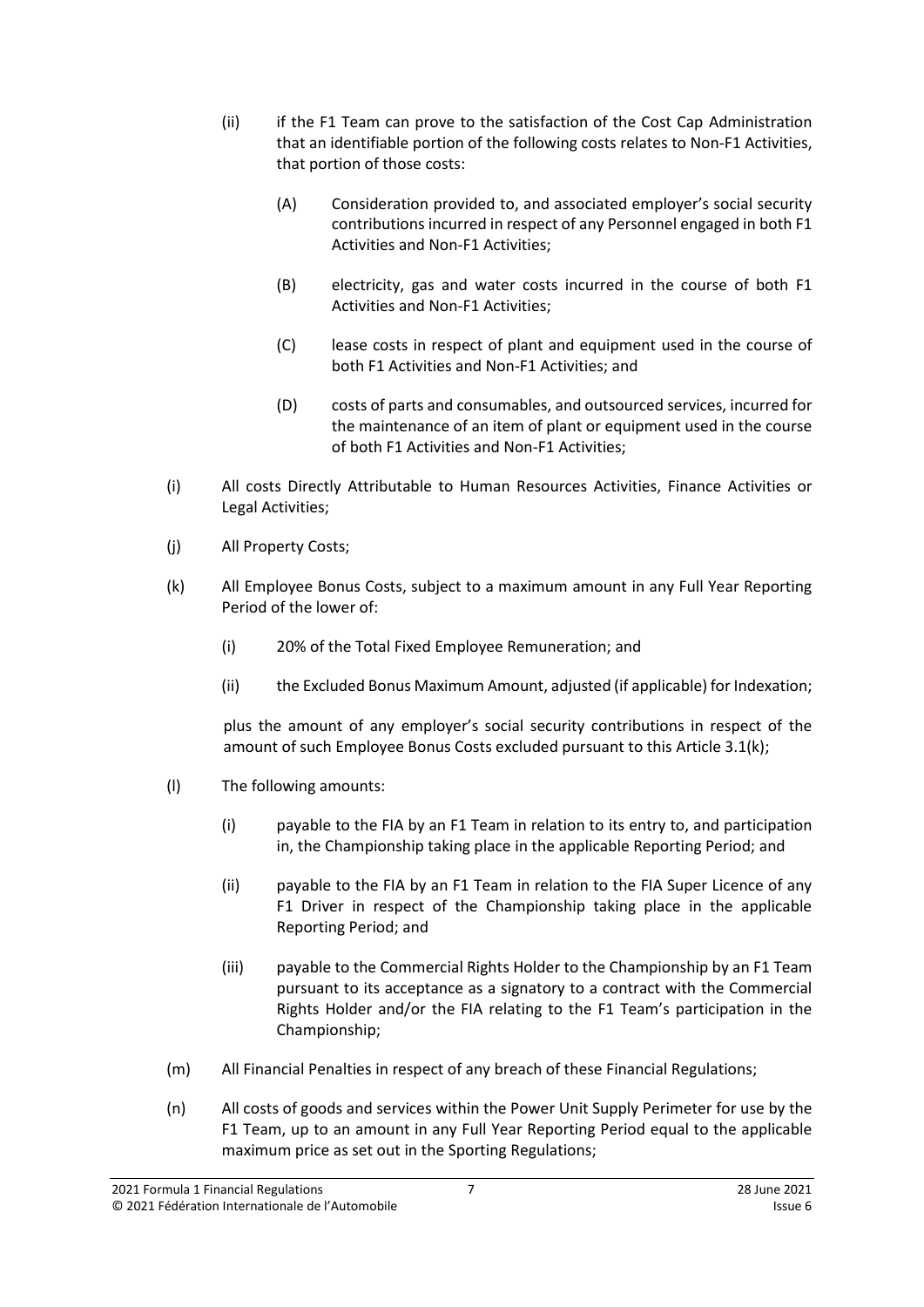- (o) All amounts of depreciation, amortisation, impairment loss, and amounts as a result of revaluation or disposal of tangible assets and intangible assets;
- (p) All foreign exchange gains and lossesrecognised in profit or loss, whether arising from settlement and/or re-measurement of monetary items denominated in a foreign currency, or otherwise;
- (q) Where a Reporting Group Entity is required by applicable lawsto pay employer'ssocial security contributions, the amount by which such mandatory contributions exceed 13.8% of the Total Employee Remuneration;
- (r) All flight and hotel costs in connection with a Competition or Testing of Current Cars by Personnel;
- (s) All costs incurred with a Power Unit supplier that are Directly Attributable to the development, testing and validation of an Alternative Fuel and Oil for use with the Power Unit in F1 Cars of the F1 Team;
- <span id="page-7-1"></span>(t) All costs Directly Attributable to entertainment provided for the benefit of all employees of all Reporting Group Entities on a substantially equal basis, subject to a maximum amount of US Dollars 1,000,000, adjusted (if applicable) for Indexation;
- (u) All costs of Consideration provided to employees in respect of maternity leave, paternity leave, shared parental leave or adoption leave (together with associated employer's social security contributions) in each case pursuant to a bona fide formal written policy that applies substantially equally to all employees of all Reporting Group Entities;
- (v) All costs of Consideration (together with associated employer's social security contributions) provided to an individual (excluding existing Personnel) engaged as cover for an employee on sick leave during the period that the relevant employee is not working, subject to a maximum amount equal to: (i) the Consideration that would have been provided to the relevant employee over the same period were that employee not on sick leave; plus (ii) the employer's social security contributions associated with that Consideration. For the avoidance of doubt, an individual engaged to replace an employee whose costs of Consideration have been excluded pursuant to Article 3.1(w) is not engaged as cover;
- <span id="page-7-2"></span>(w) All costs of Consideration (together with associated employer's social security contributions) that an F1 Team demonstrates to the reasonable satisfaction of the Cost Cap Administration have been provided to an employee that has been formally placed on indefinite sick leave or disability leave and is not expected to return to work, to the extent provided during the relevant employee's period of absence;
- <span id="page-7-0"></span>(x) All Employee Termination Benefits (together with associated employer's social security contributions), incurred in the Full Year Reporting Periods ending on 31 December 2021 and 31 December 2022; and
- <span id="page-7-3"></span>(y) All costs of Consideration other than Employee Termination Benefits (together with associated employer's social security contributions) provided to a Reassigned Employee prior to the date on which they became a Reassigned Employee, subject to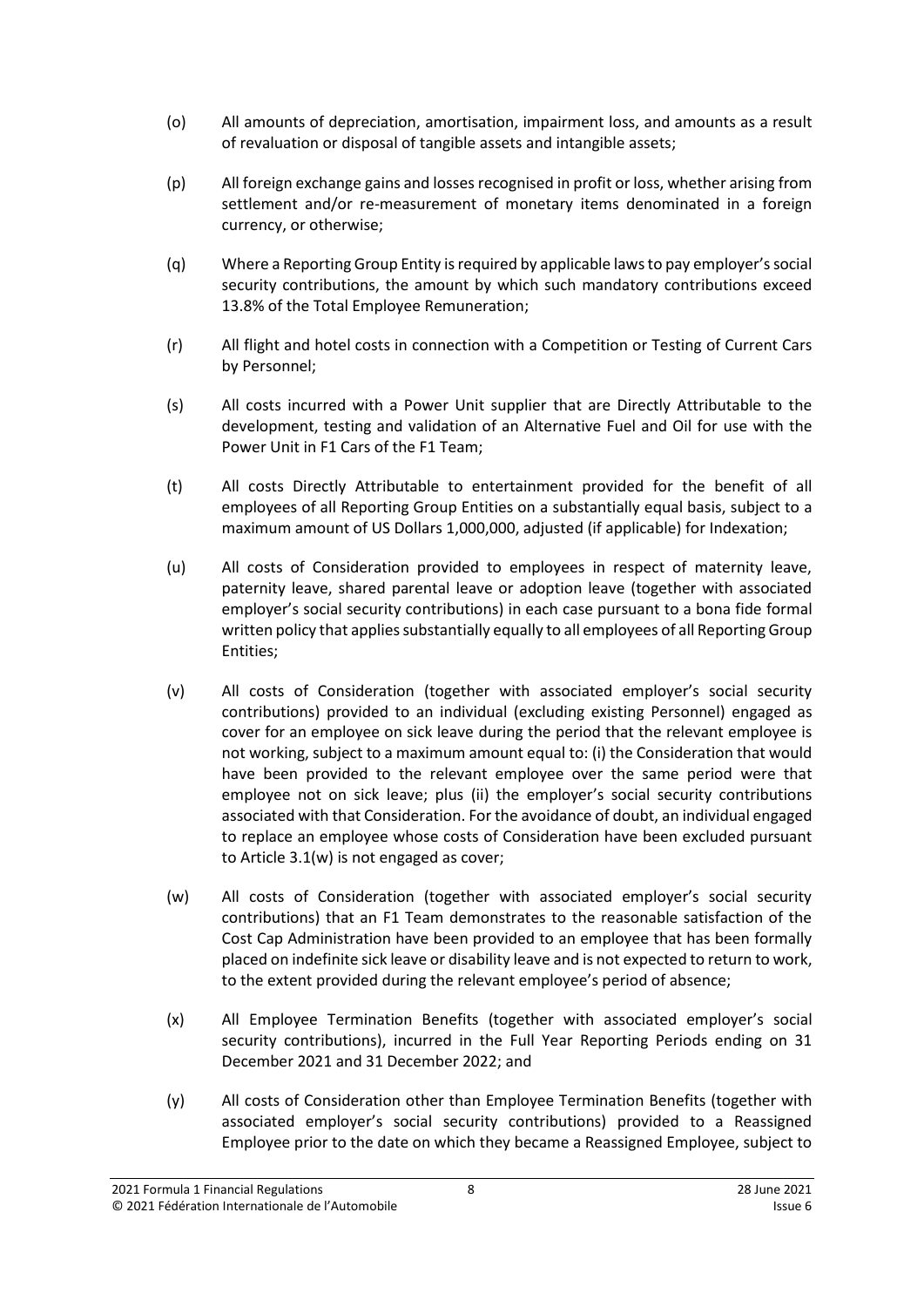a maximum aggregate amount of US Dollars 6,000,000, adjusted (if applicable) for Indexation.

- <span id="page-8-2"></span>3.2 If a cost within Total Costs of the Reporting Group is Directly Attributable to any combination of the following activities:
	- (a) Marketing Activities;
	- (b) Heritage Asset Activities;
	- (c) Non-F1 Activities;
	- (d) Human Resources Activities;
	- (e) Finance Activities; and
	- (f) Legal Activities,

such cost shall be an Excluded Cost.

3.3 For the purposes of this Article 3, where an F1 Team has a Presentation Currency other than US Dollars, amounts expressed in US Dollars shall be converted into that F1 Team's Presentation Currency at the Initial Applicable Rate.

## <span id="page-8-0"></span>**4. ADJUSTMENTS**

- <span id="page-8-1"></span>4.1 Unless stated otherwise in this Article [4,](#page-8-0) in calculating Relevant Costs, the following adjustments to Total Costs of the Reporting Group must be made:
	- (a) Related Party Transactions, Exchange Transactions, Inter-Team Transactions, Power Unit Transactions and transactions pursuant to which a Customer Competitor uses a Transferable Component or a sub-assembly of a Transferable Component:
		- (i) Any Related Party Transaction, Exchange Transaction, Inter-Team Transaction (except for a transaction pursuant to which a Customer Competitor uses a Transferable Component or a sub-assembly of a Transferable Component) or Power Unit Transaction in connection with an F1 Activity must be included in Relevant Costs at not less than Fair Value.
		- (ii) In respect of any transaction pursuant to which a Customer Competitor uses a Transferable Component or a sub-assembly of a Transferable Component, the cost in connection with the use of that Transferable Component or subassembly of a Transferable Component must be included in Relevant Costs at not less than the minimum amount calculated in accordance with the methodology communicated by the Cost Cap Administration via a Determination no later than 30 November of the preceding Full Year Reporting Period in respect of each Full Year Reporting Period.
	- (b) Offsetting of income and costs:
		- (i) If a Reporting Group Entity has offset any income or gains within its Total Costs, or any costs or losses within its revenue, the F1 Team must make an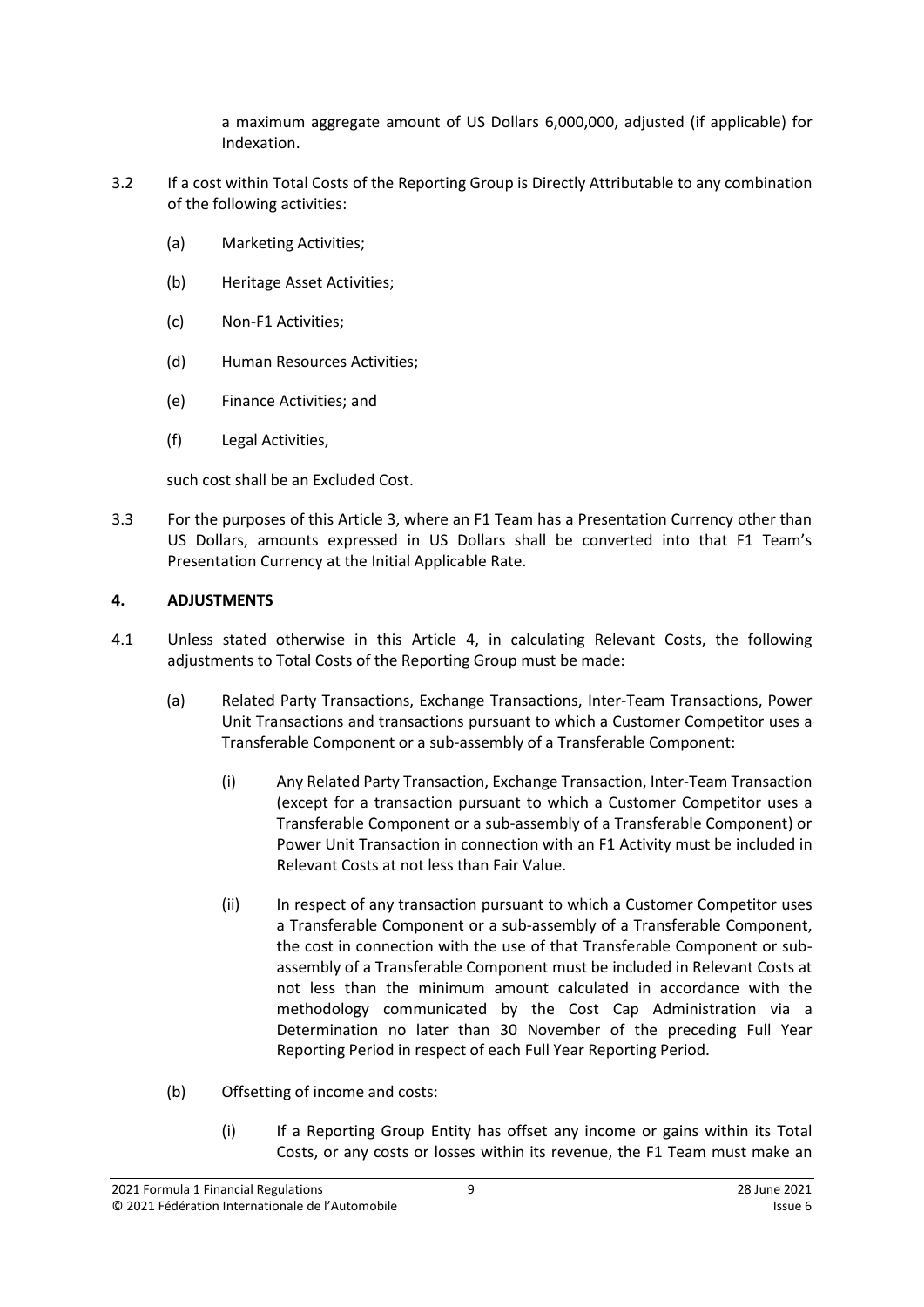upward adjustment in the calculation of Relevant Costs to gross up these amounts, unless such offsetting is permitted under its applicable accounting standards or it falls under the following:

- (A) finance income may be offset against Finance Costs, provided that any exclusion made pursuant to Article [3.1\(f\)](#page-5-2) is made net of finance income; or
- (B) tax credits in respect of Corporate Income Tax may be offset against tax charges in respect of Corporate Income Tax, provided that any exclusion made pursuant to Article [3.1\(g\)](#page-5-3) is made net of tax credits in respect of Corporate Income Tax.
- (ii) If a Reporting Group Entity has recognised income from a government incentive scheme within its revenue in respect of certain research and development costs included within its Total Costs, the F1 Team must make a downward adjustment in the calculation of Relevant Costs to offset such income against those research and development costs.
- (iii) If a Reporting Group Entity has recognised a cost of materials or supplies within its Total Costs for the Reporting Period, and the F1 Team can prove to the satisfaction of Cost Cap Administration that, within the same Reporting Period:
	- (A) those materials or supplies are sold to a third party, in order to manufacture finished goods to be purchased by the Reporting Group Entity for use on the F1 Team's F1 Cars, and the sale of those materials or supplies is recognised as income by the Reporting Group Entity; and
	- (B) the finished goods are purchased by the Reporting Group Entity and recognised as a cost within its Total Costs,

then the F1 Team must make a downward adjustment in the calculation of Relevant Costs to exclude an amount equivalent to the lower of either the cost of the materials or supplies initially recorded within Total Costs or the income recognised on the sale of those materials or supplies.

- (c) Research and Development costs:
	- (i) All costs in respect of Research and Development for F1 Activities must be included in Relevant Costs in the Reporting Period in which they are incurred.
	- (ii) If a Reporting Group Entity has deferred recognition of any costs in respect of Research and Development for F1 Activities to a subsequent Reporting Period, an adjustment must be made in the calculation of Relevant Costs to ensure such costs are recognised within the Reporting Period in which they are incurred.
- (d) Capitalisation of F1 Cars:

If a Reporting Group Entity has capitalised any costs in respect of an F1 Car during the Reporting Period, an adjustment must be made in the calculation of Relevant Costs to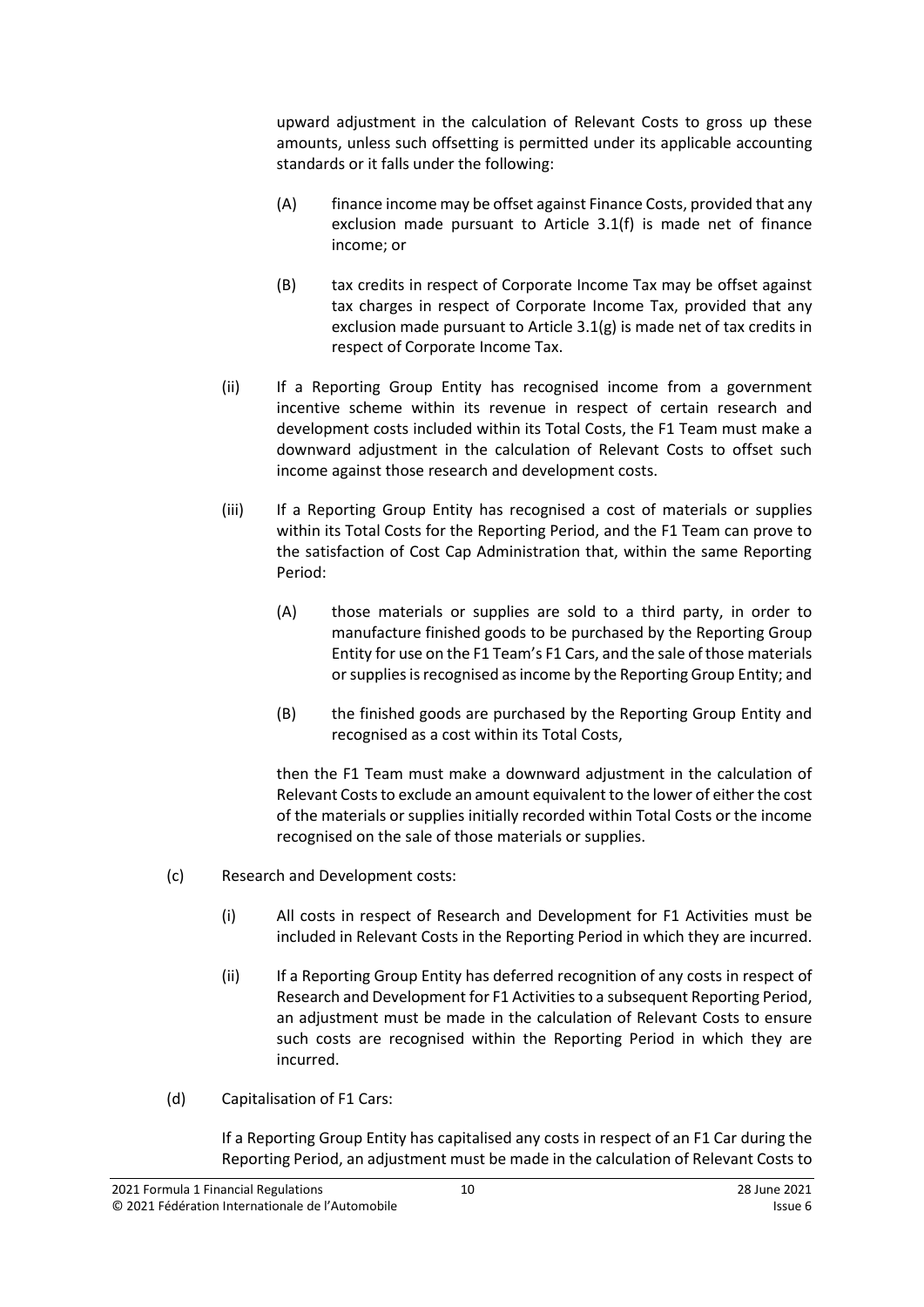ensure such costs are recognised within the Reporting Period in which they are incurred.

- <span id="page-10-0"></span>(e) Capital Expenditure:
	- (i) The amount (if any) by which the Capital Expenditure Amount for the Full Year Reporting Period exceeds the Capital Expenditure Limit must be included in the calculation of Relevant Costs.
	- (ii) If the costs incurred as part of a Related Party Transaction, Exchange Transaction or Inter-Team Transaction (except for a transaction pursuant to which a Customer Competitor uses a Transferable Component or a subassembly of a Transferable Component) meet the definition of paragraphs (a) or (b) of the definition of Capital Expenditure, such costs must be included in Capital Expenditure at not less than Fair Value.
- (f) Inventories:
	- (i) If the accounting treatment of Inventories within Total Costs of the Reporting Group varies from the following requirements, the F1 Team must make an adjustment in the calculation of Relevant Costs to reflect these requirements:
		- (A) the cost of an item of Transitional Carry Over Inventories must not be recognised in the Full Year Reporting Period ending on 31 December 2021 or any subsequent Full Year Reporting Period;
		- (B) the cost of an item of Used Inventories must be recognised in full as an expense in the Full Year Reporting Period in which it was first used in respect of the F1 Team's F1 Cars, provided that where such first use occurs prior to 1 January 2021, the cost of that item of Used Inventories must be recognised in full as an expense in the Full Year Reporting Period ending on 31 December 2021;
		- (C) the cost of an item of Unused Inventories must not be recognised in the Reporting Period; and
		- (D) the cost of an item of Redundant Inventories (which has not been recognised in a previous Full Year Reporting Period pursuant to any other provision of this Article 4.1(f)(i)) must be recognised in full as an expense in the Reporting Period. Where practicable, the identification of Redundant Inventories must be carried out on an item-by-item basis. Otherwise, groups of similar items may be considered together.
	- (ii) the cost of an item of Inventories must comprise:
		- (A) all costs of purchase, determined on the same basis as that used by the F1 Team in its Audited Annual Financial Statements in respect of the previous Full Year Reporting Period;
		- (B) costs of conversion (including fixed production overheads allocated on a basis that is appropriate to the nature of the product and method of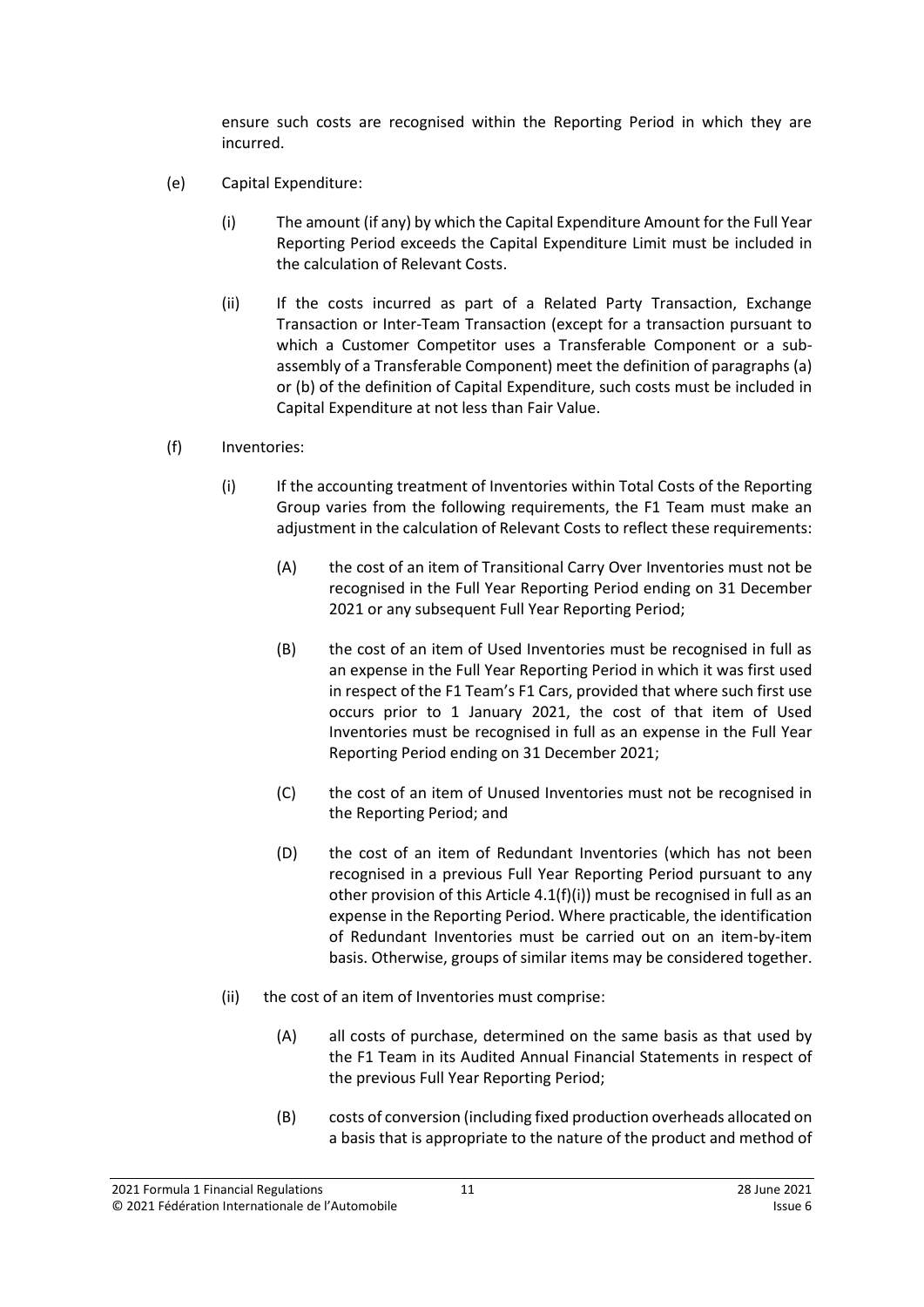production and on the basis of the entity's normal level of activity, and applied consistently from one Reporting Period to another); and

- (C) other costs incurred in bringing the item of Inventories to its present location and condition.
- (iii) In the event that an item of Redundant Inventories written off in a previous Reporting Period pursuant to paragraph (i)(D) of this Article is used in a subsequent Reporting Period, the F1 Team must make an adjustment in the calculation of Relevant Costs for that subsequent Reporting Period to add an amount equal to that written off in the previous Reporting Period.
- (g) Use of Power Units and Standard Supply Components:

Where a Reporting Group Entity undertakes Activities To Enable The Supply Of Power Units or activities to enable the supply of Standard Supply Components for use by the F1 Team, that F1 Team must include in its Relevant Costs an amount reflecting the Fair Value of the goods and servicesin connection with the Power Units or Standard Supply Components that are used by the F1 Team.

(h) Unrecorded costs or losses:

If costs or losses incurred by a Reporting Group Entity are not recognised within its Total Costs, which under the applicable accounting standards should have been recognised within profit or loss during the Reporting Period, an adjustment must be made in the calculation of Relevant Costs to ensure such costs are recognised within Relevant Costs for the Reporting Period.

- (i) Foreign exchange transaction costs:
	- (i) Subject to Article [4.1\(i\)\(ii\),](#page-11-0) if a Reporting Group Entity incurs a cost for a transaction in a currency other than the F1 Team's Presentation Currency, the F1 Team may choose to make an adjustment in the calculation of Relevant Costs to reflect the difference between such cost retranslated into the F1 Team's Presentation Currency using the Applicable Rate, and the value at which those costs were recorded on initial recognition within Total Costs of the Reporting Group.
	- (ii) If an F1 Team chooses to make such an adjustment, it must be made for all costs within Total Costs of the Reporting Group that have been transacted in all currencies other than the F1 Team's Presentation Currency, unless any such costs have otherwise been excluded from Total Costs of the Reporting Group pursuant to Article 3.
- <span id="page-11-0"></span>(j) Employee Termination Benefits:

In the event that an individual in respect of whom the exclusion at Article  $3.1(x)$  has been applied is re-engaged (either as an employee or otherwise), to undertake any F1 Activities at any time during either:

(i) the same Full Year Reporting Period; or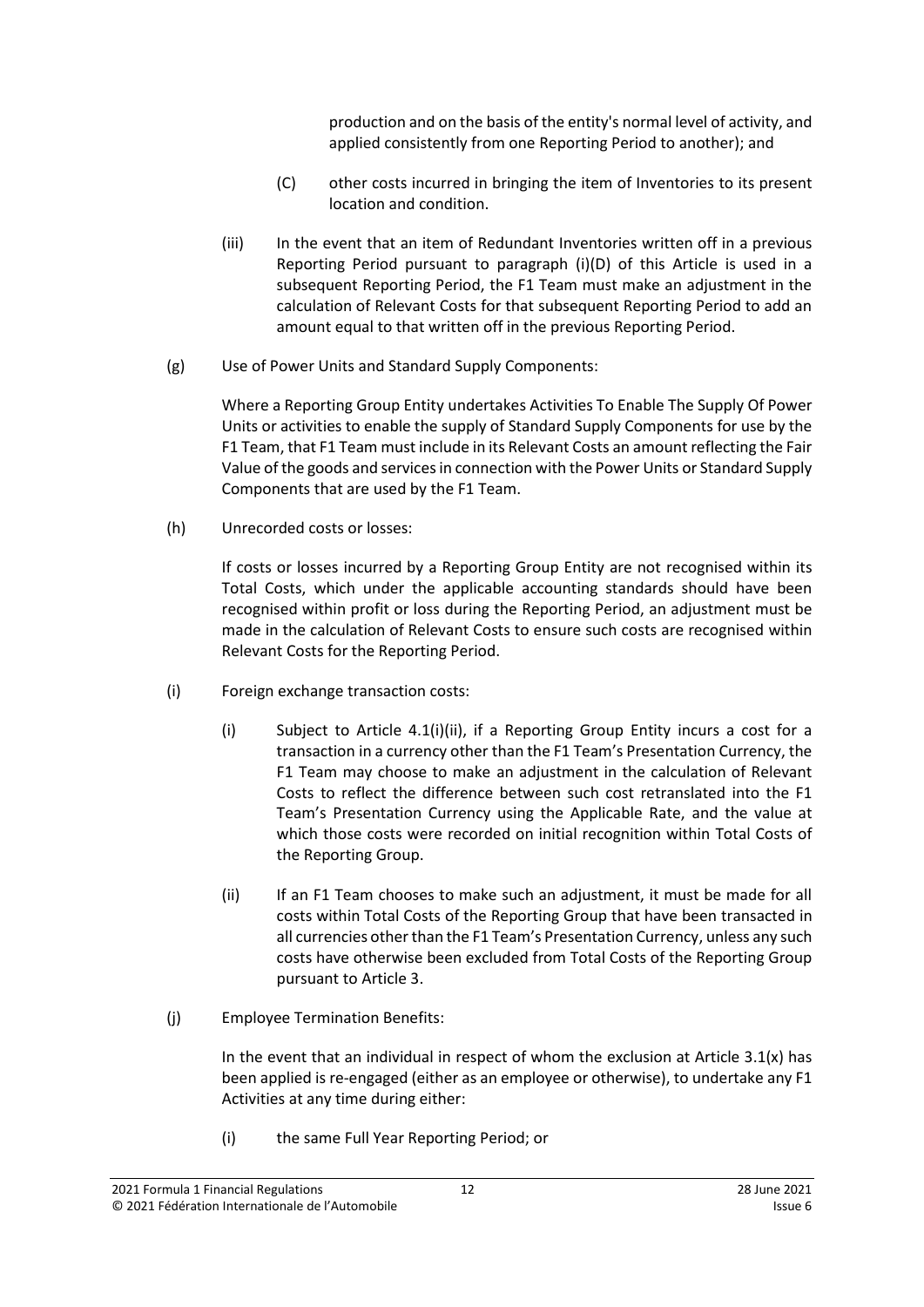(ii) one of the subsequent two Full Year Reporting Periods,

the amount of the Employee Termination Benefits and associated employer's social security contributions so excluded must be included in Relevant Costs in the Reporting Period in which the individual is re-engaged.

- (k) Tyre test days:
	- (i) For each day the F1 Team has participated in Testing in accordance with Article 10.5(b)(i) of the Sporting Regulations during the Reporting Period ending on 31 December 2021, the F1 Team must make a downward adjustment in the calculation of Relevant Costs for the Reporting Period ending on 31 December 2021 equal to US Dollars 200,000;
	- (ii) For each day the F1 Team has participated in Testing in accordance with Article 10.5(c) of the Sporting Regulations during the Reporting Period ending on 31 December 2021, the F1 Team must make a downward adjustment in the calculation of Relevant Costs for the Reporting Period ending on 31 December 2021 equal to US Dollars 200,000;
	- (iii) For each day the F1 Team has participated in Testing in accordance with Article 10.5(c) of the Sporting Regulations during the Full Year Reporting Period ending on 31 December 2022, and in each subsequent Full Year Reporting Period, the F1 Team must make a downward adjustment in the calculation of Relevant Costs for the relevant Reporting Period equal to the amount communicated by the Cost Cap Administration via a Determination.
- (l) Sprint Qualifying:

For each Competition in the Full Year Reporting Period ending on 31 December 2021 that included a Sprint Qualifying session:

- (i) the F1 Team must make a downward adjustment in the calculation of Relevant Costs for the Reporting Period ending on 31 December 2021 equal to US Dollars 150,000; and
- (ii) If an F1 Team's F1 Car suffers accident damage that, to the satisfaction of the Cost Cap Administration, occurred during a Sprint Qualifying session and resulted directly in either:
	- (A) retirement of that F1 Car from that Sprint Qualifying session; or
	- (B) entry into the pit lane of that F1 Car during that Sprint Qualifying session,

the F1 Team must make a downward adjustment in the calculation of Relevant Costs for the Reporting Period ending on 31 December 2021 equal to US Dollars 100,000. For the avoidance of doubt, in the case that both of an F1 Team's F1 Cars fall within this Article 4.1(l)(ii) the F1 Team must make a downward adjustment in the calculation of Relevant Costs for the Reporting Period ending on 31 December 2021 equal to US Dollars 200,000; and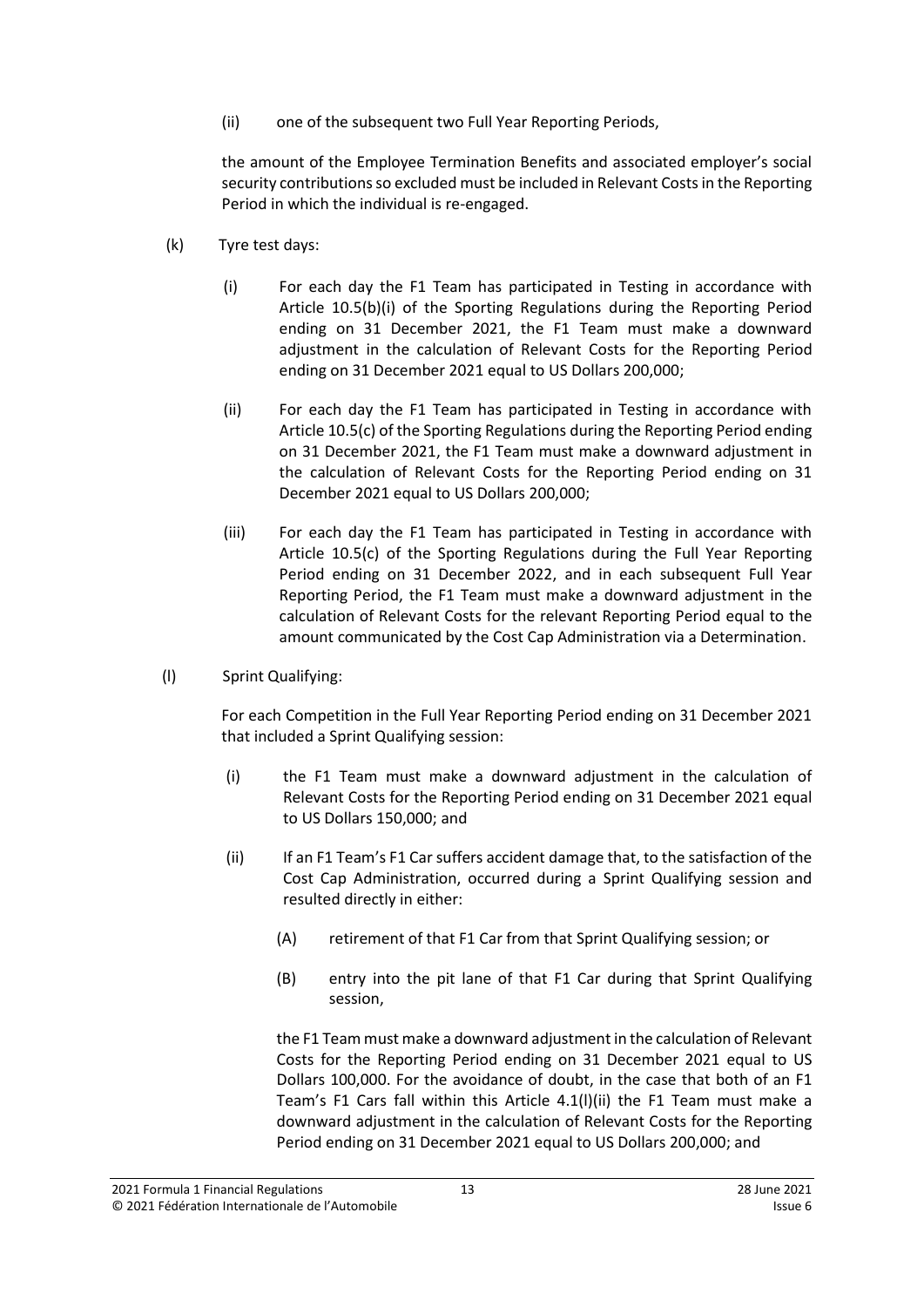- (iii) If an F1 Team's F1 Car suffers accident damage that, to the satisfaction of the Cost Cap Administration, occurred during a Sprint Qualifying session, resulted directly in the retirement of that F1 Car from that Sprint Qualifying session and the value of such accident damage, assessed in accordance with the requirements communicated by the Cost Cap Administration via a Determination is greater than US Dollars 100,000, the F1 Team may make a downward adjustment in the calculation of Relevant Costs for the Reporting Period ending on 31 December 2021 equal to the difference between the value of the accident damage and US Dollars 100,000.
- 4.2 In calculating Relevant Costs, the order in which costs must be excluded pursuant to Article 3.1, and adjustments must be made pursuant to Article 4.1, shall be determined by the Cost Cap Administration and set out in the Reporting Documentation.
- 4.3 For the purposes of this Article 4, where an F1 Team has a Presentation Currency other than US Dollars, amounts expressed in US Dollars shall be converted into that F1 Team's Presentation Currency at the Initial Applicable Rate.

## <span id="page-13-0"></span>**5. REPORTING REQUIREMENTS**

### **Full Year Reporting Documentation**

- <span id="page-13-2"></span>5.1 By the Full Year Reporting Deadline, an F1 Team must submit the following to the Cost Cap Administration (the "**Full Year Reporting Documentation**"):
	- (a) the Reporting Group Documentation;
	- (b) the Full Year Financial Reporting Documentation;
	- (c) the Declarations; and
	- (d) an assessment report provided by the same Independent Audit Firm that signs the F1 Team's Audited Annual Financial Statements, in the format prescribed by the Cost Cap Administration from time to time via a Determination, in respect of the completeness and accuracy of the Full Year Reporting Documentation submitted by the F1 Team.

#### **Interim Reporting Documentation**

- <span id="page-13-3"></span>5.2 By the Interim Reporting Deadline, an F1 Team must submit the following to the Cost Cap Administration (the "**Interim Reporting Documentation**"):
	- (a) the Reporting Group Documentation;
	- (b) the Interim Financial Reporting Documentation; and
	- (c) the Declarations.

## <span id="page-13-1"></span>**6. COST CAP ADMINISTRATION**

6.1 The Cost Cap Administration is responsible for administering these Financial Regulations, including exercising the powers and carrying out the functions set out in this Article [6.](#page-13-1)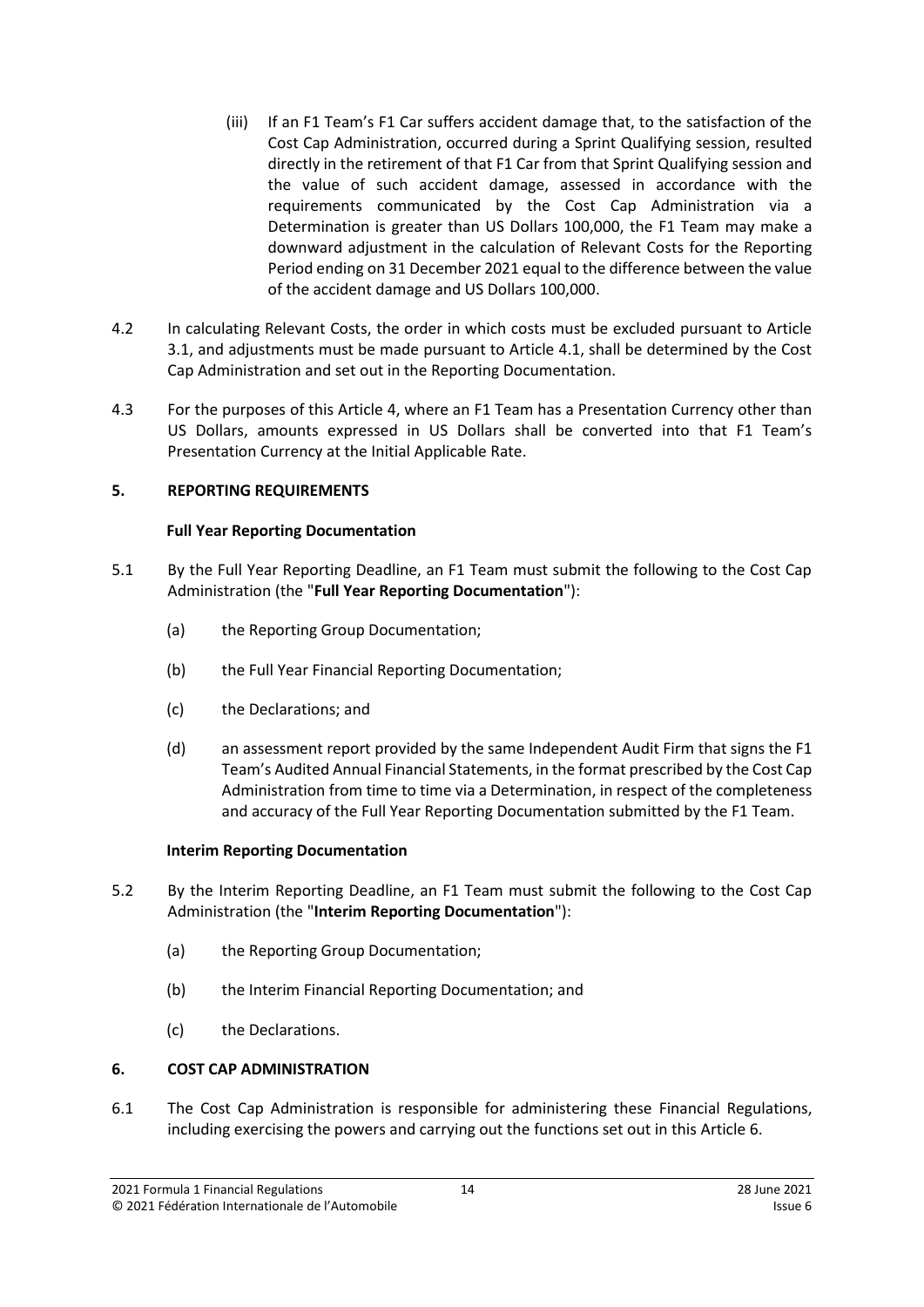- 6.2 The Cost Cap Administration will monitor compliance with these Financial Regulations, investigate instances of suspected non-compliance, and take appropriate enforcement action in respect of any breaches of these Financial Regulations.
- 6.3 The Cost Cap Administration will have appropriate procedures in place to maintain the confidentiality of any Confidential Information provided to it by an F1 Team.
- 6.4 All correspondence between the F1 Teams and the Cost Cap Administration, the Independent Audit Firm appointed by the Cost Cap Administration, the Cost Cap Adjudication Panel and/or the ICA shall be in one of the two FIA official languages (English and French). The F1 Team may be required to provide a certified translation of any Reporting Documentation into English at its own expense.
- 6.5 The Cost Cap Administration may issue guidance notes from time to time to assist the F1 Teams in complying with these Financial Regulations. Such guidance notes shall be advisory only and shall not constitute Financial Regulations.

## **Clarification of the Financial Regulations**

6.6 The CFO of an F1 Team may submit a written request to the Cost Cap Administration in order to clarify the operation or interpretation of these Financial Regulations. The Cost Cap Administration will respond in writing to any such request and will make available to the CFOs of all other F1 Teams a summary of the written request along with the response, omitting any Confidential Information. Such clarifications shall be advisory only and shall not constitute Financial Regulations.

## **Review of Reporting Documentation**

- 6.7 The Cost Cap Administration will review the Reporting Documentation submitted by an F1 Team to assess whether that F1 Team has complied with these Financial Regulations.
- 6.8 The Cost Cap Administration may engage an Independent Audit Firm to assist in reviewing an F1 Team's Reporting Documentation and to undertake a comparative financial analysis of the Reporting Documentation in order to help identify potential anomalies.
- 6.9 Each F1 Team shall provide such additional information, documentation or clarification in relation to its compliance with these Financial Regulations as the Cost Cap Administration may require from time to time.
- <span id="page-14-1"></span><span id="page-14-0"></span>6.10 Once the Reporting Documentation has been reviewed, the Cost Cap Administration shall conclude either:
	- (a) that an F1 Team has complied with these Financial Regulations, in which case the Cost Cap Administration shall issue a compliance certificate to the applicable F1 Team; or
	- (b) that an F1 Team has not complied with these Financial Regulations, in which case the Cost Cap Administration shall either:
		- (i) enter into an ABA pursuant to the terms of Article [6.28](#page-18-0) below with the F1 Team concerned; or
		- (ii) refer the case to the Cost Cap Adjudication Panel for a hearing.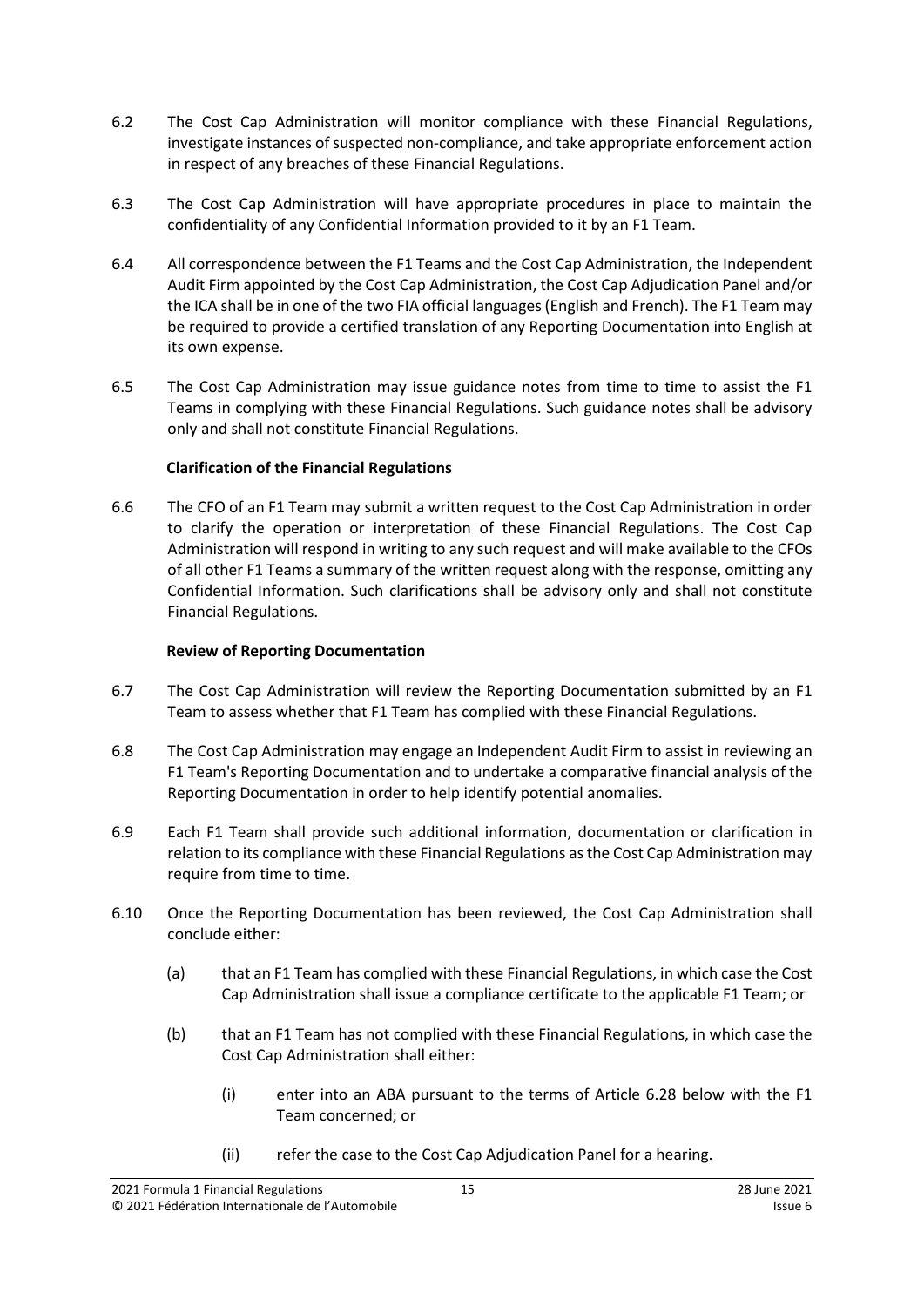6.11 There shall be no right of appeal against any decision by the Cost Cap Administration to issue a compliance certificate to an F1 Team.

## **Regulatory function**

- <span id="page-15-0"></span>6.12 The Cost Cap Administration may during a Reporting Period require an F1 Team to provide information and/or documentation for the sole purpose of enabling the Cost Cap Administration to perform its regulatory function as contemplated by these Financial Regulations, including:
	- (a) reviewing the controls being applied by that F1 Team to ensure that F1 Team's compliance with these Financial Regulations;
	- (b) reviewing any Related Party Transaction, Exchange Transaction, Inter-Team Transaction, or Power Unit Transaction;
	- (c) assisting in identifying any part of these Financial Regulations which may require clarification by the issuance of guidance; and
	- (d) mitigating the risk of an F1 Team submitting incomplete, inaccurate or misleading Reporting Documentation.
- 6.13 In relation to any request pursuant to Article [6.12,](#page-15-0) an F1 Team must, and must procure that the other members of the F1 Team's Legal Group Structure shall, facilitate access to such of its premises, individuals, information and documentation as may be reasonably requested by the Cost Cap Administration.
- 6.14 Following any request pursuant to Article [6.12,](#page-15-0) the Cost Cap Administration may issue feedback to the relevant F1 Team in order to assist that F1 Team in complying with these Financial Regulations. Such feedback shall be advisory only and shall not constitute Financial Regulations.

## **Investigations**

- 6.15 The Cost Cap Administration may conduct investigations into an F1 Team's compliance with these Financial Regulations, assisted, if it chooses, by an Independent Audit Firm. The time limitation on the prosecution of infringements by the Cost Cap Administration is five years. This five-year time period shall run from the date of the Full Year Reporting Deadline for the Full Year Reporting Period in which the infringement is alleged to have occurred. The Cost Cap Administration shall notify the F1 Team in writing in the event that a formal investigation is to be conducted.
- 6.16 Upon completion of an investigation, any decision by the Cost Cap Administration as to whether or not to take further action in accordance with these Financial Regulations will be at the sole discretion of the Cost Cap Administration taking into consideration the substance of the information disclosed and the merits of each case.
- 6.17 The Cost Cap Administration may grant partial or total immunity to any natural person who discloses facts that are likely to constitute an infringement referred to in Article 8 of these Financial Regulations, and/or who provides evidence allowing such facts to be prosecuted and penalised. The degree of immunity granted to this person by the Cost Cap Administration depends on the following factors: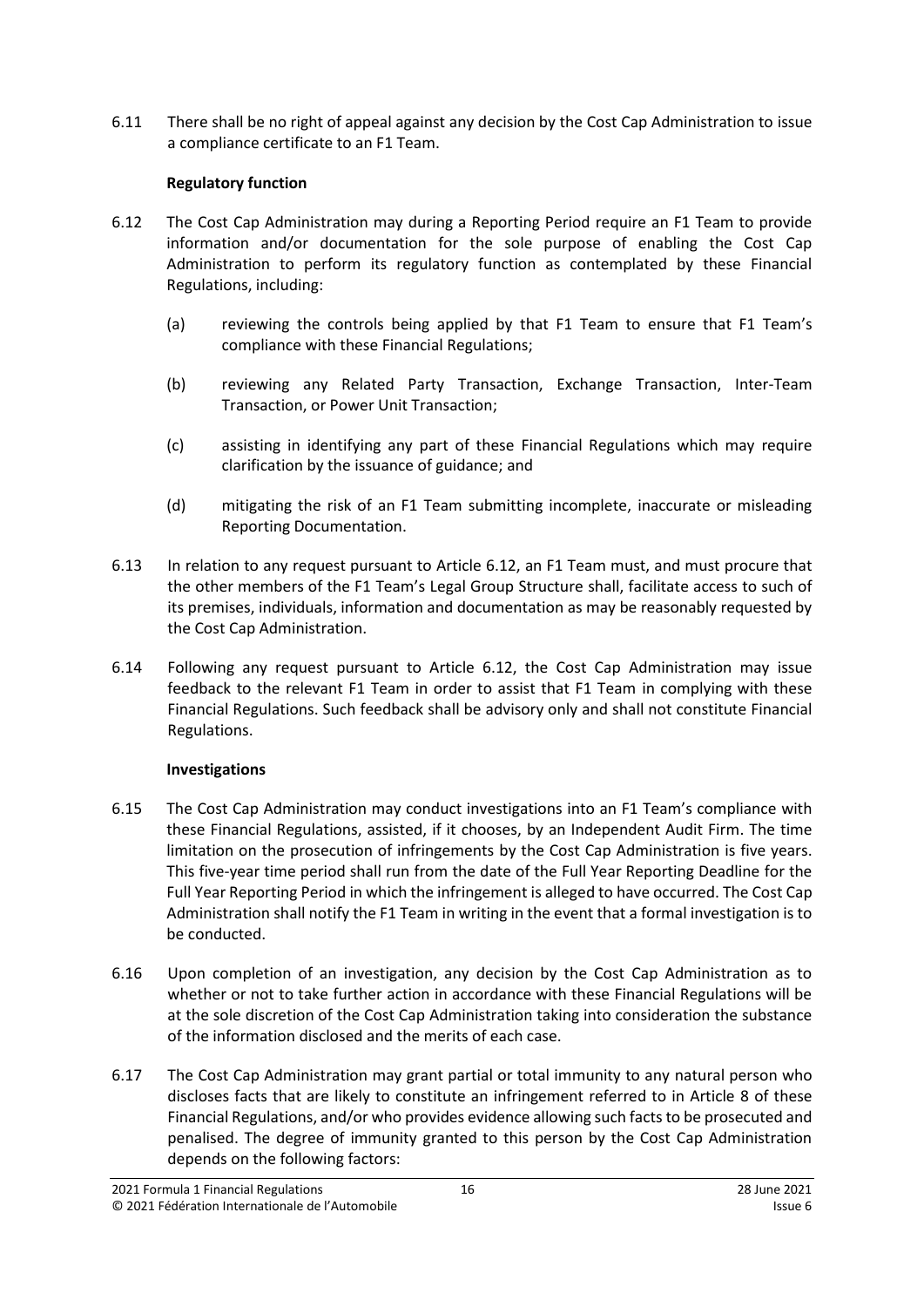- (a) whether or not the Cost Cap Administration already had the information;
- (b) the extent of the person's cooperation;
- (c) the importance of the case;
- (d) the importance of the offence in question and the conduct of the accused; and
- <span id="page-16-0"></span>(e) past conduct of this person.
- 6.18 Immunity, whether partial or total, where granted, is always granted in writing. This document is signed by the Cost Cap Administration and by the person benefiting from the immunity. It specifies the type of immunity granted and sets out the sanctions that the FIA will not take against the person benefiting from the immunity. The immunity granted by the Cost Cap Administration, whether partial or total, is subject to the following conditions (the "**Immunity Conditions**"):
	- (a) cooperating with the Cost Cap Administration, telling the whole truth, refraining from destroying, falsifying or concealing useful information or evidence, and at all times acting in Good Faith; and
	- (b) providing the Cost Cap Administration with genuine, total and permanent cooperation throughout the entire investigation, which involves in particular:
		- (i) giving and repeating their testimony in accordance with any request and in any form required by the Cost Cap Administration; and
		- (ii) remaining at the disposal of the Cost Cap Administration to reply swiftly to any questions it may have.

These Immunity Conditions are repeated in the document granting immunity. The person benefiting from the immunity may, depending on the circumstances, be permitted to testify in a manner which safeguards their anonymity.

- 6.19 The immunity granted by the Cost Cap Administration is irrevocable, provided that it is not subsequently demonstrated, that the person benefiting from the immunity has not complied with the Immunity Conditions.
- 6.20 In the event that the person benefiting from the immunity does not comply with the Immunity Conditions, the Cost Cap Administration may ask the Cost Cap Adjudication Panel or, in the event of an appeal of the Cost Cap Adjudication Panel's decision, the ICA to revoke the immunity by written decision, with no possibility of appeal by the person concerned, who then would become liable to incur the sanctions permitted under the International Sporting Code.
- 6.21 The Cost Cap Administration and all persons taking part in an investigation are bound by an obligation of confidentiality vis-à-vis persons or organisations not concerned with the investigation. Nevertheless, the Cost Cap Administration may at any time make public its decision to conduct an investigation and the outcome thereof, provided at all times it maintains the confidentiality of any Confidential Information provided to it in connection with such investigation.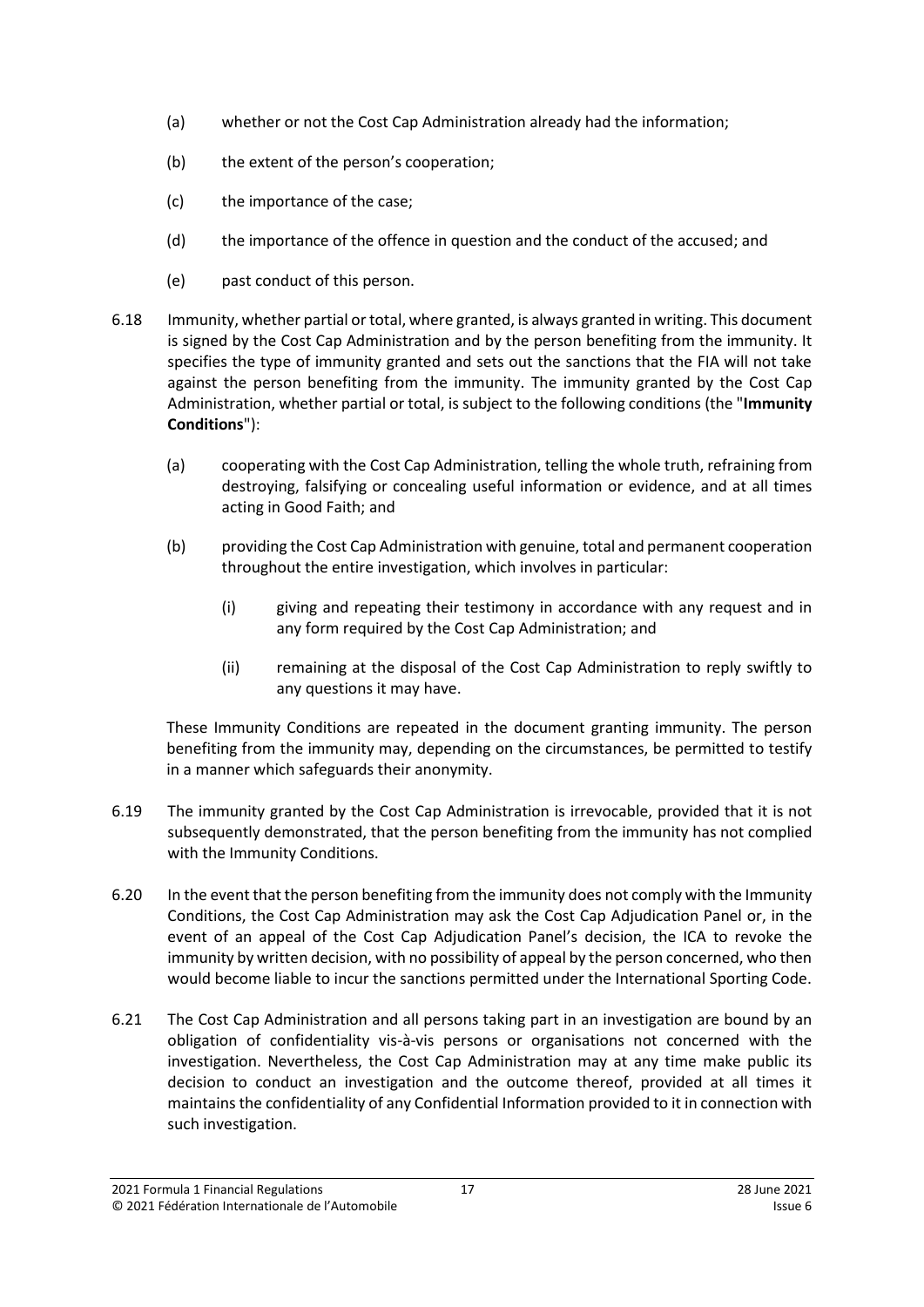- <span id="page-17-0"></span>6.22 In relation to any investigation, an F1 Team must, and must procure that the other members of the F1 Team's Legal Group Structure shall:
	- (a) cooperate fully with any such investigation and must procure that all Personnel cooperate fully with the investigation, as may be required;
	- (b) grant access to the information and records of that F1 Team and/or of any member of the F1 Team's Legal Group Structure to any of the Cost Cap Administration, the Independent Audit Firm appointed by the Cost Cap Administration, the Cost Cap Adjudication Panel and/or the ICA;
	- (c) make electronic devices of that F1 Team and/or of any member of the F1 Team's Legal Group Structure available for inspection and download to any of the Cost Cap Administration, the Independent Audit Firm appointed by the Cost Cap Administration, the Cost Cap Adjudication Panel and/or the ICA; and
	- (d) facilitate access to such of its premises, individuals, information, and documentation as may be required.
- 6.23 Each F1 Team must retain and preserve its accounting books and records in a manner that shall enable the Cost Cap Administration, the Independent Audit Firm appointed by the Cost Cap Administration, the Cost Cap Adjudication Panel and/or the ICA, on inspection pursuant to Article [6.22,](#page-17-0) to understand to its satisfaction, the content of the Full Year Financial Reporting Documentation submitted by that F1 Team in respect of the previous five Full Year Reporting Periods.

## **Complaints procedure**

- <span id="page-17-2"></span>6.24 If an F1 Team (a "**Complainant Team**") believes that another F1 Team has not complied with these Financial Regulations, it may submit a report to the Cost Cap Administration as set out in Article [6.25.](#page-17-1)
- <span id="page-17-1"></span>6.25 Upon receipt of a written report from a Complainant Team, the Cost Cap Administration shall conduct an investigation into the reported non-compliance, subject to the following mandatory conditions being met:
	- (a) the report identifies the non-complying F1 Team and clearly summarises the relevant non-compliance in each case. If a Complainant Team wishes to report non-compliance in respect of more than one F1 Team, the Complainant Team must submit a separate report in respect of each F1 Team to the Cost Cap Administration;
	- (b) the report clearly specifies the relevant provision(s) of these Financial Regulations which have not been complied with;
	- (c) the report is made in Good Faith and the signatories to the relevant report have reasonable grounds to believe that the information reported is true, accurate and duly supported by evidence;
	- (d) the report includes sufficient valid evidence in support of each reported instance of non-compliance;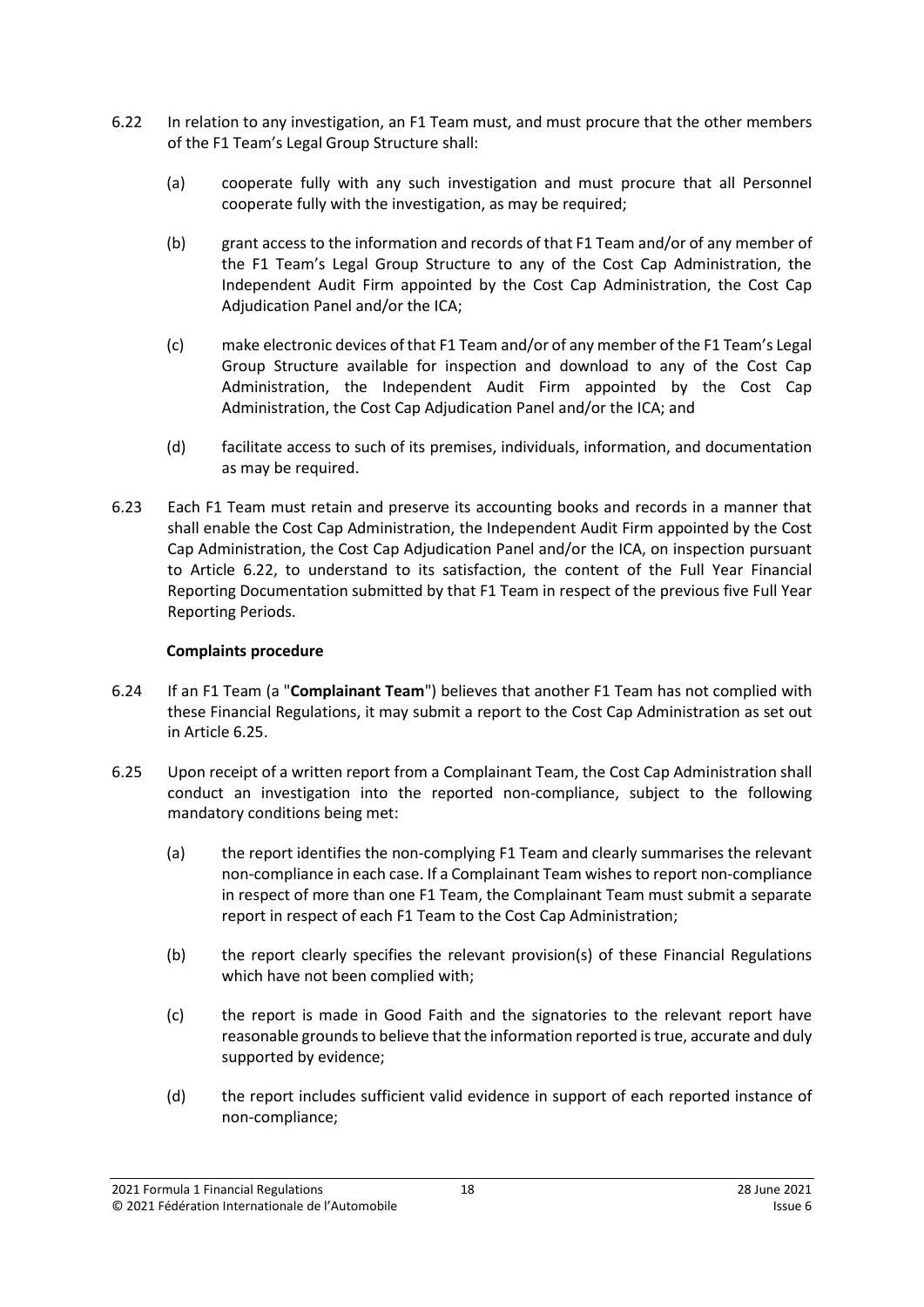- (e) the report must be submitted in the period between 1 January and 30 April (inclusive) immediately following the Full Year Reporting Period in which the non-compliance is reported to have occurred; and
- (f) the report shall be signed by the CEO and CFO of the Complainant Team.
- 6.26 The Cost Cap Administration may, in its sole discretion, decline to conduct an investigation if one or more of the mandatory conditions listed at Article [6.25](#page-17-1) have not been met. The Cost Cap Administration shall inform the Complainant Team in writing of any such decision not to investigate. There shall be no right of appeal against any such decision not to investigate under this complaints procedure.
- 6.27 Upon completion of an investigation of a complaint reported pursuant to Articl[e 6.24,](#page-17-2) the Cost Cap Administration shall prepare a recommendation report, which shall be submitted to the Cost Cap Adjudication Panel for consideration. The Cost Cap Administration shall inform the Complainant Team in writing of the submission of the report to the Cost Cap Adjudication Panel. The Cost Cap Adjudication Panel shall conduct a hearing and reach a decision in accordance with the provisions of Articl[e 7.3.](#page-19-1)

## **Accepted Breach Agreement**

- <span id="page-18-0"></span>6.28 If the Cost Cap Administration determines that an F1 Team has committed a Procedural Breach or a Minor Overspend Breach, the Cost Cap Administration may enter into an accepted breach agreement (an "**ABA**") with the relevant F1 Team. There shall be no right of appeal in respect of any decision by the Cost Cap Administration as to whether to enter into an ABA or not.
- 6.29 An ABA may:
	- (a) set out certain obligations or conditions to be fulfilled or satisfied by the relevant F1 Team, either within a specified timeframe or on an ongoing basis; and/or
	- (b) provide for enhanced monitoring procedures to be put in place in respect of the F1 Team; and/or
	- (c) impose any Financial Penalty or Minor Sporting Penalties that would be available to the Cost Cap Adjudication Panel pursuant to Article [9](#page-25-0) in respect of the relevant type of breach, save that the Cost Cap Administration shall not be entitled to impose the Minor Sporting Penalties specified in Article[s 9.1\(b\)\(ii\),](#page-26-0) [9.1\(b\)\(iii\)](#page-26-1) an[d 9.1\(b\)\(vi\);](#page-26-2) and/or
	- (d) set out details of the costs to be borne by the F1 Team, calculated by reference to the reasonable costs incurred by the Cost Cap Administration in connection with any investigations into that F1 Team's compliance with these Financial Regulations and/or the preparation of an ABA.
- <span id="page-18-1"></span>6.30 The Cost Cap Administration shall oversee the implementation of, and monitor compliance with, the terms of any ABA. If the relevant F1 Team fails to comply with any of the terms of the ABA, the Cost Cap Administration shall refer that F1 Team to the Cost Cap Adjudication Panel. Such non-compliance shall be treated as a Procedural Breach.
- 6.31 In order for the Cost Cap Administration to enter into an ABA, the relevant F1 Team must: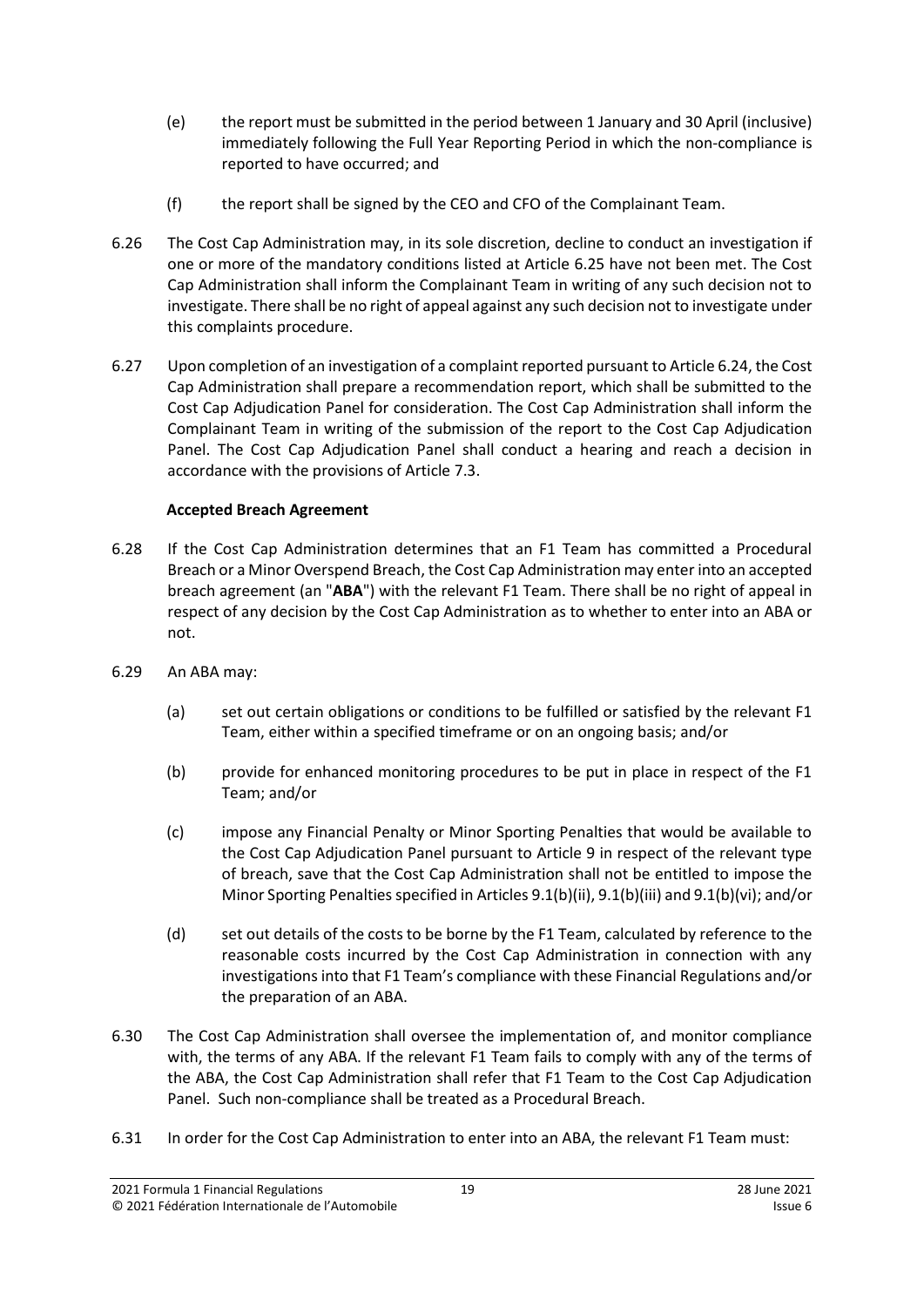- (a) acknowledge that it has breached these Financial Regulations;
- (b) accept, observe and satisfy the sanction(s) and/or enhanced monitoring procedures levied;
- (c) agree to bear the costs detailed in the ABA, as referred to in Article [6.29\(d\);](#page-18-1) and
- (d) waive its right to challenge the ABA.
- 6.32 The Cost Cap Administration will publish a summary of the terms of the ABA, detailing the breach, any sanctions, and any enhanced monitoring procedures, omitting any Confidential Information.

## <span id="page-19-0"></span>**7. COST CAP ADJUDICATION PANEL**

- 7.1 The Cost Cap Adjudication Panel will comprise a panel of independent judges who will hear and determine cases of alleged breach of these Financial Regulations that are referred to it by the Cost Cap Administration, in accordance with these Financial Regulations. Decisions of the Cost Cap Adjudication Panel may be appealed to the ICA. The Cost Cap Adjudication Panel and, ultimately, the ICA have final authority in determining whether or not an F1 Team has complied with these Financial Regulations.
- 7.2 The Cost Cap Administration will refer a case to the Cost Cap Adjudication Panel in the following circumstances:
	- (a) the Cost Cap Administration determines the F1 Team has committed a Procedural Breach and/or a Minor Overspend Breach and an ABA has not been entered into or is not deemed appropriate; or
	- (b) the Cost Cap Administration determines the F1 Team has committed a Non-Submission Breach or a Material Overspend Breach; or
	- (c) an F1 Team has entered into an ABA but has failed to comply with the terms of such ABA; or
	- (d) following an investigation by the Cost Cap Administration of a complaint reported by a Complainant Team pursuant to Article 6.20 of these Financial Regulations.
- <span id="page-19-1"></span>7.3 Following a referral from the Cost Cap Administration the Cost Cap Adjudication Panel shall conduct a hearing and reach a decision.
- <span id="page-19-2"></span>7.4 The Cost Cap Adjudication Panel shall comprise a minimum of six judges and a maximum of twelve judges (the "**Judges**") elected by the FIA General Assembly in accordance with the FIA Statutes from among the candidates proposed by either:
	- (a) the FIA Sport Members entitled to vote (as per Articles 3.1 and 3.3 of the FIA Statutes); or
	- (b) a group of not less than five F1 Teams.
- 7.5 Every two years the Judges shall elect amongst themselves a President (the "**President of the Cost Cap Adjudication Panel**") and a Vice-President of the Cost Cap Adjudication Panel.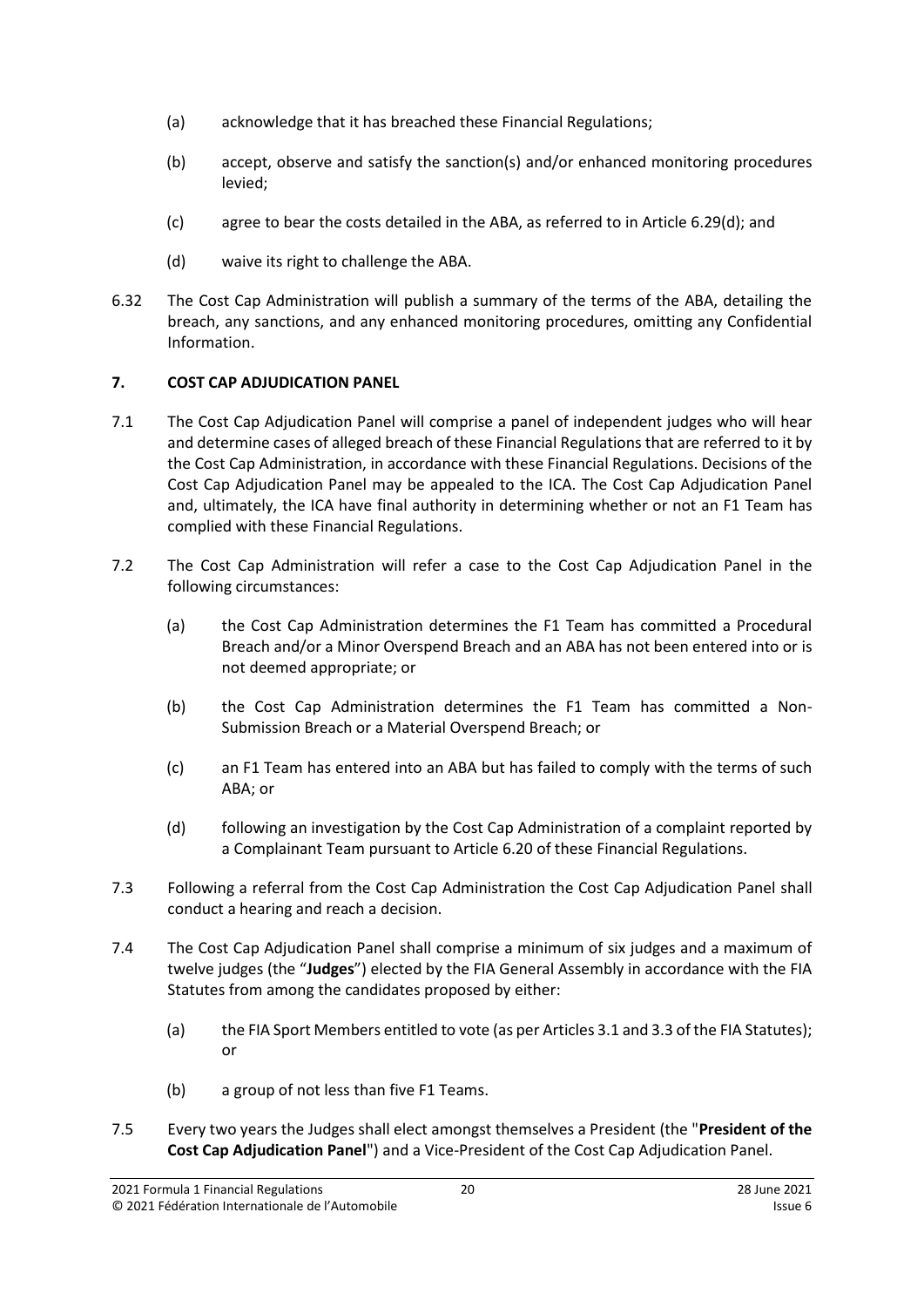- 7.6 In case of impediment, the President of the Cost Cap Adjudication Panel shall be replaced by the Vice-President.
- 7.7 Each Judge's mandate shall take effect on 1 January following their election. They shall each serve a four-year mandate, which shall be capable of renewal twice, subject to the transitory provisions specified in the FIA Statutes.
- 7.8 If a seat becomes vacant for whatever reason and should the number of serving Judges fall below six, the General Assembly shall elect a replacement for the remainder of the mandate.
- 7.9 For each case, the judging panel shall comprise at least three Judges of which at least one Judge shall have been elected to the Cost Cap Adjudication Panel following his or her proposal by a group of five F1 Teams. The members of the relevant judging panel shall be appointed by the President of the Cost Cap Adjudication Panel.
- <span id="page-20-0"></span>7.10 Members of the relevant judging panel must have no conflict of interest (as defined in the FIA Code of Ethics) with the matter in question. In cases of doubt, the President of the Cost Cap Adjudication Panel (or, if he or she are themselves concerned, the Vice‐President) shall determine whether or not a Judge has a conflict of interest but will not be required to explain their decision.
- 7.11 If a member of the relevant judging panel is unable, unwilling or unfit to hear the matter (whether because of a conflict of interest, as described in Article [7.10,](#page-20-0) or otherwise) the President of the Cost Cap Adjudication Panel shall appoint a replacement member to the judging panel.

## **Hearings before the Cost Cap Adjudication Panel**

- <span id="page-20-2"></span>7.12 In respect of each hearing, one of the members of the judging panel will be appointed by the President of the Cost Cap Adjudication Panel to act as the President of the judging panel (the "**President of the Hearing**"). The President of the Hearing will be responsible for the conduct of the proceedings, verifying the regularity of the proceedings, ensuring that the rights of the Parties are respected (including their right to confidentiality at the hearing), keeping order during the hearing, and arranging for the drafting of the decision, (which shall be authenticated by his/her signature) as well as his/her notification to the FIA and the Respondent and its publication.
- <span id="page-20-3"></span><span id="page-20-1"></span>7.13 Those present at each hearing may include (together the "**Parties**" and each a "**Party**"):
	- (a) the parties to the proceedings, namely the FIA (as the body responsible for enforcement of these Financial Regulations) and the relevant F1 Team (as the "**Respondent**");
	- (b) the representatives of the FIA and the Respondent;
	- (c) any Witnesses, as permitted under Articles [7.15](#page-21-0) and [7.18;](#page-21-1) and
	- (d) any third party observer(s), as permitted under Articl[e 7.17.](#page-21-2)
- 7.14 The Cost Cap Adjudication Panel may at any time make public its decision to conduct the hearing, and may publish the final decision of the judging panel resolving the proceedings in accordance with Article [7.27,](#page-22-1) but otherwise the proceedings will be confidential and no Party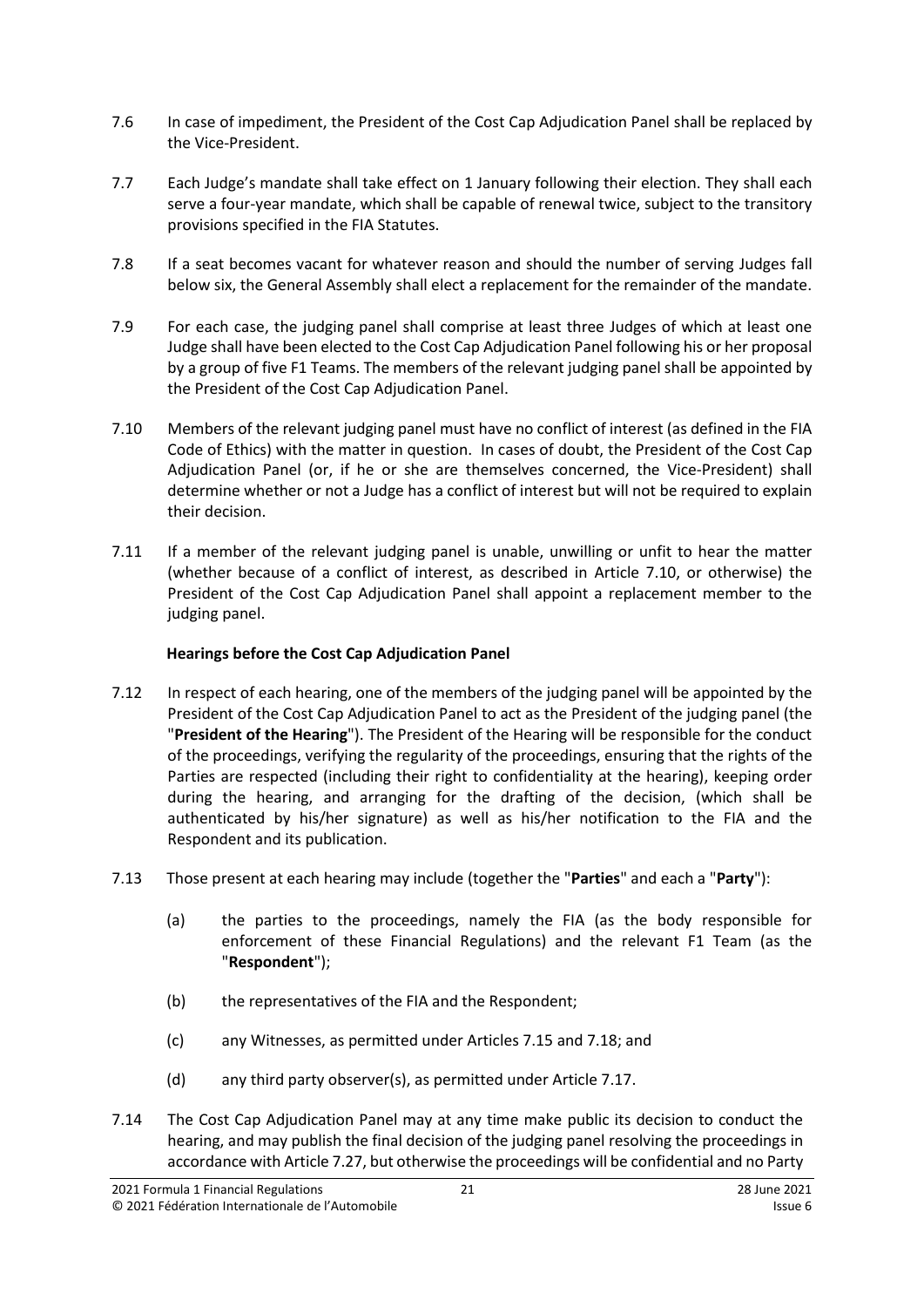may disclose any facts or other information (including Confidential Information) relating to the proceedings either before, during or after the proceedings.

- <span id="page-21-0"></span>7.15 The FIA and the Respondent may submit written evidence from their respective Witness(es) to the President of the Hearing within the prescribed timeframes. If the President of the Hearing considers the evidence to be relevant, he may invite such Witness(es) to attend the hearing in order to answer any questions from the President of the Hearing, and/or the judging panel, and/or the FIA and/or the Respondent. Any Witness invited to attend shall not be authorised to present evidence on any issue which has not been addressed in their written evidence, unless (exceptionally) permission is granted by the President of the Hearing. Requests for the hearing of Witnesses may be refused by the President of the Hearing if he or she, in their sole discretion, considers them to be frivolous, vexatious, excessive and/or unnecessary.
- 7.16 The President of the Hearing will also invite the FIA and the Respondent to set out their respective arguments, where appropriate without the Witnesses being present.
- <span id="page-21-2"></span>7.17 Third parties may only attend the hearing with the permission of the President of the Hearing, which he may grant or deny in his sole discretion. If permission is granted, the third party shall attend the hearing in an observer capacity only. The third party shall not be permitted to make submissions, to present evidence, or to question Witnesses.
- <span id="page-21-1"></span>7.18 The President of the Hearing may decide, if he considers that fairness to the FIA or the Respondent requires it, or that it would assist the judging panel, to hear from any other Witness, in addition to the FIA, the Respondent and each of their Witnesses.
- 7.19 After they have made their statements, the President of the Hearing may direct any Witness to remain in the courtroom and not to speak to any other Witness.
- 7.20 The President of the Hearing will then invite each of the FIA and the Respondent to make their closing statements.
- 7.21 The President of the Hearing may permit a Party to attend via videoconference or other means of communication.
- 7.22 At any point during the hearing, the judging panel may decide, after hearing the Parties but before making a final decision:
	- (a) to request further information; or
	- (b) to postpone proceedings to a later hearing, in particular in order to hear Witnesses.
- 7.23 After the Respondent has had the last word, the hearing will be declared closed and no further submissions or evidence shall be permitted, unless requested by the judging panel after a hearing has been re-opened.
- 7.24 After the close of the hearing, the President of the Hearing will announce the likely time and date when the decision will be pronounced.
- 7.25 The judging panel may decide to re-open the hearing at any point in its deliberation, for instance if it becomes aware of any new fact. In this case, each of the FIA and the Respondent shall be informed by a new notification for the further hearing.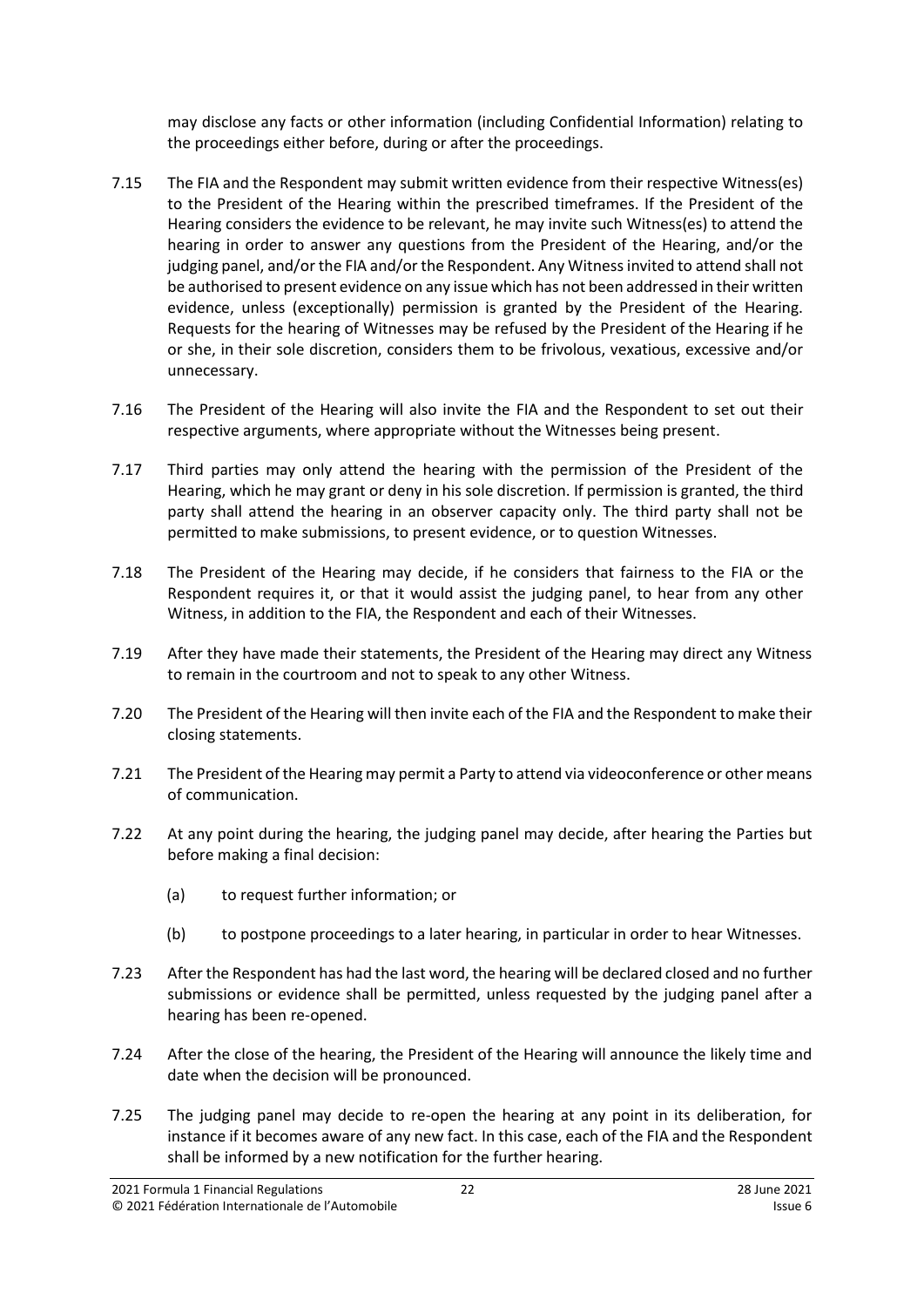#### **Decision**

- 7.26 Following a hearing, the judging panel shall make its decision, which shall:
	- (a) be reached unanimously or else by a majority vote with each member of the judging panel having one vote and in the event of a deadlock the President of the Hearing having a further casting vote;
	- (b) be in writing in the English language;
	- (c) state the reasons for its decision;
	- (d) be notified to each of the FIA and the Respondent;
	- (e) in the event that an F1 Team is found to have been in breach of these Financial Regulations, contain details of:
		- (i) any sanction (which shall be determined in accordance with Article [9\)](#page-25-0); and
		- (ii) the costs to be borne by the F1 Team, which shall be calculated by reference to the reasonable costs incurred by the Cost Cap Administration and the Cost Cap Adjudication Panel in connection with any investigation and/or adjudication. In the event that the reasonable costs incurred by the Cost Cap Administration are disputed, the judging panel shall determine them; and
	- (f) in the event that an F1 Team is found to have complied with these Financial Regulations, contain instructions to the Cost Cap Administration to issue a compliance certificate.
- <span id="page-22-1"></span>7.27 The Cost Cap Adjudication Panel will publish the decision of the judging panel and the grounds upon which they are based, save for any Confidential Information.
- 7.28 If, within three months of the date of notification of a decision by the Cost Cap Adjudication Panel, any important new evidence is discovered which was unknown during the case before the Cost Cap Adjudication Panel and which could call into question, or cause the Cost Cap Adjudication Panel to modify, its decision, the Cost Cap Adjudication Panel may, within three months from the date of it being notified of such important new evidence, choose to reexamine its decision, following a process that respects both the rights of the Parties and the terms of these Financial Regulations.

## **Appeals**

- 7.29 The ICA is the independent judicial body of that name, established under the FIA Statutes and the FIA Judicial and Disciplinary Rules to act as the final appeal court for international motor sport.
- 7.30 An appeal of a decision by the Cost Cap Adjudication Panel can be made by either the F1 Team in question, the FIA or those individuals listed in Article 9.8(b) of these Financial Regulations who are the subject of a decision by the Cost Cap Adjudication Panel, and shall be heard by the ICA in accordance with the FIA Judicial and Disciplinary Rules.

## <span id="page-22-0"></span>**8. CATEGORIES OF BREACH**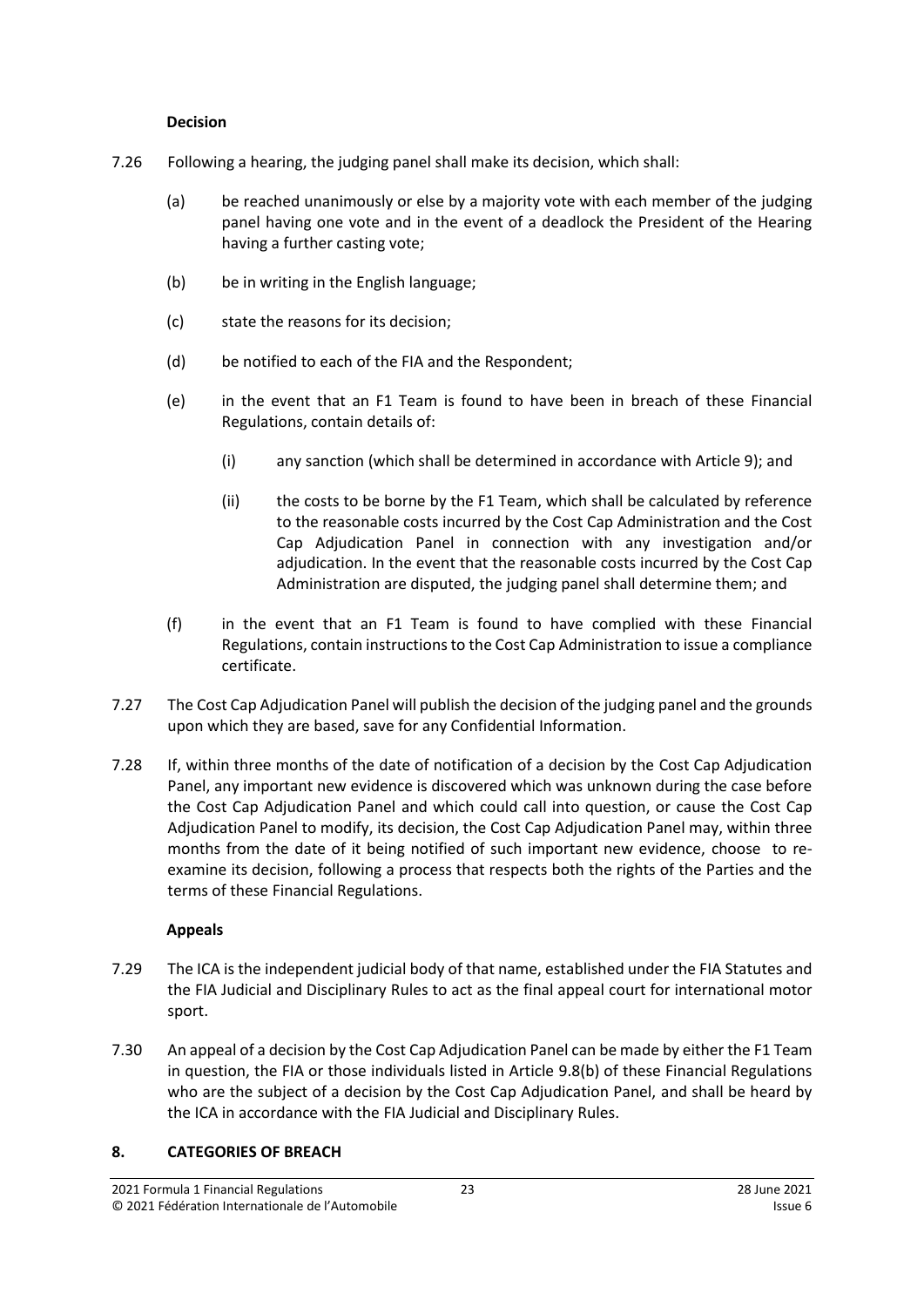#### **Procedural Breach**

- <span id="page-23-2"></span>8.1 A "**Procedural Breach**" arises when an F1 Team breaches a procedural aspect of these Financial Regulations (including any Determination), except that a Non-Submission Breach, as defined in Article [8.7,](#page-24-0) does not constitute a Procedural Breach.
- 8.2 Examples of Procedural Breaches include:
	- (a) making a Late Submission;
	- (b) failing to submit Interim Reporting Documentation by the Interim Reporting Deadline;
	- (c) failing to cooperate with or respond to a written request for information, documentation or clarification from the Cost Cap Administration within the timeframe imposed by the Cost Cap Administration;
	- (d) delaying, impeding or frustrating the exercise by the Cost Cap Administration of its regulatory function, including an investigation conducted under the Financial Regulations, or any attempt to do so;
	- (e) submitting Reporting Documentation that is inaccurate, incomplete or misleading;
	- (f) failing to comply with the terms of an ABA;
	- (g) failing to comply with the requirements of Articles [1.8,](#page-1-1) [1.9](#page-2-1) o[r 1.10;](#page-2-2) or
	- (h) failing to submit information or documentation required by any Determination by the applicable deadline included in that Determination.
- 8.3 In the event the Cost Cap Adjudication Panel determines that an F1 Team has committed a Procedural Breach, the Cost Cap Adjudication Panel shall impose a Financial Penalty, unless:
	- (a) the Cost Cap Adjudication Panel determines that sufficient mitigating factors exist to justify taking no further action; or
	- (b) the Cost Cap Adjudication Panel determines that a sufficient aggravating factor(s) exist, in which case it shall impose a Minor Sporting Penalty in addition to the Financial Penalty, or in lieu of the Financial Penalty.

## **Late and Non-Submission of Full Year Reporting Documentation**

- <span id="page-23-1"></span>8.4 In the event that an F1 Team does not submit the Full Year Reporting Documentation by the Full Year Reporting Deadline (a "**Late Submission**"), the Cost Cap Administration shall issue a late submission notice ("**Late Submission Notice**") to the F1 Team (the "**Late Submitting Team**").
- <span id="page-23-0"></span>8.5 Each Late Submitting Team shall, within 48 hours of receipt of the Late Submission Notice, provide the Cost Cap Administration with a written explanation of the reasons for its Late Submission.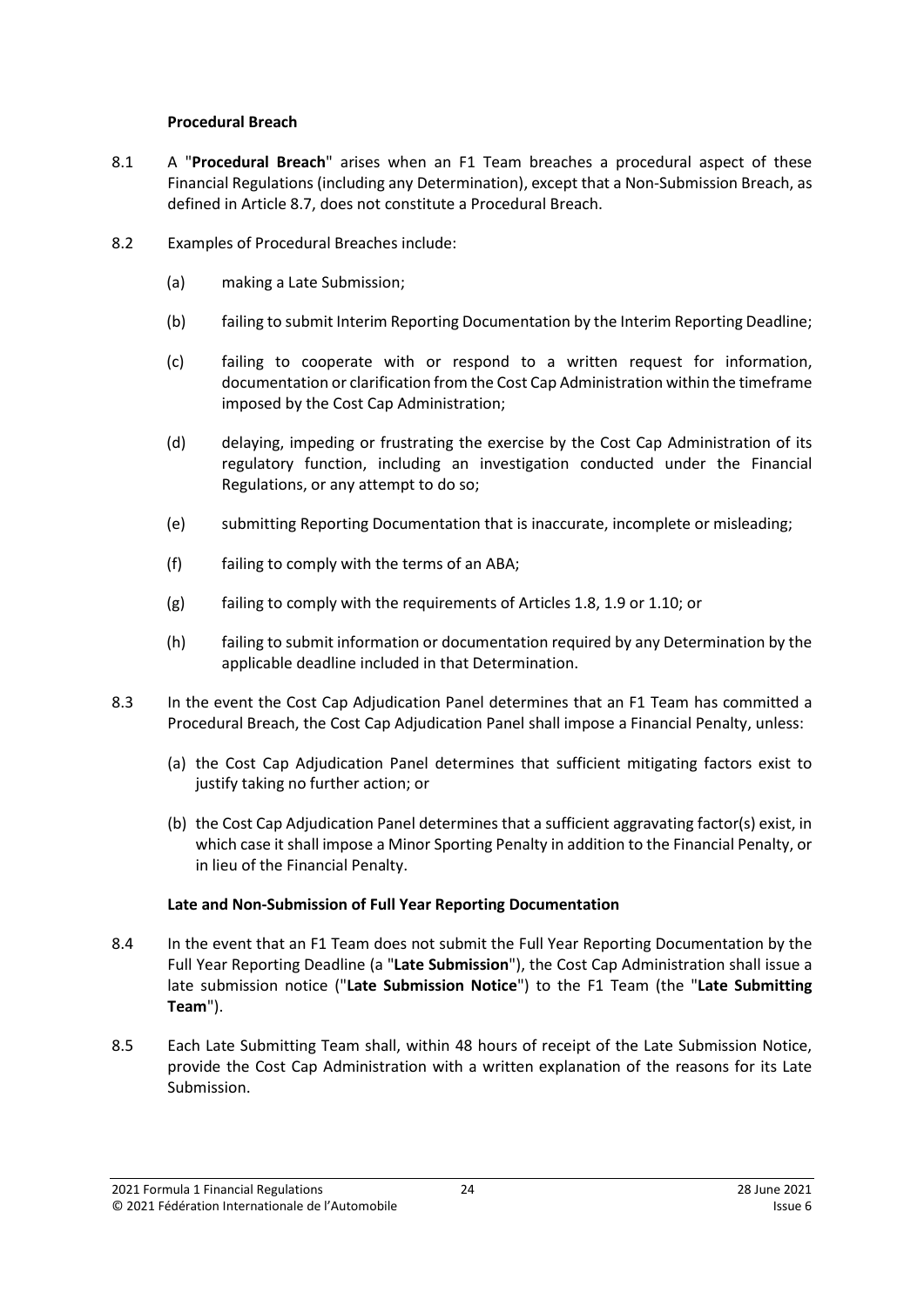- <span id="page-24-1"></span>8.6 The Cost Cap Administration may grant the Late Submitting Team an extension to the Full Year Reporting Deadline provided that it is satisfied with the written explanation pursuant to Articl[e 8.5](#page-23-0) (the "**Extended Reporting Deadline**").
- <span id="page-24-0"></span>8.7 In the event that a Late Submitting Team:
	- (a) does not provide a written response to a Late Submission Notice within the specified time;
	- (b) provides a written response to a Late Submission Notice within the specified time but such response is deemed unsatisfactory by the Cost Cap Administration; or
	- (c) does not submit the Full Year Reporting Documentation by the Extended Reporting Deadline,

the Late Submitting Team shall have committed a Non-Submission Breach and shall be immediately referred to the Cost Cap Adjudication Panel.

- <span id="page-24-3"></span>8.8 An F1 Team that submits a Subset Cost Cap Reporting Template as part of its Full Year Reporting Documentation when such F1 Team has failed to meet the applicable deadlines in order to use Subset Accounts stipulated by the Cost Cap Administration via a Determination shall have committed a Non-Submission Breach.
- 8.9 In the event the Cost Cap Adjudication Panel determines that an F1 Team has committed a Non-Submission Breach, the Cost Cap Adjudication Panel shall impose a Constructors' Championship points deduction in accordance with Article  $9.1(c)(i)$  and additionally may impose a Financial Penalty and/or any other Material Sporting Penalties.

#### **Minor Overspend Breach**

- <span id="page-24-2"></span>8.10 A "**Minor Overspend Breach**" arises when:
	- (a) an F1 Team submits its Full Year Reporting Documentation and Relevant Costs reported therein exceed the Cost Cap by less than 5%; or
	- (b) following the review of an F1 Team's Full Year Reporting Documentation (including, where applicable, the conclusion of any investigation undertaken by the Cost Cap Administration and/or the Independent Audit Firm appointed by the Cost Cap Administration), the F1 Team's Relevant Costs have been determined to exceed the Cost Cap by less than 5%.
- 8.11 In the event the Cost Cap Adjudication Panel determines that an F1 Team has committed a Minor Overspend Breach, the Cost Cap Adjudication Panel may impose a Financial Penalty and/or any Minor Sporting Penalties.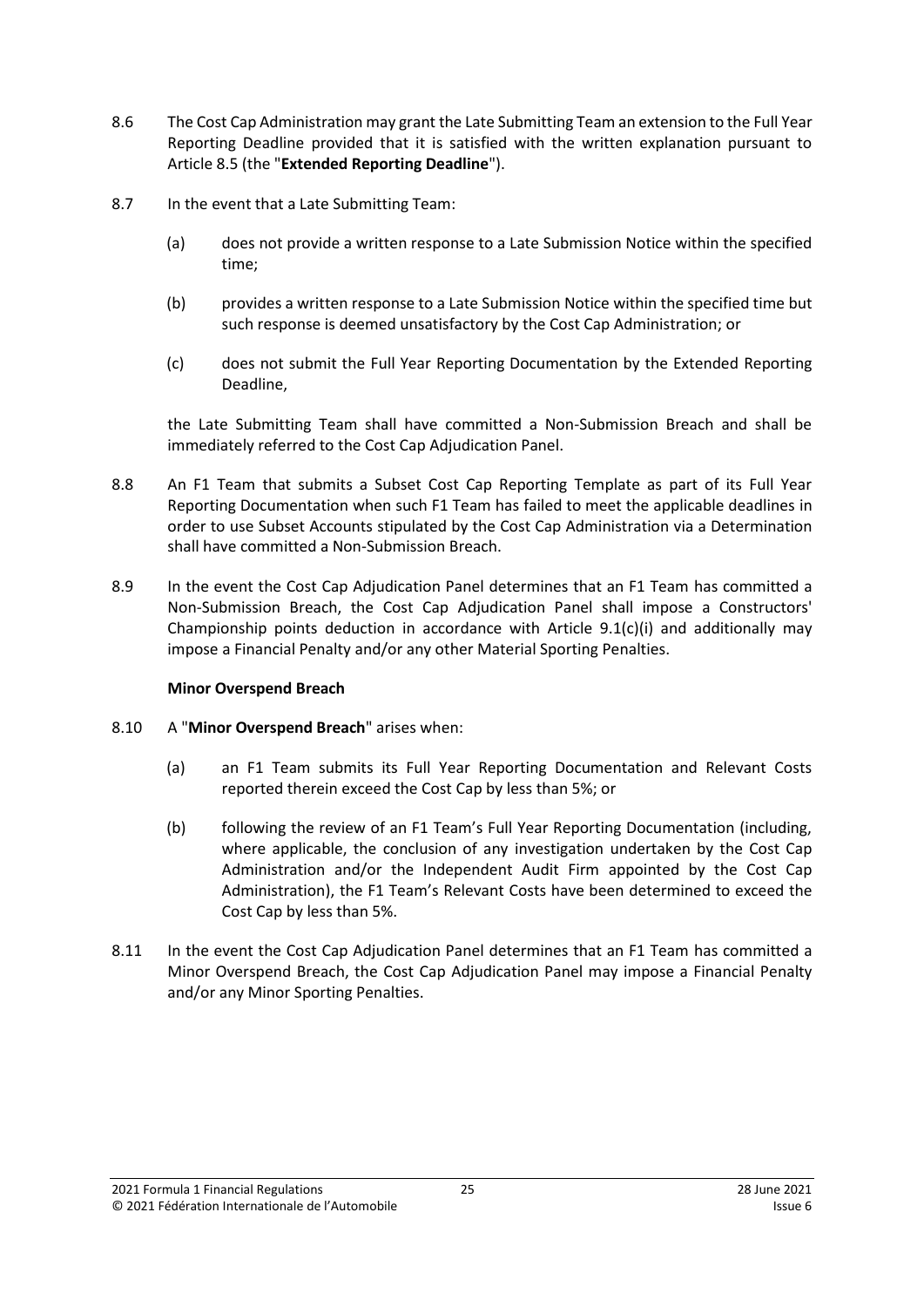#### **Material Overspend Breach**

- <span id="page-25-1"></span>8.12 A "**Material Overspend Breach**" arises when:
	- (a) an F1 Team submits its Full Year Reporting Documentation and Relevant Costs reported therein exceed the Cost Cap by 5% or more; or
	- (b) following the review of an F1 Team's Full Year Reporting Documentation (including, where applicable, the conclusion of any investigation undertaken by the Cost Cap Administration and/or the Independent Audit Firm appointed by the Cost Cap Administration), the F1 Team's Relevant Costs have been determined to exceed the Cost Cap by 5% or more.
- 8.13 In the event the Cost Cap Adjudication Panel determines that an F1 Team has committed a Material Overspend Breach, the Cost Cap Adjudication Panel shall impose a Constructors' Championship points deduction in accordance with Article  $9.1(c)(i)$  and additionally may impose a Financial Penalty and/or any other Material Sporting Penalties.

## **Aggravating or mitigating factors**

- 8.14 In determining the sanctions appropriate for a particular case, the Cost Cap Adjudication Panel shall take into account any aggravating or mitigating factors.
- 8.15 Examples of aggravating factors include:
	- (a) any element of bad faith, dishonesty, wilful concealment or fraud;
	- (b) multiple breaches of these Financial Regulations in the Reporting Period in question;
	- (c) breaches of these Financial Regulations in respect of a previous Reporting Period;
	- (d) quantum of breach of the Cost Cap; and
	- (e) failure to co-operate with the Cost Cap Administration and/or Independent Audit Firm appointed by the Cost Cap Administration.
- 8.16 Examples of mitigating factors include:
	- (a) voluntary disclosure of a breach to the Cost Cap Administration;
	- (b) track record of compliance with these Financial Regulations in previous Reporting Periods;
	- (c) unforeseen Force Majeure Events; and
	- (d) full and unfettered co-operation with the Cost Cap Administration and/or the Independent Audit Firm appointed by the Cost Cap Administration.

#### <span id="page-25-0"></span>**9. SANCTIONS FOR BREACH**

#### **Sanctions**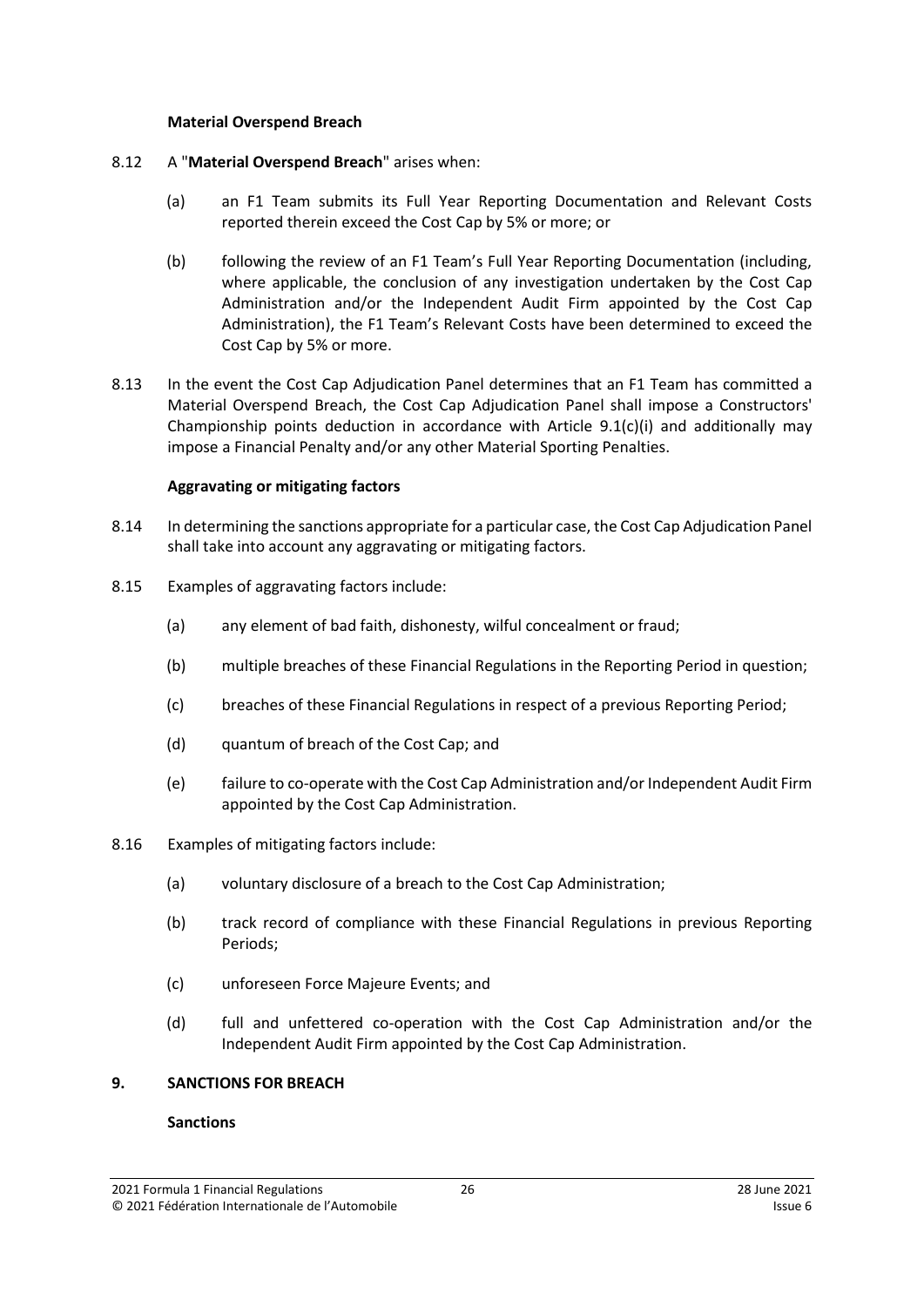- <span id="page-26-7"></span><span id="page-26-6"></span><span id="page-26-5"></span><span id="page-26-0"></span>9.1 The following sanctions may be imposed for breach of these Financial Regulations as set out in Article [8:](#page-22-0)
	- (a) A "**Financial Penalty**", meaning a fine in an amount to be determined on a case by case basis.
	- (b) A "**Minor Sporting Penalty**", meaning one or more of the following:
		- (i) public reprimand;
		- (ii) deduction of Constructors' Championship points awarded for the Championship that took place within the Reporting Period of the breach;
		- (iii) deduction of Drivers' Championship points awarded for the Championship that took place within the Reporting Period of the breach;
		- (iv) suspension from one or more stages of a Competition or Competitions, excluding for the avoidance of doubt the race itself;
		- (v) limitations on ability to conduct aerodynamic or other Testing; and/or
		- (vi) reduction of the Cost Cap,

<span id="page-26-2"></span><span id="page-26-1"></span>provided that the penalty specified in Article [9.1\(b\)\(vi\)](#page-26-2) shall only be applied with respect to the Full Year Reporting Period immediately following the date of the imposition of the sanction (and subsequent Full Year Reporting Periods, where applicable).

- <span id="page-26-4"></span><span id="page-26-3"></span>(c) A "**Material Sporting Penalty**", meaning one or more of the following:
	- (i) deduction of Constructors' Championship points awarded for the Championship that took place within the Reporting Period of the breach;
	- (ii) deduction of Drivers' Championship points awarded for the Championship that took place within the Reporting Period of the breach;
	- (iii) suspension from one or more stages of a Competition or Competitions, excluding for the avoidance of doubt the race itself;
	- (iv) limitations on the ability to conduct aerodynamic or other Testing;
	- (v) suspension from an entire Competition or Competitions, including for the avoidance of doubt the race itself;
	- (vi) exclusion from the Championship; or
	- (vii) reduction of the Cost Cap,

provided that the penalty specified in Article 9.[1\(c\)\(vii\)](#page-26-4) shall only be applied with respect to the Full Year Reporting Period immediately following the date of the imposition of the sanction (and subsequent Full Year Reporting Periods, where applicable).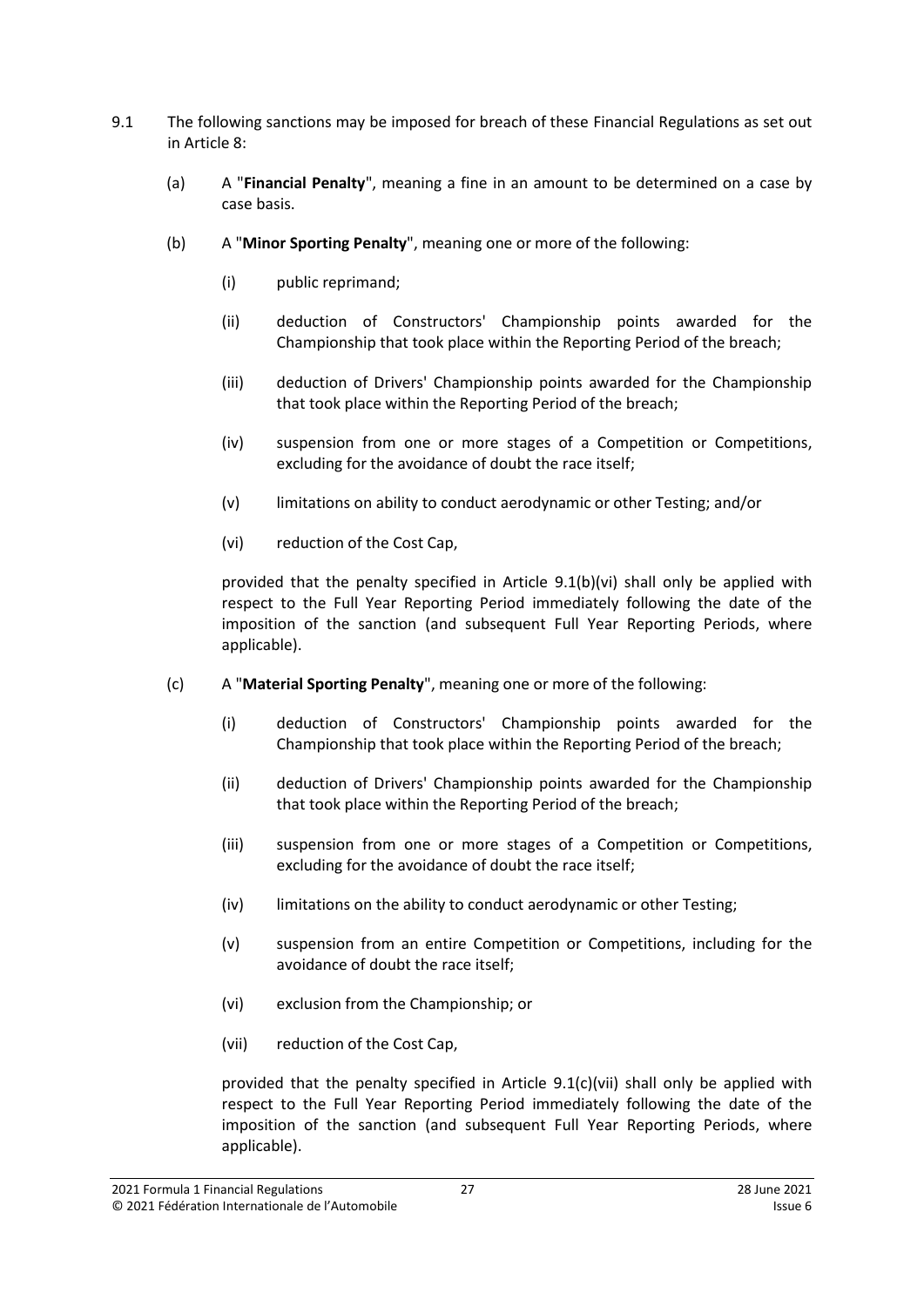#### **Enhanced monitoring and suspended sanctions**

- 9.2 In addition to any of the sanctions listed in Article [9.1,](#page-26-5) the Cost Cap Adjudication Panel has the power to impose enhanced monitoring in respect of an F1 Team.
- 9.3 At its sole discretion, the Cost Cap Adjudication Panel may suspend the application of any imposed sanction in whole or in part.
- 9.4 For the avoidance of doubt, in the event of an appeal of any decision, the application of all imposed sanctions shall be suspended until final decision is made by the ICA.

## **Payment of a Financial Penalty**

- 9.5 Payment of all fines under these Financial Regulations shall be made within 30 days of the date of the relevant decision. In the event an appeal is made, payment shall be suspended until the outcome of the appeal is determined.
- 9.6 Subject to Article 9.5, any delay in the payment of all fines under these Financial Regulations automatically divests the F1 Team concerned of the right to participate in the Championship until that payment has been made.
- 9.7 Without prejudice to Article 9.6, interest shall be payable by the F1 Team to the FIA in respect of any fines not paid by the due date, accruing daily on the principal amount outstanding from the due date until the date of actual payment, at a rate of 2% above the US Federal Reserve System federal funds rate on the relevant due date.

## **Individual responsibility**

- 9.8 In the event that:
	- (a) an F1 Team's Full Year Reporting Documentation is incomplete, inaccurate or misleading in any material respect; and
	- (b) the Cost Cap Adjudication Panel determines that that F1 Team's CEO, CFO, Team Principal and/or Technical Director was aware, or ought reasonably to have been aware, of the same,

the Cost Cap Adjudication Panel may impose any of the sanctions permitted under the International Sporting Code on the individual(s) concerned, with the exclusion of fines.

## <span id="page-27-0"></span>**10. SOFT IMPLEMENTATION**

In respect of Reporting Documentation relating to the Full Year Reporting Period ending on 31 December 2020:

- (a) the provisions of Articles [2.1](#page-2-3) and [5.1](#page-13-2) shall be read and construed as if such Articles state that the F1 Team "may" (rather than "must") undertake such obligation(s);
- (b) the provisions of Articles  $3.1(x)$ ,  $3.1(y)$ ,  $4.1(a)(ii)$ ,  $4.1(e)$ ,  $4.1(i)$ ,  $4.1(k)$  and [5.2](#page-13-3) shall not apply;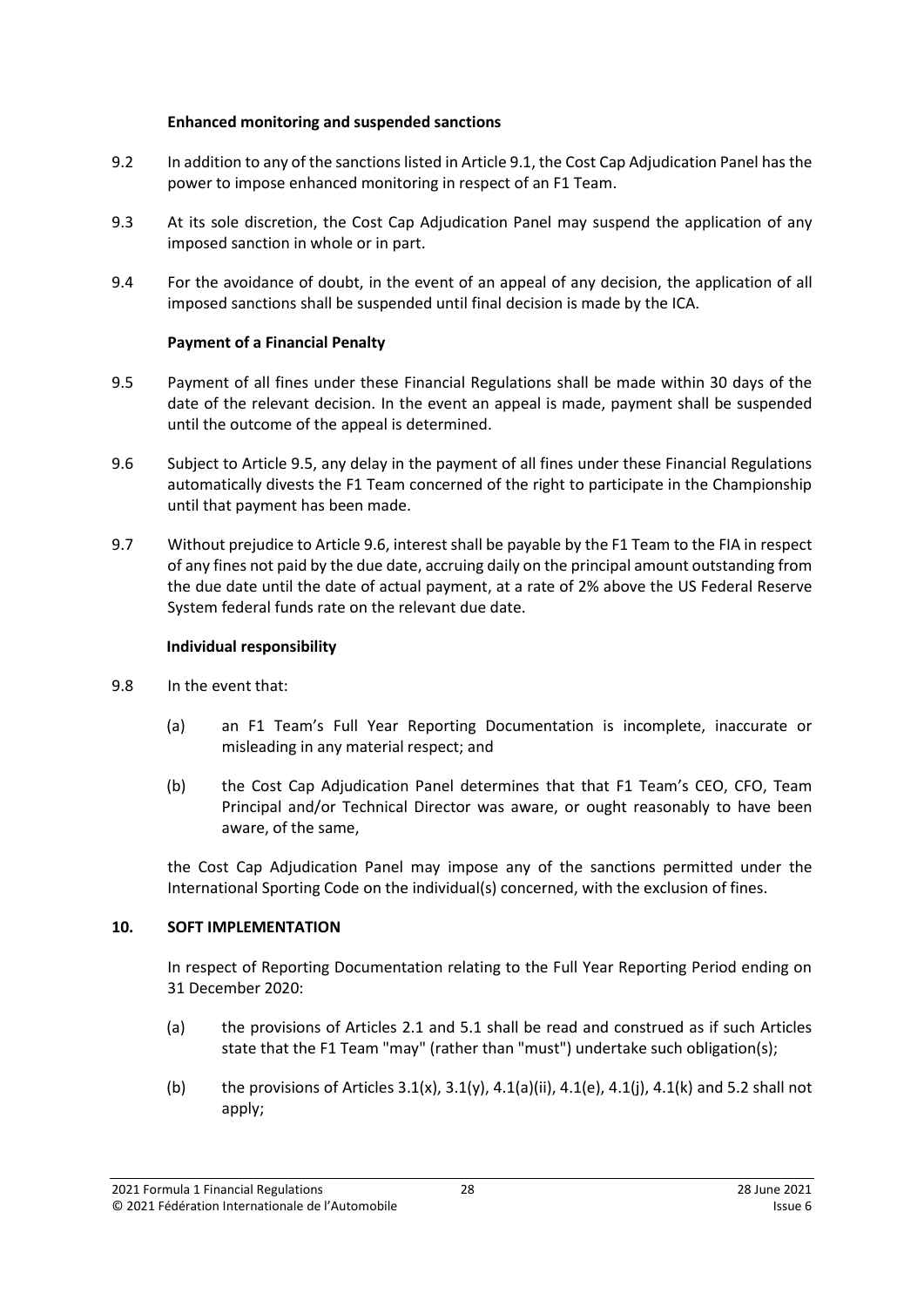- (c) the provisions of Articles [6.10\(a\)](#page-14-0) and [6.10\(b\)](#page-14-1) shall each be read and construed as if such Article states that in such circumstance, the Cost Cap Administration will confirm in writing to each F1 Team whether it has complied with these Financial Regulations or not, as the case may be;
- (d) the definition of "Full Year Financial Reporting Documentation" in the Appendix to these Financial Regulations shall be read and construed as if such Article states that Full Year Financial Reporting Documentation shall constitute those documents listed in paragraph (a) of that definition, unless the F1 Team has been granted approval by the Cost Cap Administration to supply those documents listed in paragraph (b) of that definition, in which case those documents shall constitute that F1 Team's Full Year Financial Reporting Documentation; and
- (e) no F1 Team will be subject to any investigation, hearing or sanction in respect of noncompliance with these Financial Regulations and the provisions of these Financial Regulations shall be read and construed accordingly.

### <span id="page-28-0"></span>**11. ARRANGEMENTS FOR NEW ENTRANTS**

An F1 Team that has been granted an FIA Super Licence for participation in the Championship must comply with these Financial Regulations in respect of the Full Year Reporting Period ending on 31 December immediately prior to the first Championship season in which such F1 Team participates, except that it shall not be required to comply with Article [5.2](#page-13-3) in respect of that period.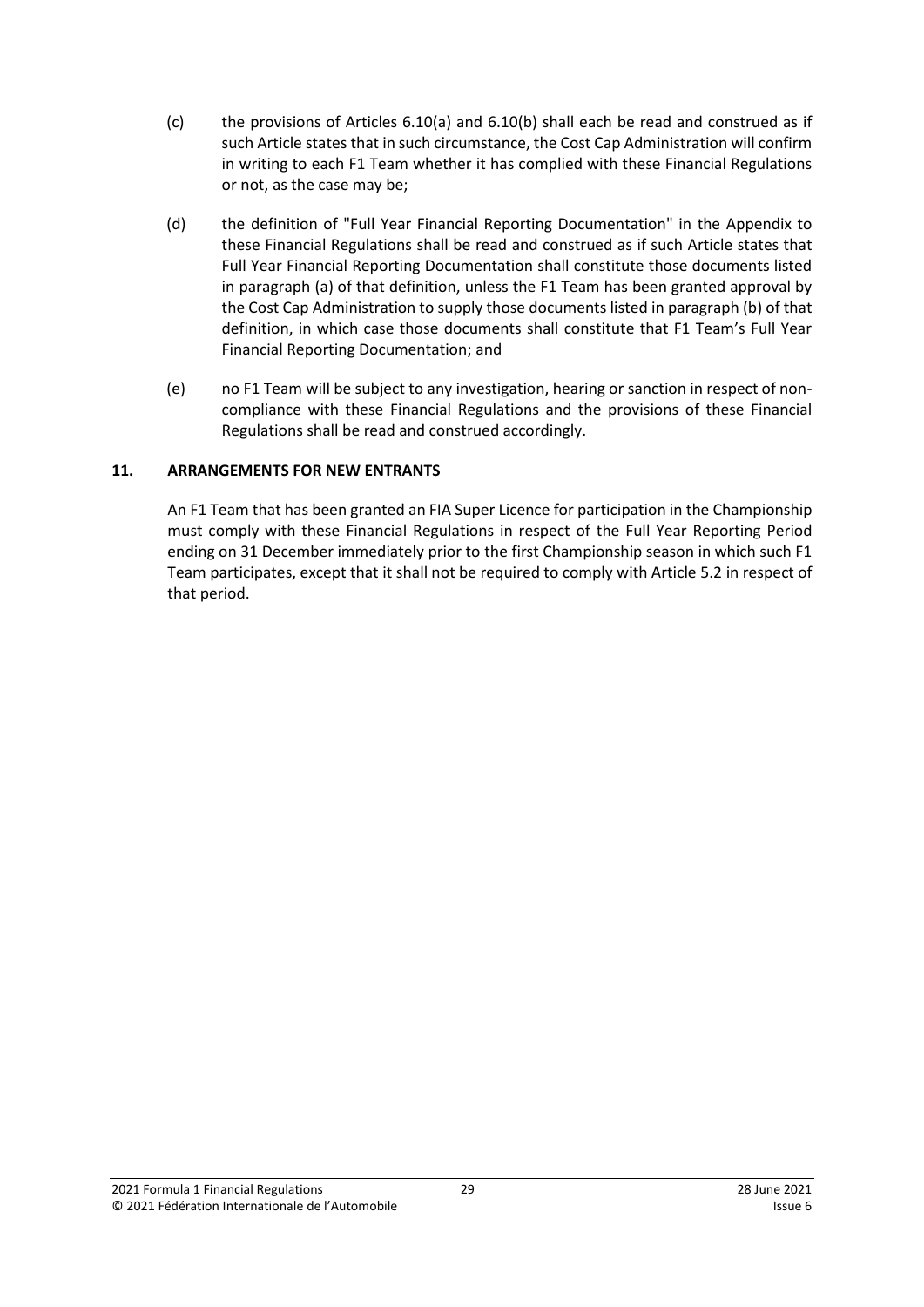#### **APPENDIX**

## **DEFINITIONS AND INTERPRETATION**

<span id="page-29-0"></span>In these Financial Regulations, the following words and expressions have the meanings set out opposite them:

"**ABA**" means an accepted breach agreement entered into between the Cost Cap Administration and the relevant F1 Team, as set out in Article [6.28.](#page-18-0)

## "**Activities To Enable The Supply Of Power Units**" means:

- (a) the research, development and design of Power Units;
- (b) the manufacture and assembly of Power Units, including the testing of systems and components that comprise Power Units, supplied to any F1 Team;
- (c) the provision of track support activities relating to the operation of Power Units by any F1 Team, as set out in Appendix 9A of the Sporting Regulations; and
- (d) the purchase and / or manufacture of F1 Car components provided to a Power Unit supplier for the Sole Purpose Of Testing Power Units For Performance And Reliability on either a Power Unit Test Bench or a Power Train Test Bench .

"**Adjustments**" means the adjustments to Total Costs of the Reporting Group set out in Articl[e 4.](#page-8-0)

"**Alternative Fuel and Oil**" means fuel and oil from a supplier other than the supplier that has been specified by the Power Unit supplier to be used with the Power Units that it supplied to the F1 Team;

## "**Applicable Rate**" means:

- (a) the Initial Applicable Rate; or
- (b) the average of the daily exchange rates published by the US Federal Reserve System (which are available at<https://www.federalreserve.gov/releases/h10/> ) as at such date, +/- 60 days, as the Cost Cap Administration, in its absolute discretion, decides and communicates to the F1 Teams via a Determination no later than 31 October of the Full Year Reporting Period preceding the Full Year Reporting Period in which the Applicable Rate is to take effect.

"**Associate**" means, with respect to an entity, any other entity over which that entity holds Significant Influence, but not Control or Joint Control.

"**Audited Annual Financial Statements**" means annual financial statements prepared in accordance with International Financial Reporting Standards or national accounting standards (as applicable), which have been audited by an Independent Audit Firm. Audited Annual Financial Statements must include:

- (a) a statement of financial position (balance sheet) at the end of the period;
- (b) a statement of financial performance for the period (income statement/profit and loss account);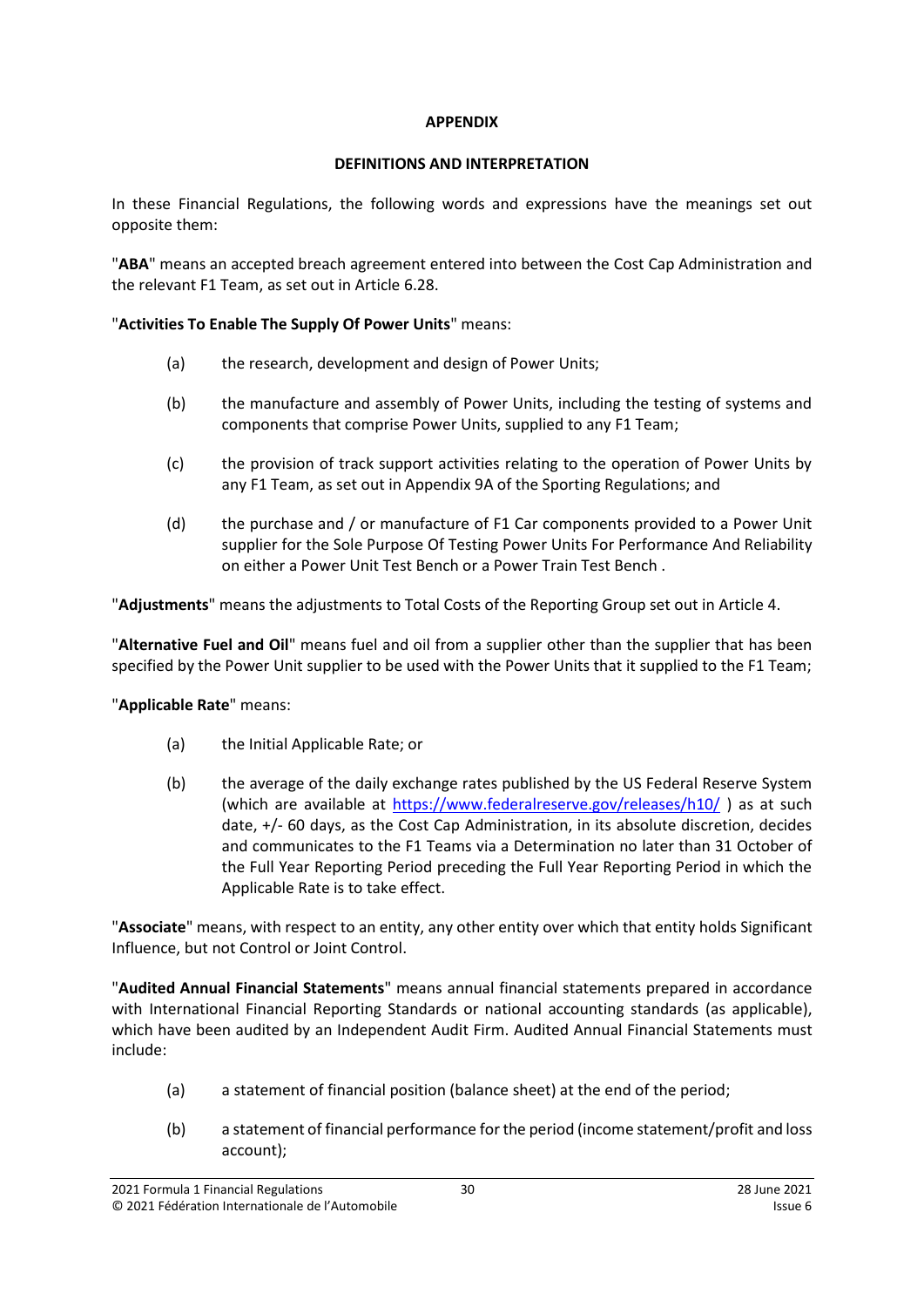- (c) if applicable, a statement of other comprehensive income for the period;
- (d) a statement of changes in equity for the period; and
- (e) notes, comprising a summary of significant accounting policies and other explanatory notes.

"**Buildings**" means any building classified as such in the Audited Annual Financial Statements of each Reporting Group Entity and any of the following assets integrated into such building:

- (a) walls, floors, ceilings, doors, gates, shutters, windows and stairs;
- (b) mains services and systems for electricity, gas and water;
- (c) waste disposal systems;
- (d) sewerage and drainage systems;
- (e) shafts or other structures in which lifts are installed; and
- (f) fire safety systems, lighting systems and air conditioning systems.

"**Capital Expenditure**" means the higher of zero and an amount equal to:

- (a) all costs incurred and recognised in the Audited Annual Financial Statements of each Reporting Group Entity in the Full Year Reporting Period or a previous Full Year Reporting Period as tangible assets and/or as intangible assets, which either:
	- (i) have become available for use during the Full Year Reporting Period, except any such costs in respect of:
		- (A) land, Buildings and leasehold improvements;
		- (B) a tangible asset or an intangible asset for which the depreciation/amortisation is Directly Attributable to Marketing Activities, Heritage Asset Activities, Non-F1 Activities, Human Resources Activities, Legal Activities or Finance Activities;
		- (C) Research and Development costs recognised as intangible assets;
		- (D) goodwill arising from a business combination;
		- (E) amounts capitalised in respect of an F1 Car; and
		- (F) Transitional Capital Expenditure; or
	- (ii) became available for use during any of the four preceding Full Year Reporting Periods, that were originally excluded from Capital Expenditure under paragraph (a)(i)(B) of this definition, but no longer satisfy this exclusion in the Full Year Reporting Period;
	- plus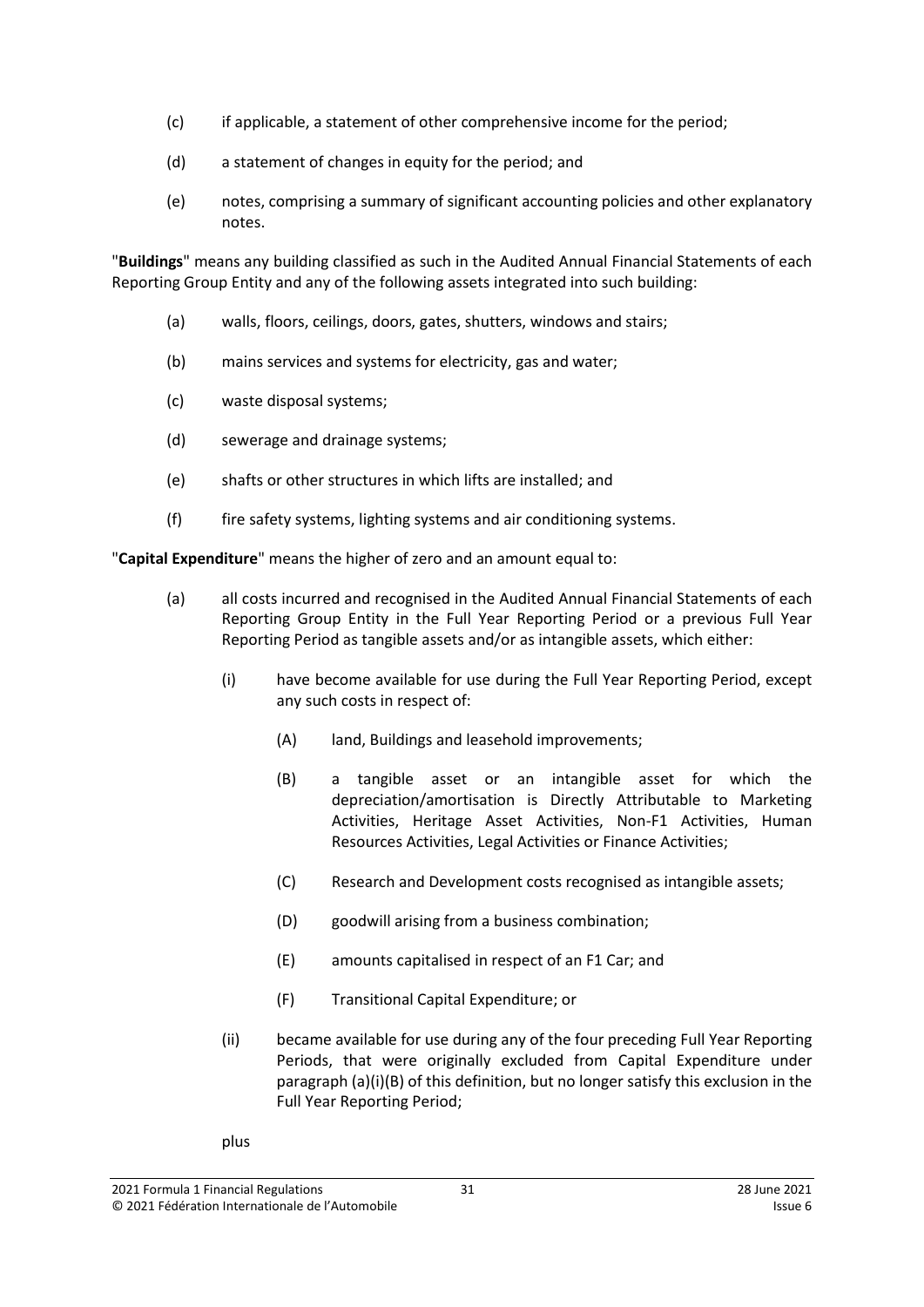- (b) all costs incurred and recognised in the annual financial statements of entities within the F1 Team's Legal Group Structure but outside its Reporting Group in the Full Year Reporting Period or a previous Full Year Reporting Period as tangible assets and/or intangible assets relating to F1 Activities which have become available for use during the Full Year Reporting Period, excluding any such costs:
	- (i) set out in paragraphs (a)(i)(A) to (F) (inclusive) of this definition; and
	- (ii) incurred and recognised in the annual financial statements of an entity that is within the Reporting Group of another F1 Team;

plus

(c) the Fair Value of any tangible assets and/or intangible assets relating to F1 Activities that became available for use prior to the start of the relevant Full Year Reporting Period and are held by an entity within the F1 Team's Legal Group Structure in the relevant Full Year Reporting Period where that entity was not in the Legal Group Structure of the F1 Team in the previous Full Year Reporting Period, excluding any such costs set out in paragraphs (a)(i)(A) to (F) (inclusive) of this definition;

less

- (d) an amount equal to the aggregate of:
	- (i) in respect of any Related Party Transaction or Inter-Team Transaction pursuant to which a Relevant Asset is disposed of, the lower of:
		- (A) the sale proceeds attributable to the disposal of each Relevant Asset; and
		- (B) the Fair Value of each Relevant Asset as at the date of the disposal, as determined by an independent valuation specialist to the satisfaction of the Cost Cap Administration; and
	- (ii) in respect of any other transaction pursuant to which a Relevant Asset is disposed of, the sale proceeds attributable to the disposal of each Relevant Asset,

in each case provided that the Relevant Asset was recorded as a disposal during the Full Year Reporting Period within the Audited Annual Financial Statements of the relevant Reporting Group Entity and was not part of a sale and leaseback arrangement.

## "**Capital Expenditure Amount**" means:

- (a) in respect of the Full Year Reporting Period ending on 31 December 2021, the Capital Expenditure for that Full Year Reporting Period;
- (b) in respect of the Full Year Reporting Period ending on 31 December 2022, the aggregate amount of Capital Expenditure for that Full Year Reporting Period and the preceding Full Year Reporting Period, less the amount of the Adjustment, (if any), made pursuant to Article 4.1(e) in respect of the preceding Full Year Reporting Period;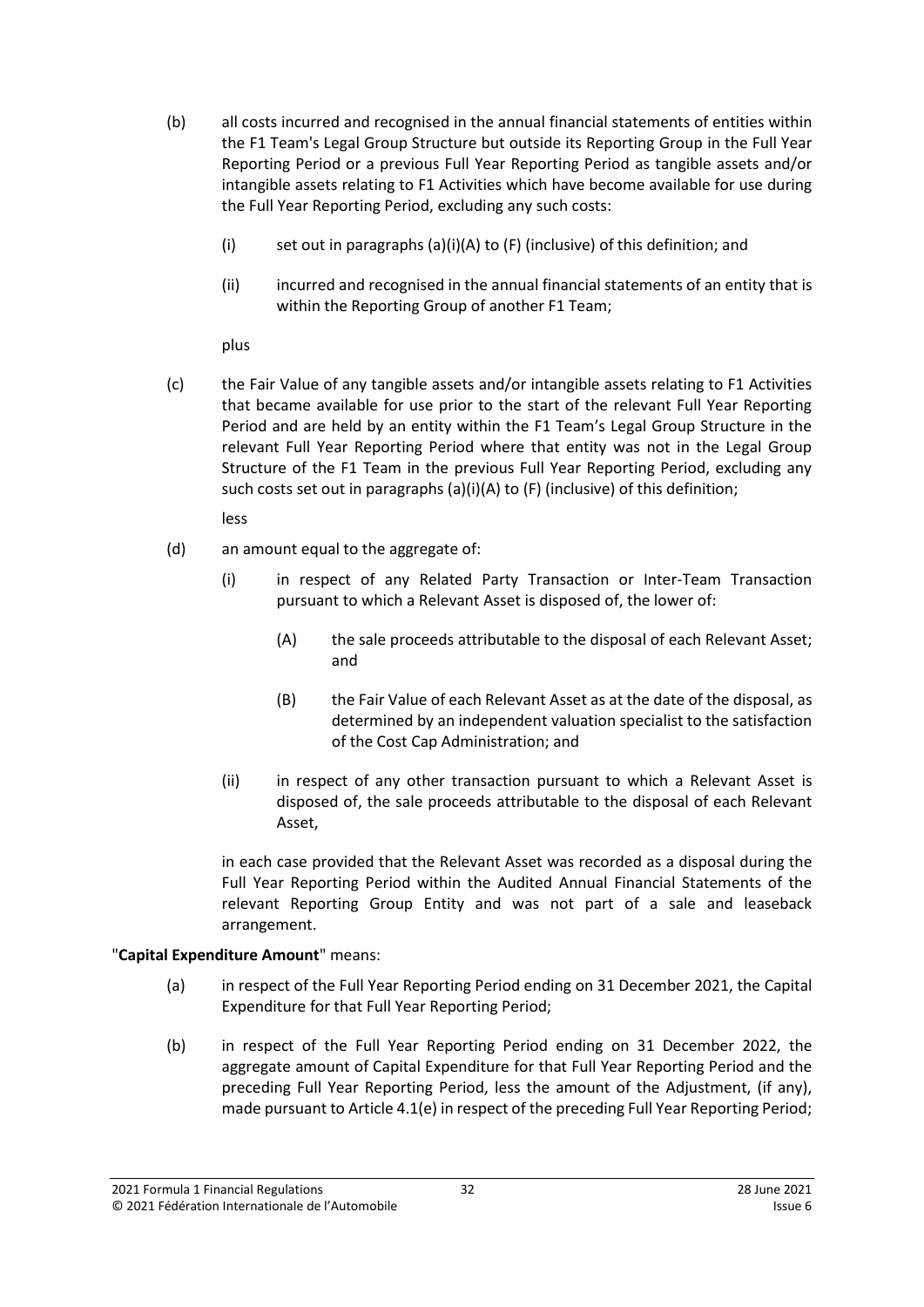- (c) in respect of the Full Year Reporting Period ending on 31 December 2023, the aggregate amount of Capital Expenditure for that Full Year Reporting Period and the preceding two Full Year Reporting Periods, less the cumulative amount of the Adjustments, (if any), made pursuant to Article 4.1(e) in respect of the preceding two Full Year Reporting Periods; or
- (d) in respect of the Full Year Reporting Period ending on 31 December 2024 and each Full Year Reporting Period thereafter, the aggregate amount of Capital Expenditure for the relevant Full Year Reporting Period and the three preceding Full Year Reporting Periods, less the cumulative amount of the Adjustments, (if any), made pursuant to Article 4.1(e) in respect of the preceding three Full Year Reporting Periods.

"**Capital Expenditure Limit**" means:

- (a) in respect of the Full Year Reporting Periods ending on 31 December 2021, 31 December 2022 and 31 December 2023 and 31 December 2024, US Dollars 45,000,000, adjusted (if applicable) for Indexation; and
- (b) in respect of the Full Year Reporting Period ending on 31 December 2025 and each subsequent Full Year Reporting Period, US Dollars 36,000,000, adjusted (if applicable) for Indexation,

provided that where an F1 Team has a Presentation Currency other than US Dollars, the Capital Expenditure Limit for that F1 Team in the relevant Full Year Reporting Period shall be converted from US Dollars into that F1 Team's Presentation Currency at the Initial Applicable Rate. For illustrative purposes, the amount of the Capital Expenditure Limit in selected Presentation Currencies for the Full Year Reporting Periods referred to in paragraph (a) of this definition are as follows (assuming Indexation of zero):

| <b>Presentation Currency</b> |                        |              |                     |  |  |  |  |
|------------------------------|------------------------|--------------|---------------------|--|--|--|--|
| <b>US Dollars</b>            | <b>Pounds Sterling</b> | <b>Euros</b> | <b>Swiss Francs</b> |  |  |  |  |
| (1000)                       | ('000)                 | ('000)       | ('000)              |  |  |  |  |
| 45,000                       | 35,458                 | 40,976       | 44.82′              |  |  |  |  |

"**CEO**" means the individual designated as chief executive officer for each F1 Team under the F1 Team's Competitor Staff Registration Submission to the FIA in respect of the Reporting Period.

"**CFO**" meansthe individual designated as chief financial officer for each F1 Team under the F1 Team's Competitor Staff Registration Submission to the FIA in respect of the Reporting Period.

"**Championship**" means the FIA Formula One World Championship, which includes both the Constructors' Championship and the Drivers' Championship.

"**Competition**" means any event entered into the Championship calendar for any year commencing 24 hours before the first practice session is scheduled to take place and ending at the time for the lodging of a protest under the terms of the International Sporting Code or the time when a technical or sporting certification has been carried out under the terms of the International Sporting Code, whichever is the later and "**Competitions**" shall be construed accordingly.

"**Competitor Staff Registration Submission**" means the competitor's staff registration submission in accordance with the International Sporting Code.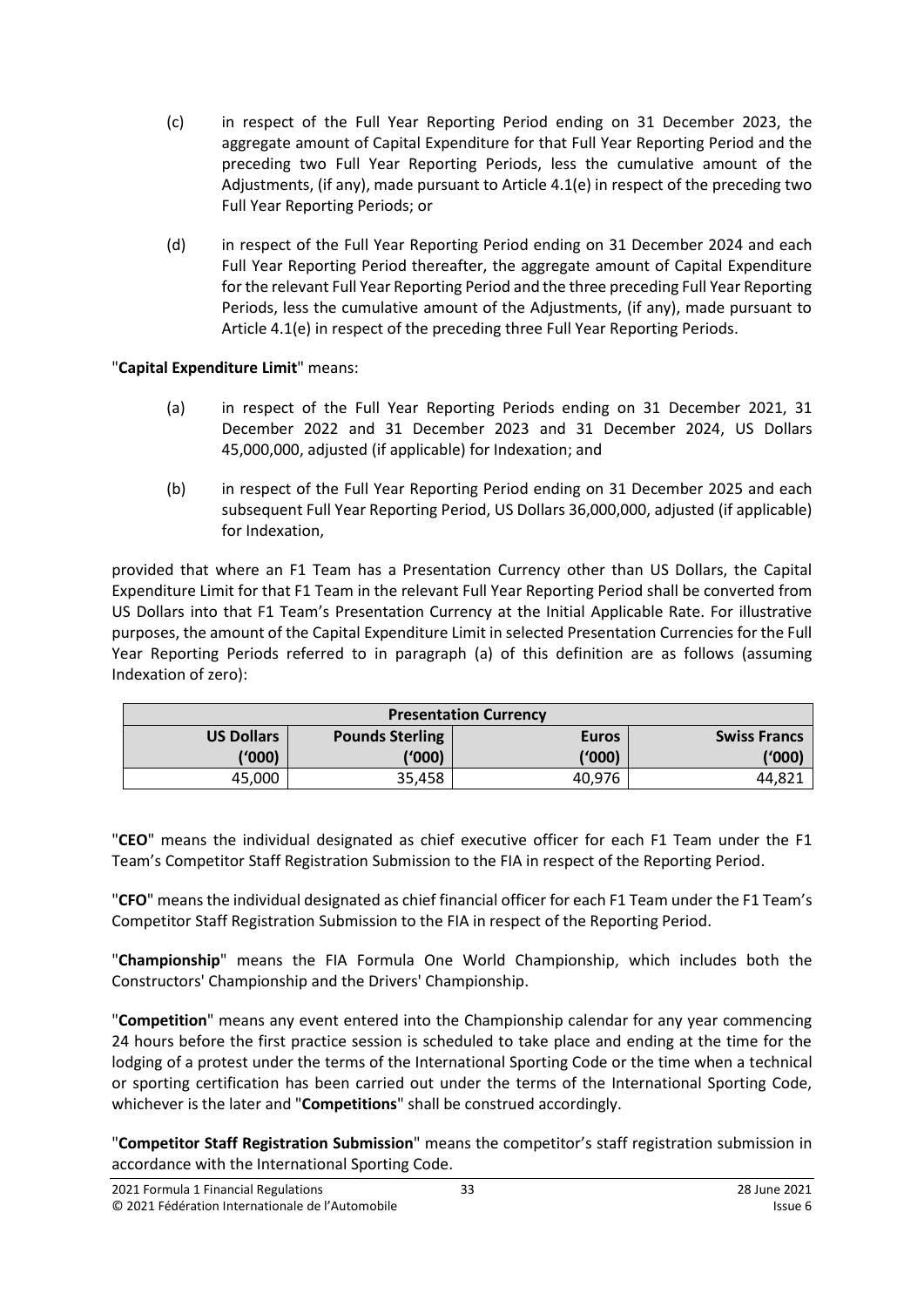"**Complainant Team**" means a F1 Team that submits a report of non-compliance with these Financial Regulations as set out under Article [6.24.](#page-17-2)

"**Confidential Information**" means all confidential information relating to a member of an F1 Team's Legal Group Structure (whether written, oral or in any other format), including any information that would be regarded as confidential by a reasonable business person relating to the business, affairs, customers, clients, suppliers, plans, operations, processes, know-how, financial data, commercially sensitive information, designs, trade secrets or software of the F1 Team and/or of any member of the F1 Team's Legal Group Structure.

<span id="page-33-0"></span>"**Connected Party**" means, in relation to a Relevant Person:

- (a) any family member of such Relevant Person, where family member means:
	- (i) a spouse, domestic partner or civil partner;
	- (ii) any other person with whom the Relevant Person lives as partner in an enduring family relationship;
	- (iii) children or step-children of the Relevant Person or of any person falling within paragraph [\(a\)\(i\)](#page-33-0) of this definition;
	- (iv) any children or step-children of a person falling within paragraph [\(a\)\(ii\)](#page-33-0) of this definition who live with the Relevant Person and have not attained the age of 18;
	- (v) siblings;
	- (vi) parents; and
	- (vii) dependants of the Relevant Person or of any person falling within paragraph [\(a\)\(i\)](#page-33-0) of this definition;
- (b) any agent or representative acting on behalf of the Relevant Person;
- (c) any body corporate in relation to which a Relevant Person or any of the categories of person identified within paragraphs (a) and (b) of this definition is:
	- (i) beneficially entitled to 20% or more of the entire issued share capital of that body corporate; or
	- (ii) entitled to exercise or control the exercise of more than 20% of the voting power at any general meeting of that body corporate; and
- (d) any company, trust, partnership, or other body, organisation or mechanism established or operating directly or indirectly in whole or in part for the benefit of or in respect of the Relevant Person or any or all of the other categories of person referred to in this definition.

"**Consideration**" comprises:

(a) in the context of an employee: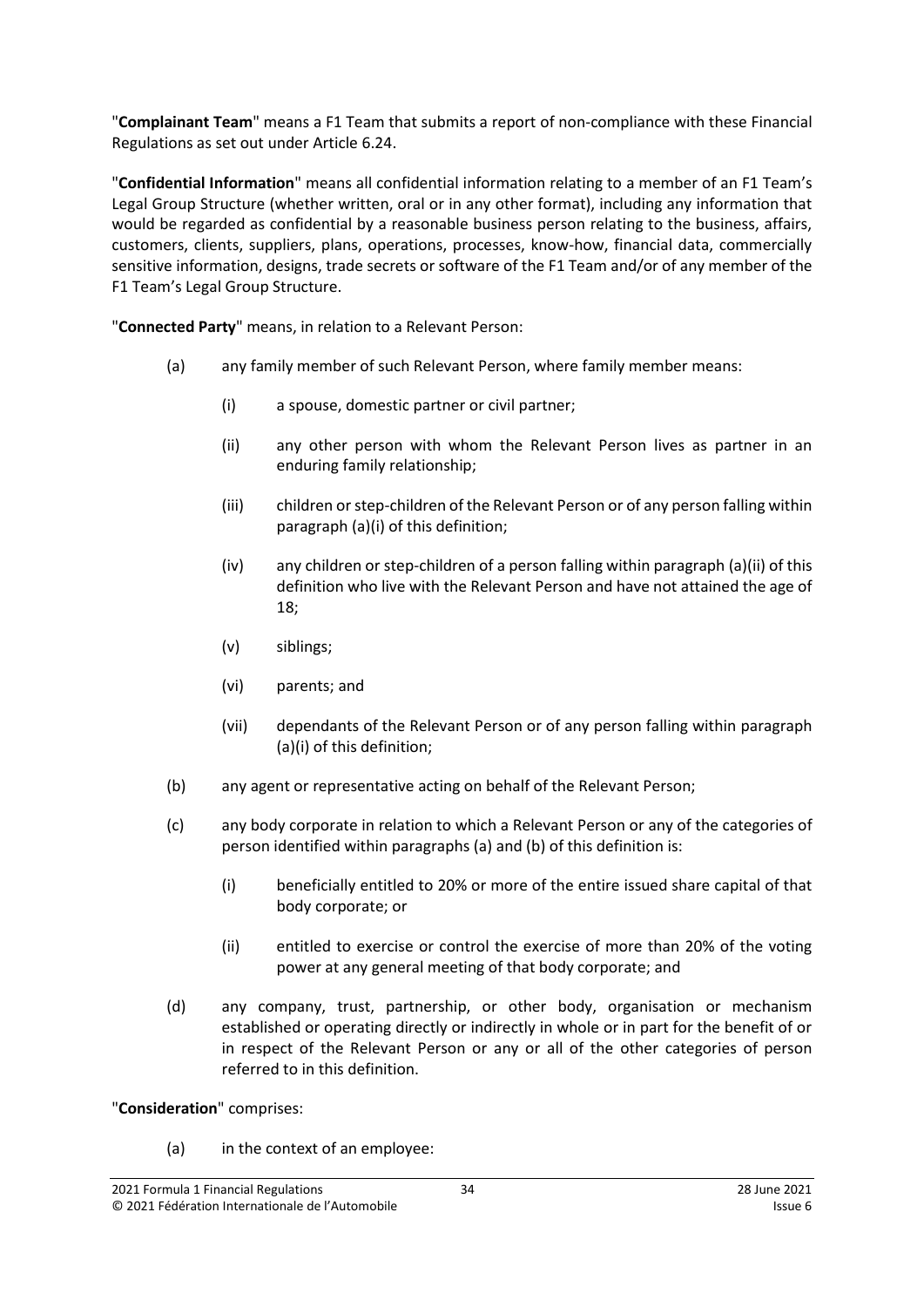- (i) short term employee benefits (including basic salaries and bonuses);
- (ii) post-employment benefits;
- (iii) other long-term employee benefits;
- (iv) termination benefits; and
- (v) any other consideration in exchange for any other service provided (whether written or unwritten); and
- (b) in the context of a person who is not an employee:
	- (i) fees;
	- (ii) performance or other contractual payments, including payments in connection with the use of image rights;
	- (iii) termination payments; and
	- (iv) any other consideration in exchange for any other service provided (whether written or unwritten).

"**Constructors' Championship**" means the FIA Formula One World Constructors' Championship.

"**Control**" means the power to conduct the affairs of an entity and to direct its financial and operating policies which affect returns by means of shareholding, or voting power, or by constitutional documents (statutes) or agreement, or otherwise. "**Controlling**" and "**Controlled**" shall be construed accordingly.

"**Corporate Income Tax**" means any domestic and/or foreign taxes which are based on taxable profits, including unrecoverable withholding taxes on corporate income.

"**Cost Cap**" has the meaning set out in Article [2.3.](#page-2-4)

"**Cost Cap Adjudication Panel**" means the independent decision-making panel comprised in accordance with Articl[e 7.](#page-19-0)

"**Cost Cap Administration**" means the staff designated by the FIA from time to time to administer and monitor the operation of these Financial Regulations.

"**Cost Cap Reporting Template**" means the reporting template, in the format prescribed by the Cost Cap Administration from time to time via a Determination, which shall:

- (a) include Total Costs of the Reporting Group;
- (b) include, in respect of the Full Year Reporting Documentation, a reconciliation of the costs reported in the Cost Cap Reporting Template to the costs recorded in the Audited Annual Financial Statements in respect of each Reporting Group Entity;
- (c) calculate Relevant Costs for the applicable Reporting Period;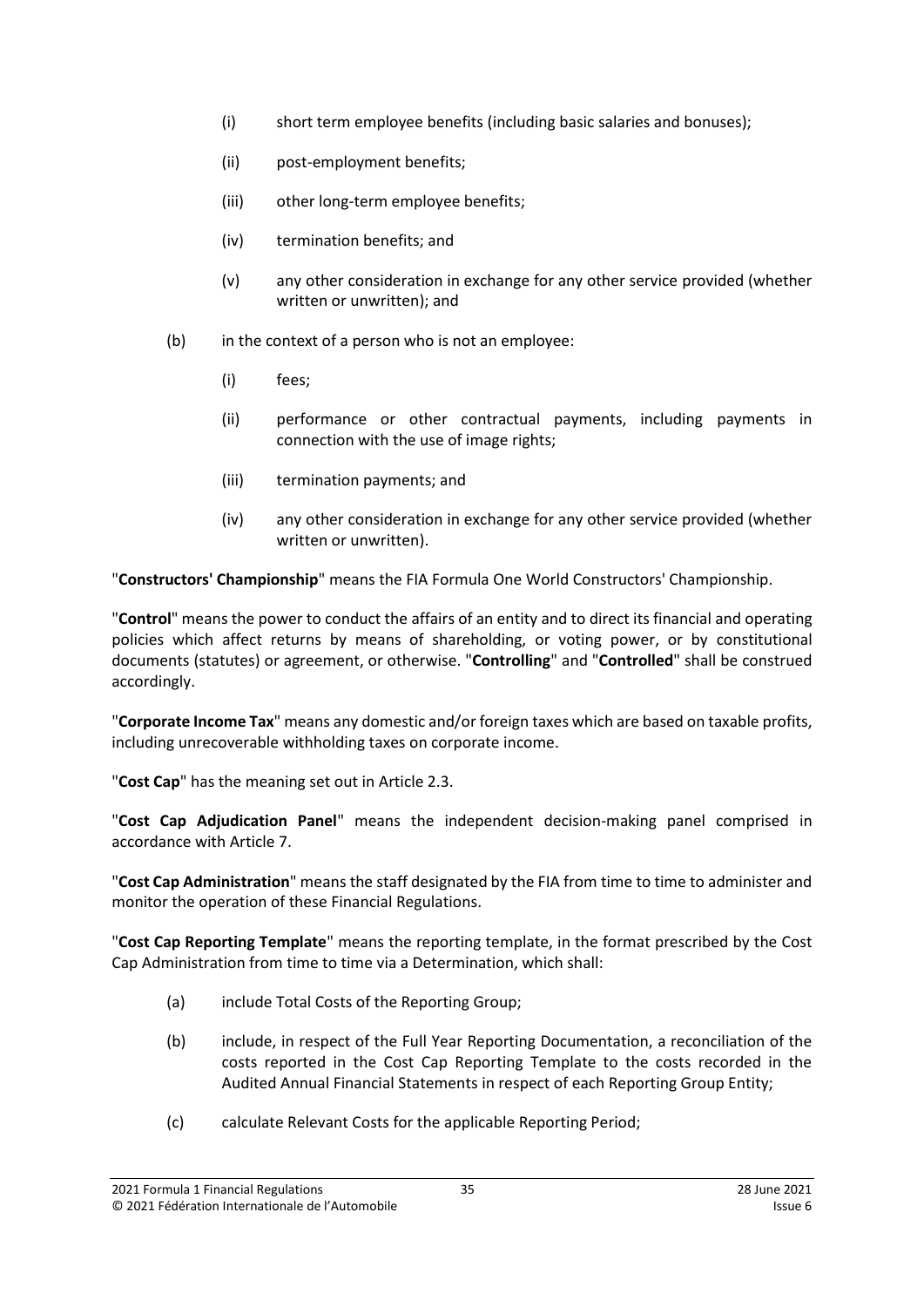- (d) contain an appropriate level of disclosure to enable the Cost Cap Administration to assess compliance with these Financial Regulations; and
- (e) include details of relevant Related Party Transactions, Exchange Transactions, Inter-Team Transactions, Power Unit Transactions and transactions pursuant to which a Customer Competitor uses a Transferable Component or a sub-assembly of a Transferable Component.

"**Current Cars**" means cars which were designed and built in order to comply with the Technical Regulations either in force during the applicable Reporting Period or in force during the Championship season immediately preceding or following the applicable Reporting Period.

"**Customer Competitor**" has the meaning set out in the Technical Regulations in force during the applicable Reporting Period.

"**Declarations**" means declarations, in the format prescribed by the Cost Cap Administration from time to time via a Determination:

- (a) signed by each of the Team Principal, CEO, CFO and Technical Director of the F1 Team, and, in respect of the Full Year Reporting Documentation only, signed by an authorised signatory for and on behalf of the F1 Team, each confirming that:
	- (i) the Reporting Documentation with which the Declarations are supplied is complete, accurate, not misleading and in compliance with these Financial Regulations; and
	- (ii) the F1 Team has complied with the requirements of Article[s 1.8,](#page-1-1) [1.9](#page-2-1) and [1.10;](#page-2-2)
- (b) in respect of the Full Year Reporting Documentation only, signed by or on behalf of the F1 Team's Ultimate Controlling Party confirming that the Reporting Group Documentation with which the Declarations are supplied is complete, accurate, not misleading and in compliance with these Financial Regulations.

"**Demonstration Event**" means an event in which an F1 Team participates purely for demonstration purposes.

"**Determination**" means an official written communication issued by the Cost Cap Administration to all of the F1 Teams which is expressed to be a determination and which shall be binding on the F1 Teams.

"**Development**" means the application of research findings or other knowledge to a plan or design for the production of new or substantially improved materials, devices, products, processes, systems or services prior to the commencement of commercial production or use.

"**Directly Attributable**" means, in relation to a particular activity, if:

- (a) the cost would have been avoided if that particular activity was not undertaken; and
- (b) the cost is separately identifiable without apportionment.

"**Drivers' Championship**" means the FIA Formula One World Drivers' Championship.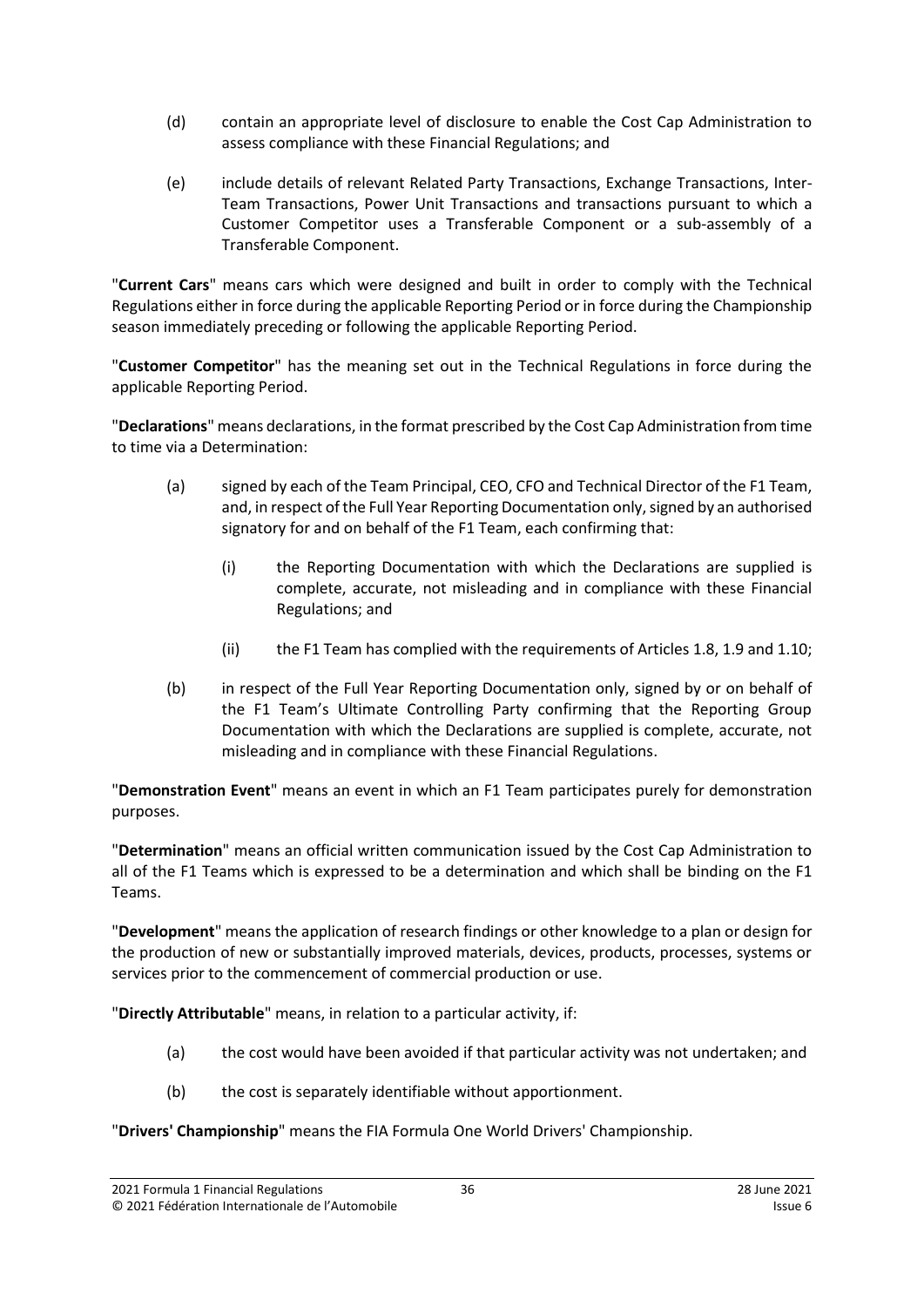"**Employee Bonus Costs**" means those amounts payable pursuant to a Formal Bonus Scheme, to the extent such amounts are determined solely by reference to the F1 Team's and/or its F1 Drivers' classification in the Championship or by reference to the F1 Team's and/or its F1 Drivers' points, podiums or race wins in respect of the Championship, or any combination of the foregoing, in the Reporting Period.

"**Employee Medical Benefits**" means any medical benefits made available to all employees of all Reporting Group Entities, or to a specifically identified sub-category of employees of all Reporting Group Entities, in each case on a substantially equal basis and excluding any private medical insurance.

"**Employee Termination Benefits**" means the costs of all employee benefits in connection with terminating the engagement of a Reporting Group Entity's employee as a result of either:

- (a) termination of an employee's engagement prior to the automatic expiry date of such engagement; or
- (b) an employee's decision to accept an offer of benefits in exchange for the termination of engagement.

"**Exchange Transaction**" means a transaction between a Reporting Group Entity and a third party that results in one of the parties acquiring assets or services or satisfying liabilities by surrendering other assets or services or incurring other obligations.

"**Excluded Bonus Maximum Amount**" means:

- (a) for each F1 Team that either wins the Constructors' Championship taking place in the applicable Reporting Period, or achieves a higher finishing position in the Constructors' Championship taking place in the applicable Reporting Period than it achieved in any of the previous three Reporting Periods, US Dollars 12,000,000; and
- (b) for each other F1 Team, US Dollars 10,000,000.

"**Excluded Costs**" means those costs that must be excluded from Total Costs of the Reporting Group pursuant to the exclusions set out in Articl[e 3.](#page-5-0)

"**Excluded Persons**" hasthe meaning set out in Article [3.1\(d\)](#page-5-4) and "**Excluded Person**" shall be construed accordingly.

"**Extended Reporting Deadline**" has the meaning set out in Articl[e 8.6.](#page-24-1)

"**F1 Activities**" means:

- (a) all activities undertaken by or on behalf of the F1 Team relating to the operation of that F1 Team and its participation in the Championship, including all activities in connection with the research, development, design, manufacture, Testing and racing of F1 Cars and marketing activities of the F1 Team, but excluding:
	- (i) Activities To Enable The Supply Of Power Units for use by any F1 Team(s); and
	- (ii) activities undertaken in order to participate in an FIA Project.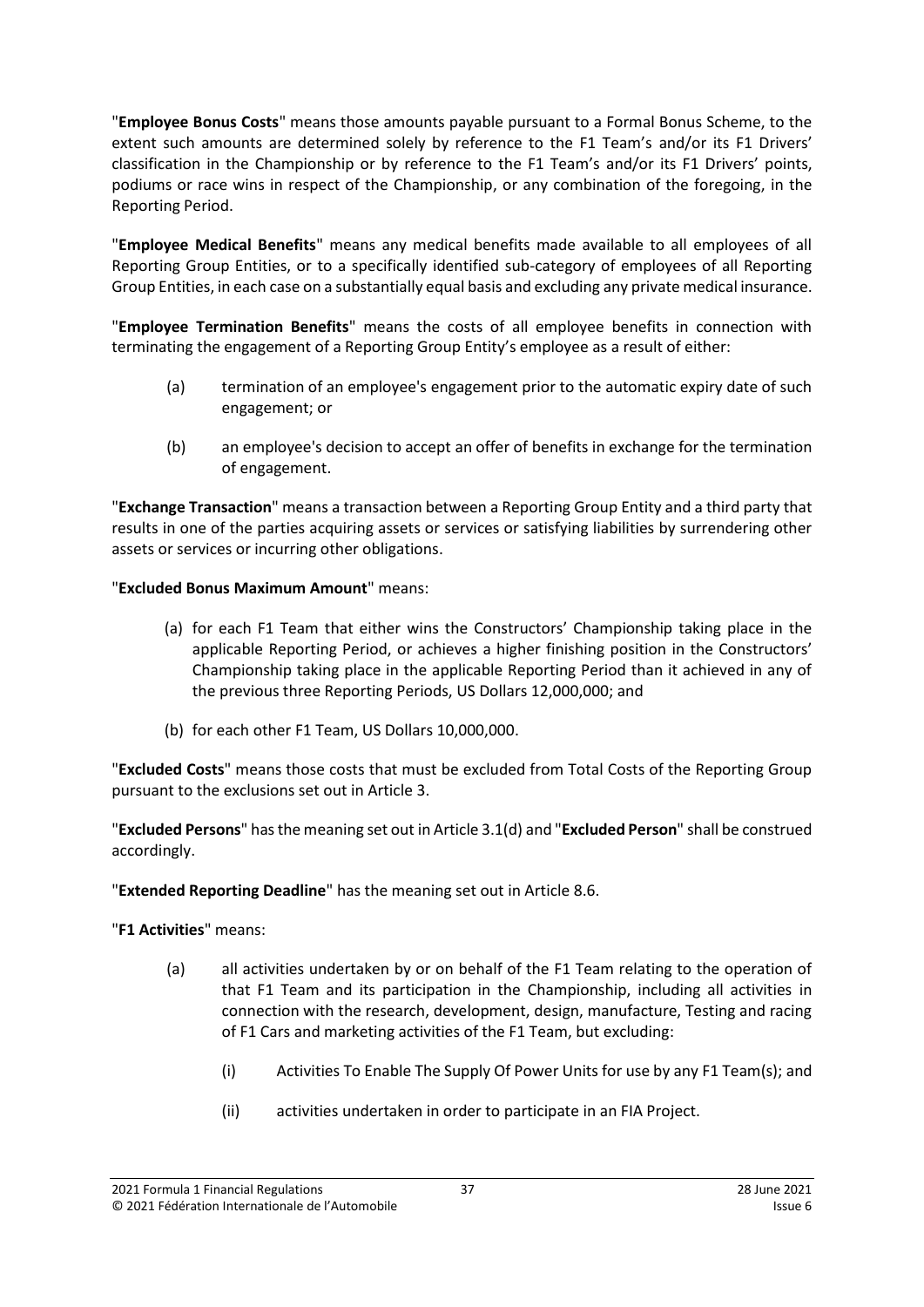- (b) all activities undertaken by or on behalf of the F1 Team in connection with the research, development and design of Transferable Components, Free Supply Components, Open Source Components and Standard Supply Components, but excluding activities to enable the supply of, or participate in a tender process to supply, any Standard Supply Component, as the sole supplier of that Standard Supply Component appointed by the FIA;
- (c) the planning, directing, management, control and/or execution of the activities defined as F1 Activities within paragraphs (a) and (b) of this definition; and
- (d) the management, directing, control and use of the assets used to undertake the activities defined as F1 Activities within paragraphs (a) and (b) of this definition.

"**F1 Cars**" means Current Cars, Previous Cars, Historic Cars and any cars intended for future participation in the Championship.

"**F1 Driver**" means any person:

- (a) engaged by a Reporting Group Entity whose primary role is as a driver engaged in the racing of F1 Cars in the Championship for or on behalf of the F1 Team during the Reporting Period; and
- (b) who has driven in a race for the F1 Team in the Championship during the Reporting Period.

"**F1 Team**" means a legal entity that holds an FIA Super Licence to participate in the Championship (being referred to in the Sporting Regulations as the "competitor", or the "constructor").

"**Fair Value**" means the price that would have been received to sell an asset or paid to transfer a liability in an orderly transaction between market participants at the transaction date.

"**FIA**" means the Fédération Internationale de l'Automobile.

"**FIA Code of Ethics**" means the FIA Code of Ethics adopted by the FIA General Assembly, as amended from time to time.

"**FIA General Assembly**" means the supreme decision-making body of the FIA.

"**FIA Judicial and Disciplinary Rules**" means the FIA Judicial and Disciplinary Rules adopted by the FIA General Assembly, as amended from time to time.

**"FIA Project"** means any F1 safety-related FIA project or initiative, or any other F1 related FIA project, in each case as notified to the F1 Teams by the Cost Cap Administration via a Determination.

"**FIA Statutes**" means the official statutes of the FIA adopted by the FIA General Assembly, as amended from time to time.

"**FIA Super Licence**" has the meaning set out in the International Sporting Code.

"**FIA World Motor Sport Council**" means the World Motor Sport Council as constituted under the FIA Statutes.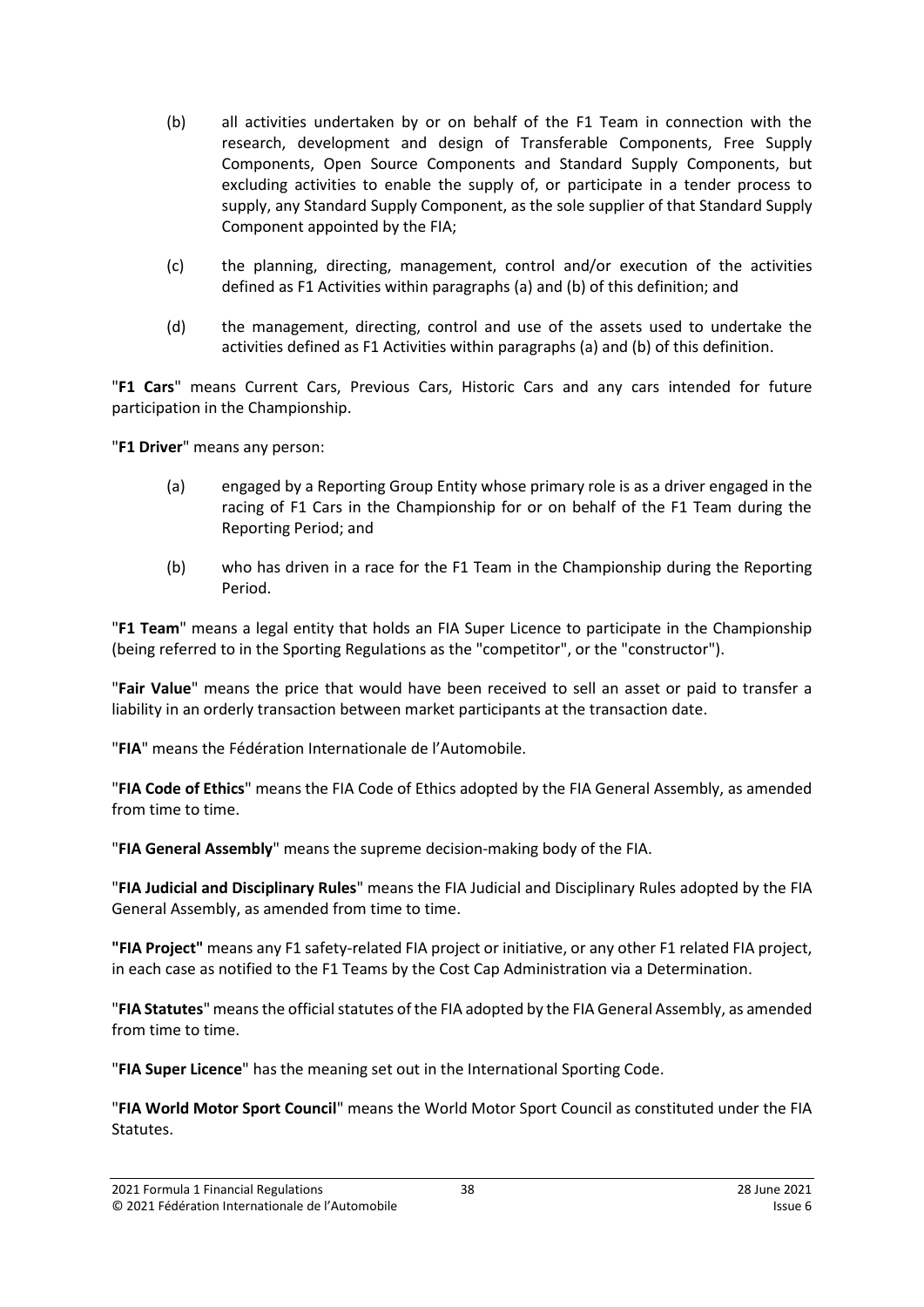"**Finance Activities**" are the undertaking of payroll administration, processing of payments to/from third parties, financial record keeping, accounting and taxation matters, and preparation of financial statements and internal financial analysis.

"**Finance Costs**" mean:

- (a) interest on bank overdrafts and loans;
- (b) interest on convertible loan notes:
- (c) any related charges arising from these borrowings such as transaction fees, account maintenance fees or fees charged for late payment;
- (d) interest on and any related charges arising from any other form of borrowing of funds; and
- (e) interest on lease liabilities.

"**Financial Penalty**" has the meaning set out in Article [9.1\(a\)](#page-26-6) and "**Financial Penalties**" shall be construed accordingly.

"**Financial Regulations**" means these FIA Formula One Financial Regulations, as amended from time to time.

"**Force Majeure Event**" means any circumstances beyond the reasonable control of an F1 Team affecting its compliance with these Financial Regulations, including terrorist action or the threat thereof, civil commotion, disruption due to general or local elections, invasion, war, threat of or preparation for war, fire, explosion, storm, flood, earthquake, or any other such natural physical disaster, epidemic and any legislation, regulation or ruling of any government, court or other such competent authority.

"**Formal Bonus Scheme**" means an employee bonus scheme that either:

- (a) has been formally communicated in writing (including, for these purposes, by email) to the relevant employee(s); or
- (b) has been formally approved by the board of directors of the F1 Team and is supported by a board resolution,

in either case prior to the first Competition of the Championship to which the Reporting Period relates.

"**Free Supply Components**" has the meaning set out in the Technical Regulations in force during the applicable Reporting Period.

"**Full Year Reporting Deadline**" means the deadline for submission of the Full Year Reporting Documentation, which is 19.00 CET on 31 March, or if such day is not a business day on the next business day, in respect of the Full Year Reporting Period ending on 31 December in the previous calendar year, unless any later time or date is otherwise communicated to the F1 Teams by the Cost Cap Administration via a Determination.

## "**Full Year Financial Reporting Documentation**" means either: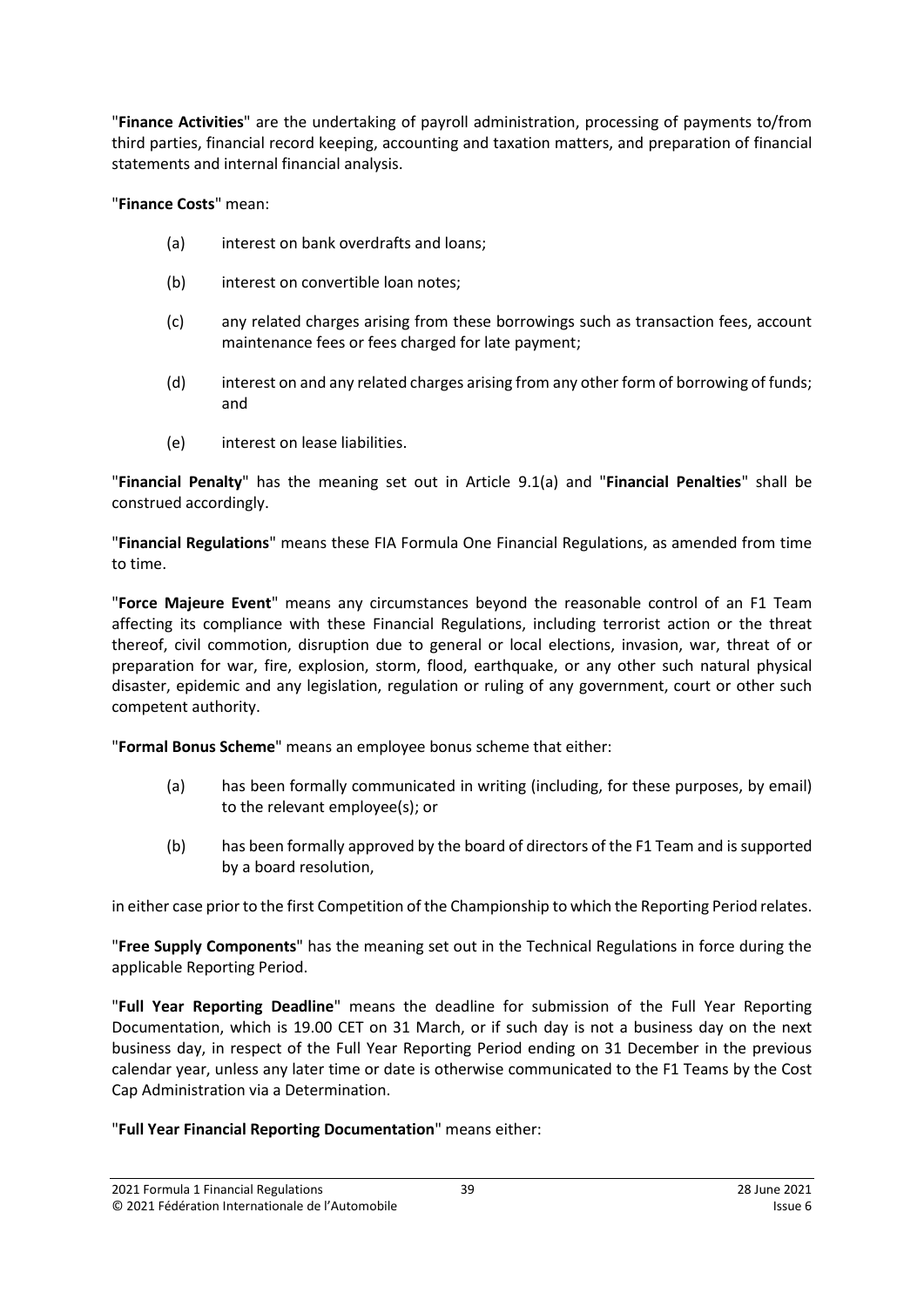- (a) if the F1 Team submitted a Cost Cap Reporting Template within its Interim Financial Reporting Documentation in the Reporting Period, the following documents:
	- (i) the Audited Annual Financial Statements in respect of each Reporting Group Entity for the Full Year Reporting Period; and
	- (ii) a completed Cost Cap Reporting Template; or
- (b) if the F1 Team submitted a Subset Cost Cap Reporting Template within its Interim Financial Reporting Documentation in the Reporting Period, either:
	- (i) the documents set out in paragraph (a) of this definition; or
	- (ii) the following documents:
		- (A) the Audited Annual Financial Statements for each individual Reporting Group Entity for the Full Year Reporting Period;
		- (B) the Subset Accounts; and
		- (C) a completed Subset Cost Cap Reporting Template.

"**Full Year Reporting Documentation**" has the meaning set out in Articl[e 5.1.](#page-13-2)

"**Full Year Reporting Period**" means a 12-month financial reporting period commencing on 1 January and ending on 31 December.

"**Good Faith**" means with due diligence and in a spirit of honesty, sincerity and integrity.

"**Heritage Asset Activities**" means activities forthe preservation, management, operation, Testing and maintenance of Previous Cars and Historic Cars.

"**Heritage Asset Personnel**" means any Personnel spending 90% or more of their total working hours in the applicable Reporting Period undertaking Heritage Asset Activities.

"**Historic Cars**" means cars which were designed and built in order to comply with the Technical Regulationsin force within any Championship season preceding those referred to within the definition of Previous Cars.

"**Human Resources Activities**" means the undertaking of recruitment of Personnel, Personnel communications, health and safety matters, Employee Medical Benefits, and grievance, disciplinary or termination procedures relating to Personnel.

"**ICA**" means the FIA International Court of Appeal.

"**Immunity Conditions**" has the meaning set out in Articl[e 6.18.](#page-16-0)

"**Independent Audit Firm**" means an independent audit firm acting in compliance with the International Code of Ethics for Professional Accountants (including International Independence Standards) and who have been approved by the Cost Cap Administration.

"**Indexation**" means: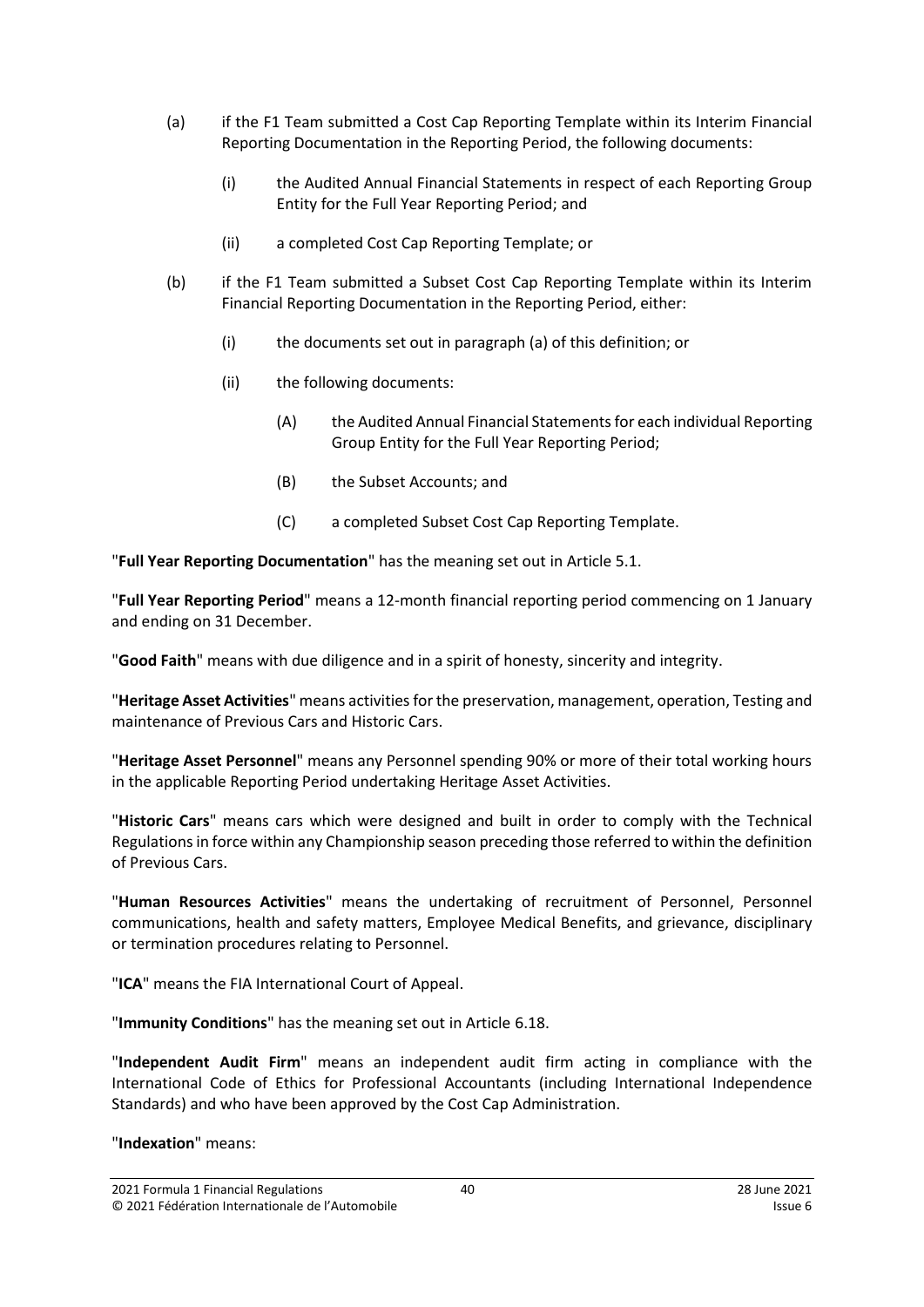- (a) in respect of the Full Year Reporting Period ending on 31 December 2021, the higher of zero and the amount by which the September 2020 average annual inflation rate as published on the International Monetary Fund website for the G7 countries exceeds 3.0%; and
- (b) in respect of the Full Year Reporting Periods ending on 31 December 2022 and 31 December 2023, the higher of zero and the amount by which the average annual inflation rate as published on the International Monetary Fund website for the G7 countries for September of the preceding Full Year Reporting Period exceeds 3.0%; and
- (c) in respect of the Full Year Reporting Period ending on 31 December 2024 and each subsequent Full Year Reporting Period, the rate to be applied in respect of the applicable Full Year Reporting Period, as determined and communicated by the Cost Cap Administration via a Determination no later than 31 October of the preceding Full Year Reporting Period.

The average annual inflation rate for the G7 countries is published on the International Monetary Fund website at [https://www.imf.org/external/datamapper/PCPIPCH@WEO/MAE.](https://www.imf.org/external/datamapper/PCPIPCH@WEO/MAE) If such rate ceases to exist, the Cost Cap Administration will use an alternative rate which it deems to be reasonably comparable.

## "**Initial Applicable Rate**" means:

(a) in respect of the exchange rate between US Dollars and each of Pounds Sterling, Euros and Swiss Francs, the following rates:

| US Dollars / Pounds Sterling | <b>US Dollars / Euros</b> | <b>US Dollars / Swiss Francs</b> |
|------------------------------|---------------------------|----------------------------------|
| 1.2691                       | 1.0982                    | 1.0040                           |

(b) in respect of all other currencies, the average of the daily exchange rates published by the US Federal Reserve System over the period 29 February 2020 +/- 60 days.

## "**Interim Financial Reporting Documentation**" means:

- (a) a completed Cost Cap Reporting Template; or
- (b) if the F1 Team has submitted a notice in writing to the Cost Cap Administration of its intention to use Subset Accounts as part of its Full Year Financial Reporting Documentation by the deadline communicated by the Cost Cap Administration via a Determination, a completed Subset Cost Cap Reporting Template.

"**Interim Reporting Deadline**" means the deadline for submission of the Interim Reporting Documentation, which is 19.00 CET on 30 June, or if such day is not a business day on the next business day, in respect of the Interim Reporting Period ending on 30 April in the same calendar year, unless any later time or date is otherwise communicated to the F1 Teams by the Cost Cap Administration via a Determination.

"**Interim Reporting Documentation**" has the meaning set out in Article [5.2.](#page-13-3)

"**Interim Reporting Period**" means a four-month financial reporting period commencing on 1 January and ending on 30 April in any given year.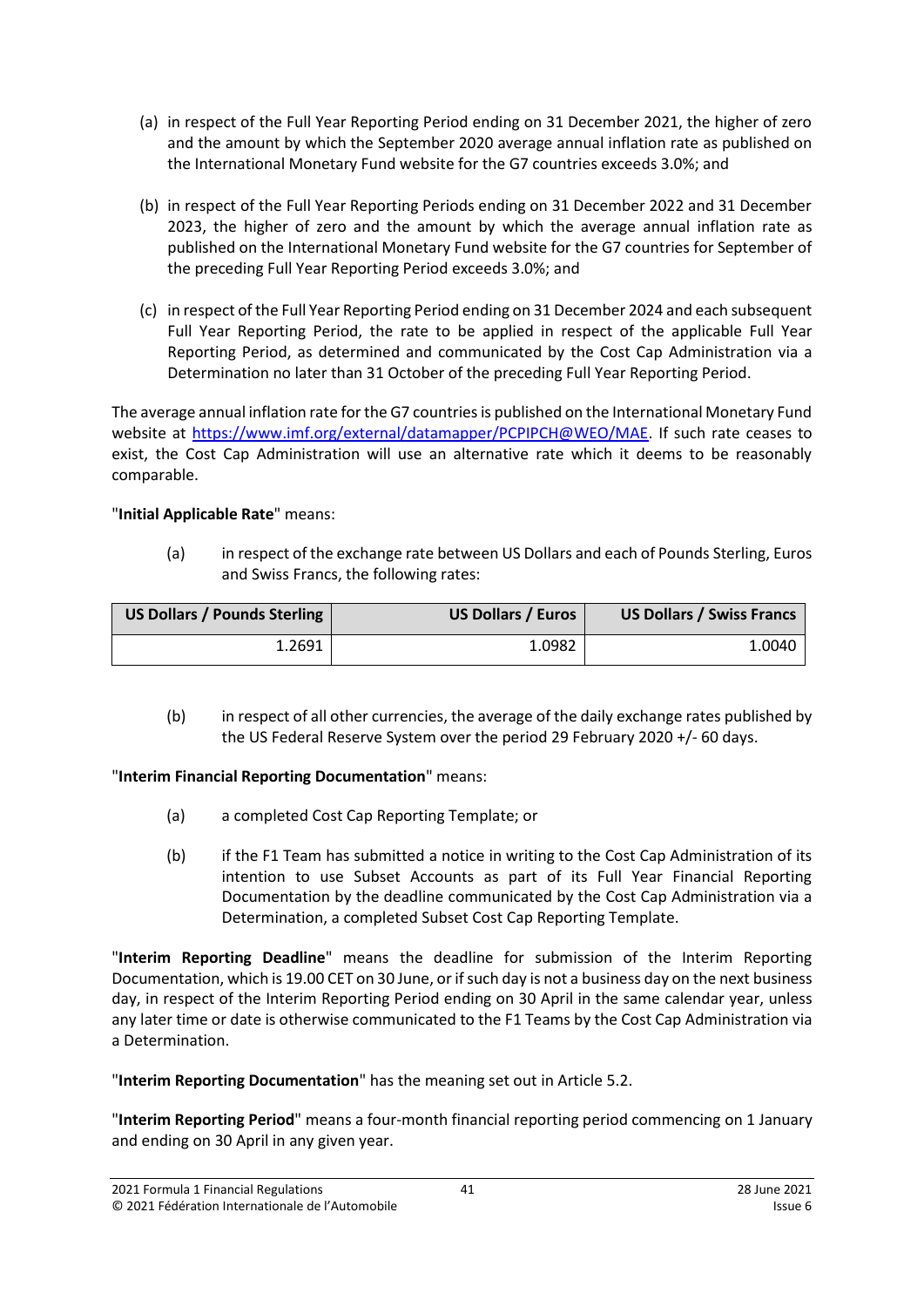"**International Sporting Code**" means the FIA International Sporting Code, as amended from time to time.

"**Inter-Team Transaction**" means a transaction between a Reporting Group Entity in respect of an F1 Team and a member of the Legal Group Structure of another F1 Team.

"**Inventories**" means only those assets which are:

- (a) finished goods purchased or produced, and held for use in respect of the F1 Team's F1 Cars, with the exception of Pit Stop Equipment and Tyre Blankets;
- (b) in the process of production for such use under paragraph (a) of this definition; and
- (c) in the form of materials or supplies to be consumed in the process of production for such use under paragraph (a) of this definition.

"**Joint Control**" means the contractually agreed sharing of Control of an arrangement, which exists only when the strategic financial and operating decisions relating to the activity require the unanimous consent of the parties sharing Control.

"**Joint Venture**" means a joint arrangement whereby the parties that have Joint Control of the arrangement have rights to the net assets of the arrangement.

"**Judges**" has the meaning set out in Article [7.4.](#page-19-2)

"**Key Management Personnel**" means those persons having authority over and responsibility for planning, directing and controlling the activities of an entity, directly or indirectly, including any director (whether executive or otherwise) of that entity.

"**Late Submission**" has the meaning set out in Article [8.4.](#page-23-1)

"**Late Submission Notice**" has the meaning set out in Article [8.4.](#page-23-1)

"**Late Submitting Team**" has the meaning set out in Article [8.4.](#page-23-1)

"**Legal Activities**" means the provision of legal advice and guidance, legal document preparation and drafting, ensuring compliance with applicable laws, legal contract management, litigation management and representation in respect of legal matters.

## "**Legal Group Structure**" means:

- (a) the F1 Team;
- (b) any direct or indirect Controlling entity of the F1 Team (up to and including the Ultimate Controlling Party);
- (c) any Subsidiary, Associate or Joint Venture of the F1 Team or any entity pursuant to paragraph (b) of this definition; and
- (d) any party that has Significant Influence over the F1 Team.

#### "**Marketing Activities**" means: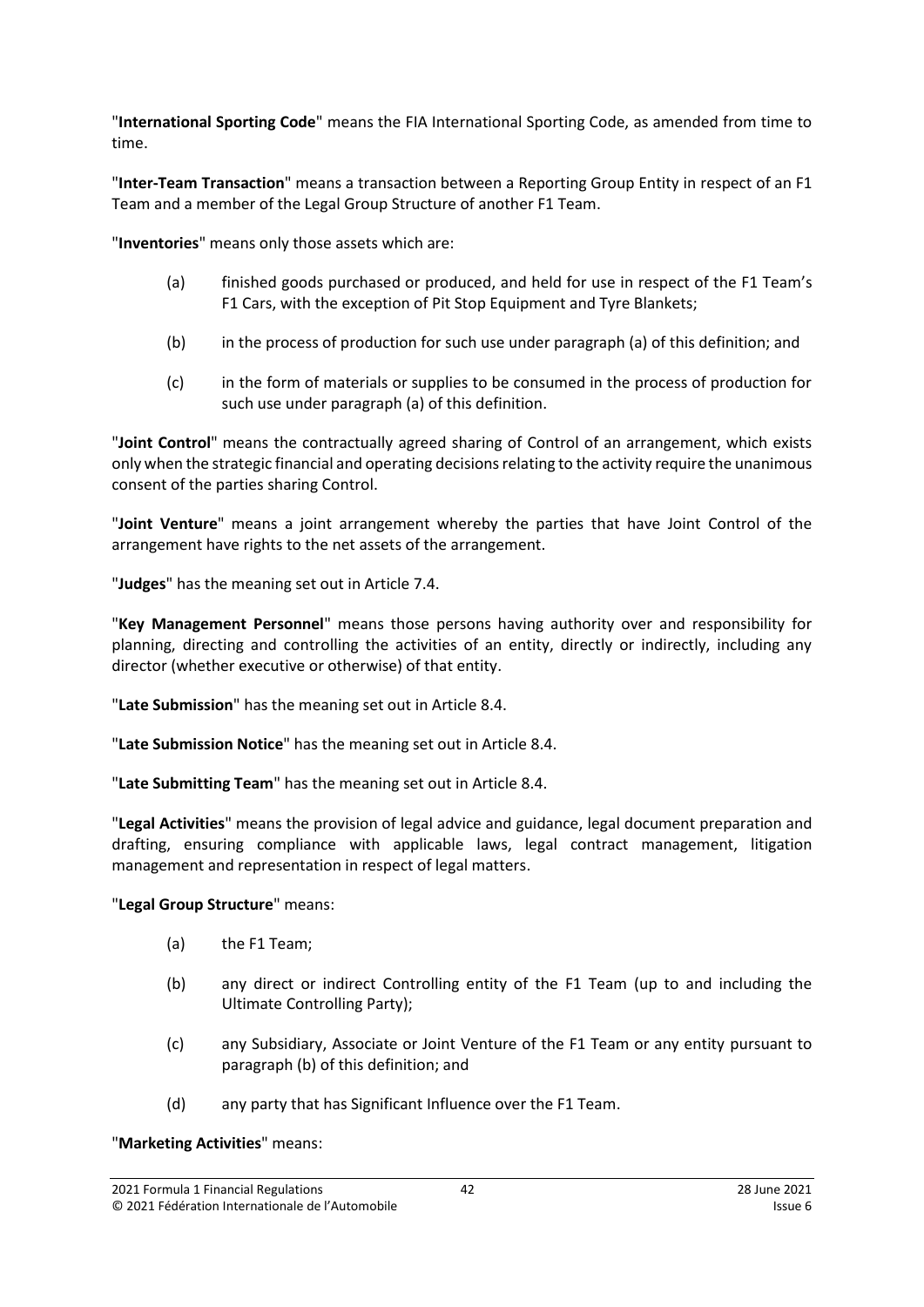- (a) the creation, development and deployment of Marketing Outputs;
- (b) the identification, negotiation, agreement and servicing of sponsorship agreements;
- (c) the application of paint and stickers to F1 Cars or to any plant or equipment assets used to undertake F1 Activities; and
- (d) carrying out Promotional Events, Demonstration Events or other demonstration events organised by the Commercial Rights Holder.

"**Marketing Outputs**" means branded F1 Team clothing, branded F1 Team merchandise, website, customer relationship management database, eSports players/teams, public relations external communications, the paddock motorhome and any other outputs as may be specified as such by the Cost Cap Administration from time to time.

"**Material Overspend Breach**" has the meaning set out in Article [8.12.](#page-25-1)

"**Material Sporting Penalty**" has the meaning set out in Article [9.1\(c\)](#page-26-4) and "**Material Sporting Penalties**" shall be construed accordingly.

"**Minor Overspend Breach**" has the meaning set out in Article [8.10.](#page-24-2)

"**Minor Sporting Penalty**" has the meaning set out in Article [9.1\(b\)](#page-26-7) and "**Minor Sporting Penalties**" shall be construed accordingly.

"**Non-Submission Breach**" has the meaning set out in Article [8.7](#page-24-0) or [8.8,](#page-24-3) as applicable.

"**Non-F1 Activities**" means activities that are not F1 Activities.

"**Objectives**" has the meaning set out in Article [1.3.](#page-1-2)

"**Open Source Components**" has the meaning set out in the Technical Regulations in force during the applicable Reporting Period.

"**Other Racing Driver**" means any person engaged by a Reporting Group Entity whose primary role is as a driver engaged in the racing and/or Testing of automobiles for or on behalf of the F1 Team during the Reporting Period, but who is not an F1 Driver.

"**Parent**" means an entity that Controls one or more other entities (known as Subsidiaries). Together a Parent and its Subsidiaries are a "**Group**".

"**Parties**" (and in its singular form "**Party**") has the meaning set out in Article [7.13.](#page-20-1)

"**Personnel**" means any individual engaged in the undertaking of F1 Activities by an entity in the Legal Group Structure of the F1 Team.

"**Pit Stop Equipment**" has the meaning set out in Appendix 4 of the 2021 Technical Regulations.

"**Power Train Test Bench**" has the meaning set out in the Sporting Regulations in force during the applicable Reporting Period.

"**Power Unit**" has the meaning set out in the Technical Regulations in force during the applicable Reporting Period.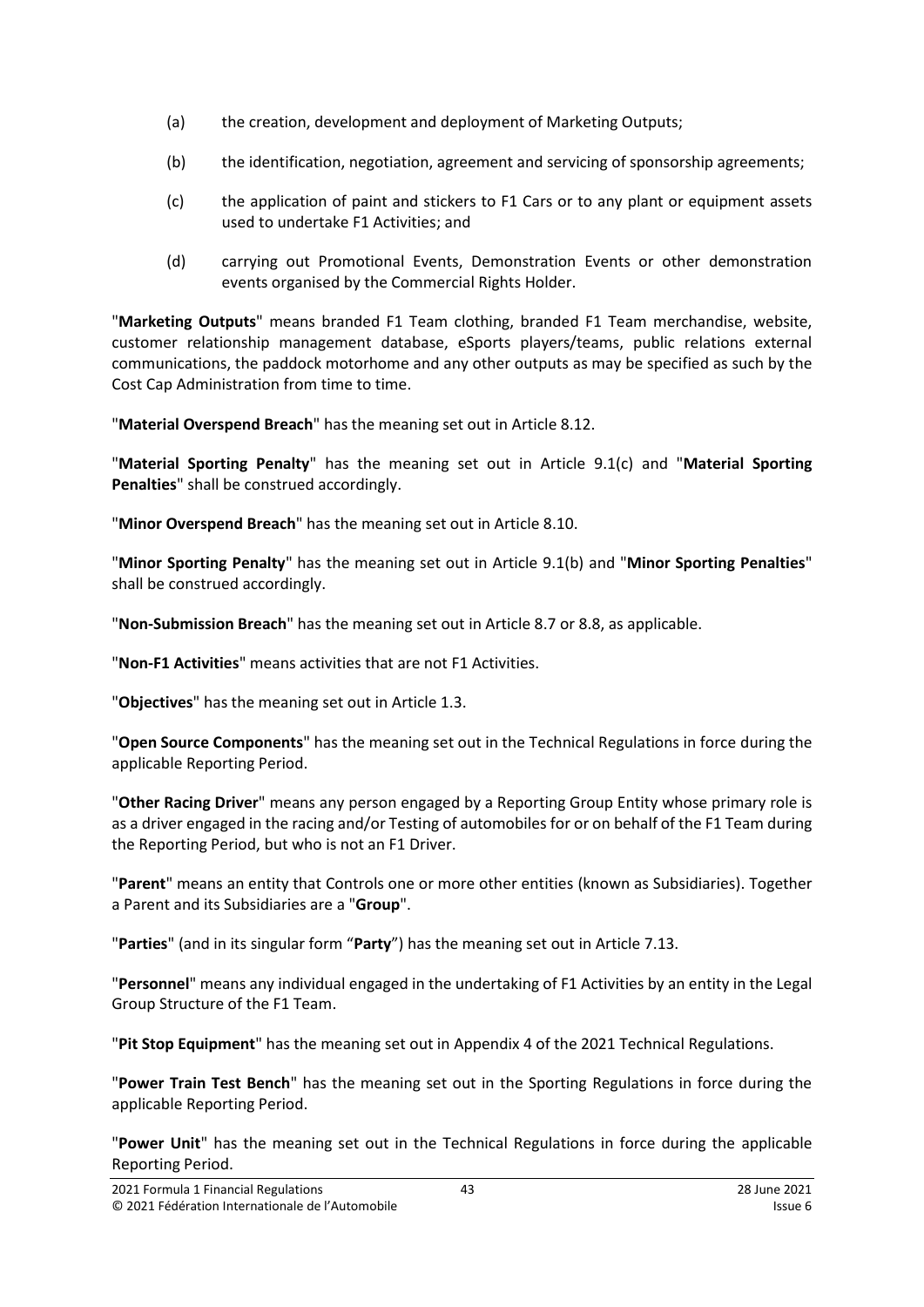"**Power Unit Supply Perimeter**" has the meaning set out in the Sporting Regulations in force during the applicable Reporting Period.

"**Power Unit Test Bench**" has the meaning set out in the Sporting Regulations in force during the applicable Reporting Period.

"**Power Unit Transaction**" means a transaction, other than a Related Party Transaction, Exchange Transaction or Inter-Team Transaction, between a Reporting Group Entity and a Power Unit supplier.

"**Presentation Currency**" means, in relation to a Reporting Group Entity, the currency in which the Audited Annual Financial Statements of that entity are presented, and "**Presentation Currencies**" shall be construed accordingly.

"**President of the Hearing**" has the meaning set out in Article [7.12.](#page-20-2)

"**President of the Cost Cap Adjudication Panel**" has the meaning set out in Article [7.4.](#page-19-2)

"**Previous Cars**" means cars which were designed and built in order to comply with the Technical Regulations in force in any of the three Championship seasons falling immediately prior to the Championship season preceding the applicable Reporting Period.

"**Procedural Breach**" has the meaning set out in Article [8.1.](#page-23-2)

"**Promotional Event**" means an event in which an F1 Team participates purely for marketing or promotional purposes.

"**Property Costs**" means any property rent, property lease costs, business rates and property taxes.

"**Reassigned Employee**" means an employee of a Reporting Group Entity whose engagement was terminated, or whose role was formally and wholly reassigned to Non-F1 Activities, in each case on or prior to 30 June 2021.

"**Redundant Inventories**" means Inventories held at the end of the Reporting Period but not held for future use in respect of the F1 Team's F1 Cars, as:

- (i) they are damaged or destroyed;
- (ii) they are obsolete; or
- (iii) the F1 Team determine they will not be used in the future.

"**Related Party**" means, with respect to a Reporting Group Entity:

- (a) a person who:
	- (i) has Control or Joint Control of that Reporting Group Entity;
	- (ii) has Significant Influence over that Reporting Group Entity; or
	- (iii) is a member of the Key Management Personnel of that Reporting Group Entity or of a Parent of that Reporting Group Entity;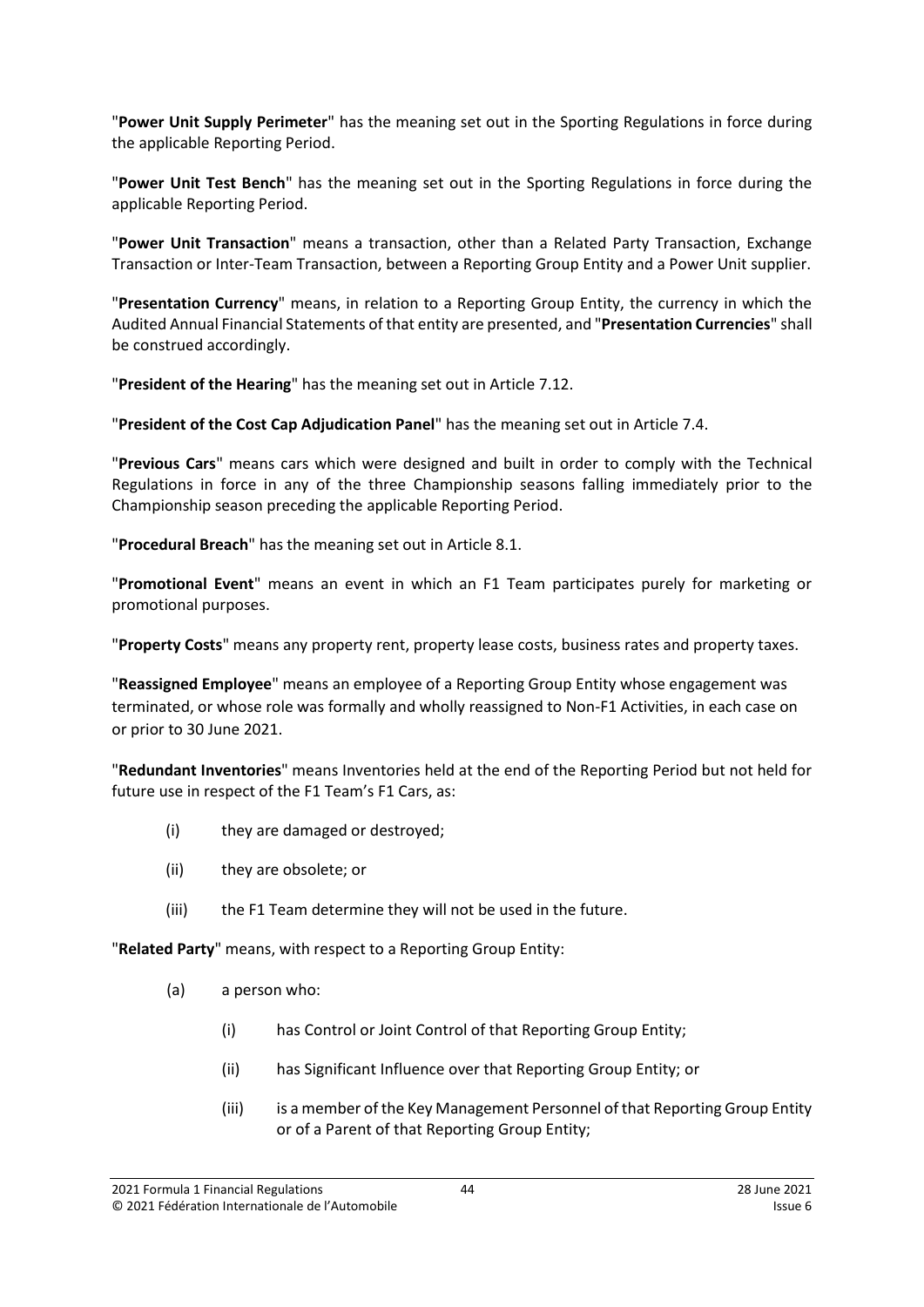- (b) a family member (such term being construed as set out in the definition of Connected Party) of any person listed in paragraph (a) of this definition;
- (c) an entity to which any of the following paragraphs apply:
	- (i) both it and the Reporting Group Entity are members of the same Group;
	- (ii) it or the Reporting Group Entity is an Associate or Joint Venture of the other (or an Associate or Joint Venture of a member of a Group of which the other is a member);
	- (iii) it and the Reporting Group Entity are Joint Ventures of the same third party;
	- (iv) it or the Reporting Group Entity is a Joint Venture of a third party and the other is an Associate of the third party;
	- (v) the entity is a post-employment defined benefit plan for the benefit of the employees of the Reporting Group Entity;
	- (vi) the entity is Controlled or Jointly Controlled by a person falling within paragraphs (a) or (b) of this definition;
	- (vii) a person falling within paragraph (a)(i) of this definition, or a family member of such a person, has Significant Influence over the entity or is a member of the Key Management Personnel of the entity (or of a Parent of the entity); and/or
	- (viii) the entity, or any member of a Group of which it is a part, provides Key Management Personnel services to a Reporting Group Entity or to the Parent of a Reporting Group Entity.

"**Related Party Transaction**" means, with respect to a Reporting Group Entity:

- (a) a transfer of resources, services or obligations between that Reporting Group Entity and a Related Party, regardless of whether a price has been charged; or
- (b) any transaction between that Reporting Group Entity and a third party where:
	- (i) a commercial relationship exists between that third party and a Related Party; and
	- (ii) the transaction is entered into on terms that are different to those that the third party would have agreed if the commercial relationship referred to in paragraph (b)(i) of this definition had not existed.

"**Relevant Asset**" means each tangible asset held on the fixed asset register within the underlying books and records of each Reporting Group Entity that:

- (a) is plant and equipment or IT hardware; and
- (b) either:
	- (i) the costs in respect of which have been treated as Capital Expenditure; or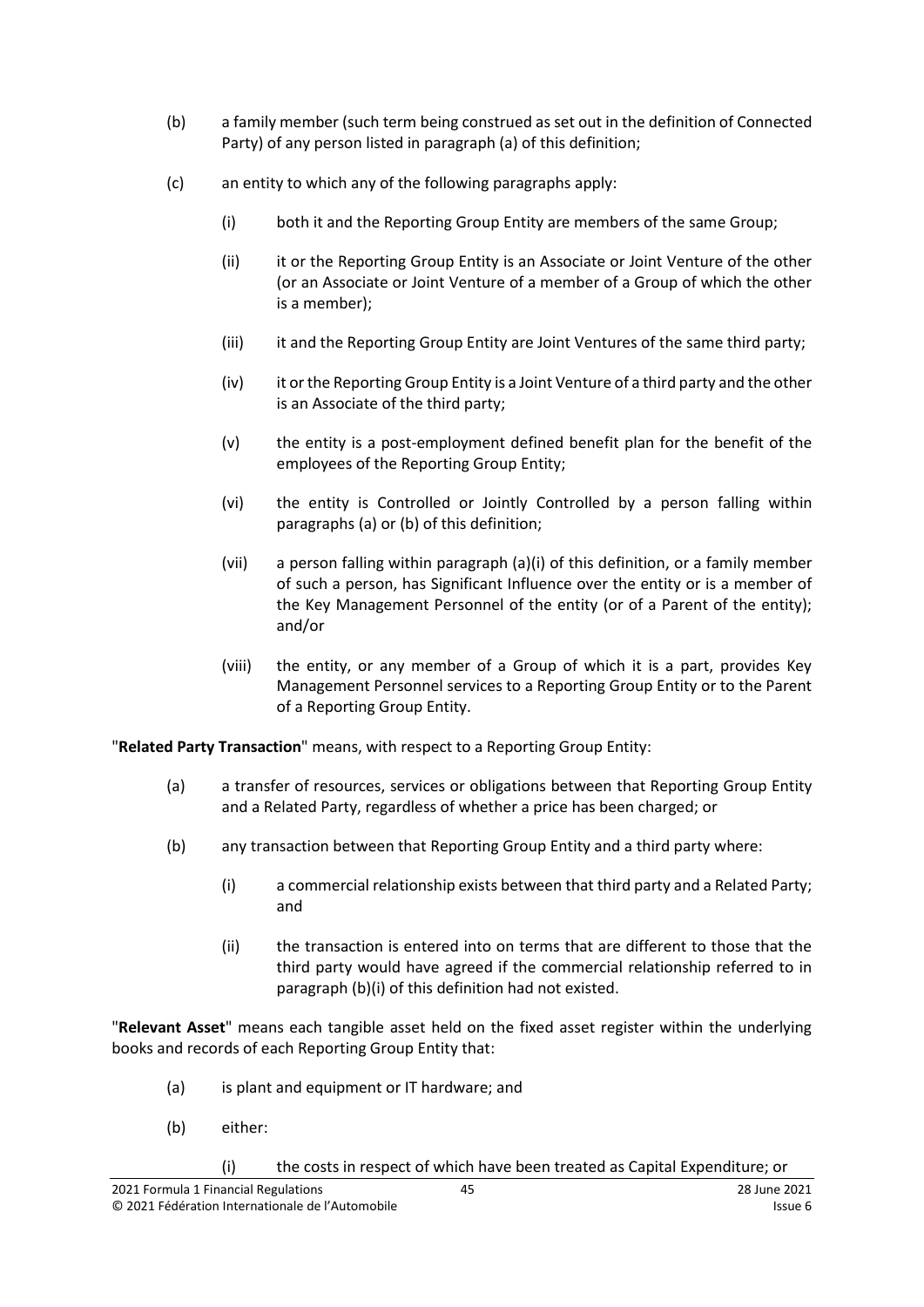(ii) if it became available for use prior to 1 January 2021, the costs in respect of which would have been treated as Capital Expenditure had that asset become available for use on or after 1 January 2021.

"**Relevant Costs**" means the Total Costs of the Reporting Group less any Excluded Costs, and subject to any applicable Adjustments.

"**Relevant Person**" means each of an F1 Driver, Other Racing Driver and Excluded Persons from time to time.

"**Reporting Deadline(s)**" means the Interim Reporting Deadline and/or the Full Year Reporting Deadline, as the context so requires.

"**Reporting Documentation**" means the Interim Reporting Documentation and/or the Full Year Reporting Documentation, as the context so requires.

"**Reporting Group**" means the F1 Team and, if applicable, those entities within the Legal Group Structure of the F1 Team determined to be included in the Reporting Group of the F1 Team in accordance with Articles [2.5](#page-4-1) to [2.11](#page-5-5) (inclusive). Each entity within the Reporting Group shall be a "**Reporting Group Entity**".

"**Reporting Group Documentation**" means documentation, in the format prescribed by the Cost Cap Administration from time to time via a Determination, containing:

- (a) details of each Reporting Group Entity for the applicable Reporting Period; and
- (b) confirmation that the exclusion from the F1 Team's Reporting Group of all other entities in the F1 Team's Legal Group Structure is in accordance with Articles [2.5](#page-4-1) to [2.11](#page-5-5) (inclusive).

"**Reporting Period**" means the Interim Reporting Period and/or the Full Year Reporting Period, as the context so requires.

"**Research**" means any original and planned investigation undertaken with the prospect of gaining new scientific or technical knowledge and understanding.

"**Respondent**" has the meaning set out in Article [7.13\(a\).](#page-20-3)

"**Significant Influence**" means the power to participate in the financial and operating policy decisions of the entity, but not in Control or Joint Control of that entity. Significant Influence may be gained by means of shareholding, or voting power, or by constitutional documents (statutes), or by agreement, or otherwise.

**"Sole Purpose Of Testing Power Units For Performance And Reliability"** has the meaning set out in the Sporting Regulations in force during the applicable Reporting Period.

"**Sporting Regulations**" means the FIA Formula One Sporting Regulations, as amended from time to time.

"**Sprint Qualifying**" has the meaning set out in the Sporting Regulations in force during the applicable Reporting Period.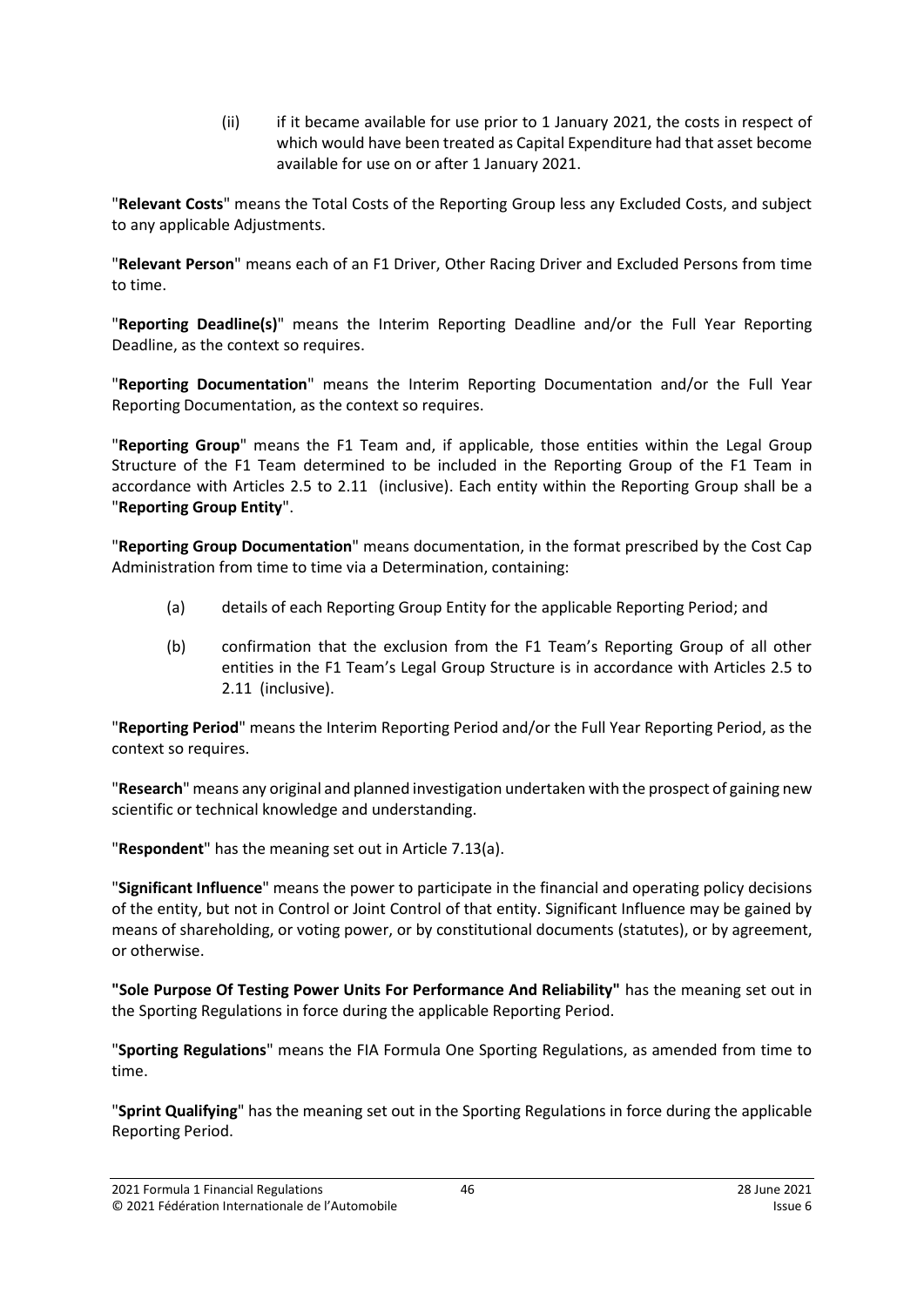"**Standard Supply Components**" has the meaning set out in the Technical Regulations in force during the applicable Reporting Period and "**Standard Supply Component**" shall be construed accordingly.

"**Subset Accounts**" means, annual accounts for the Full Year Reporting Period for a clearly identifiable component of the F1 Team, the format of which shall be prescribed by the Cost Cap Administration via a Determination and which shall:

- (a) include Total Costs of the F1 Team less any costs Directly Attributable to Non-F1 Activities;
- (b) be prepared by reference to the same financial reporting framework and under the same accounting policies used by the F1 Team in its Audited Annual Financial Statements; and
- (c) comprise:
	- (i) an income statement with line items down to profit or loss before Finance Costs and Corporate Income Tax;
	- (ii) balance sheet line items for tangible assets, intangible assets, inventories and research and development costs; and
	- (iii) explanatory notes,

which have been audited by the same Independent Audit Firm that signs the F1 Team's Audited Annual Financial Statements; and

(d) be derived from best practice accounting separation and regulatory financial reporting requirements.

"**Subset Cost Cap Reporting Template**" means the reporting template, in the format prescribed by the Cost Cap Administration from time to time via a Determination, which shall:

- (a) include:
	- (i) Total Costs of the F1 Team less any costs Directly Attributable to Non-F1 Activities; and
	- (ii) if the Reporting Group includes entities other than the F1 Team, the Total Costs of each Reporting Group Entity (other than the F1 Team);
- (b) include, in respect of the Full Year Reporting Documentation, a reconciliation of the costs reported in the Subset Cost Cap Reporting Template to the costs recorded in:
	- (i) the Subset Accounts; and
	- (ii) if the Reporting Group includes entities other than the F1 Team, the Audited Annual Financial Statements in respect of each Reporting Group Entity (other than the F1 Team);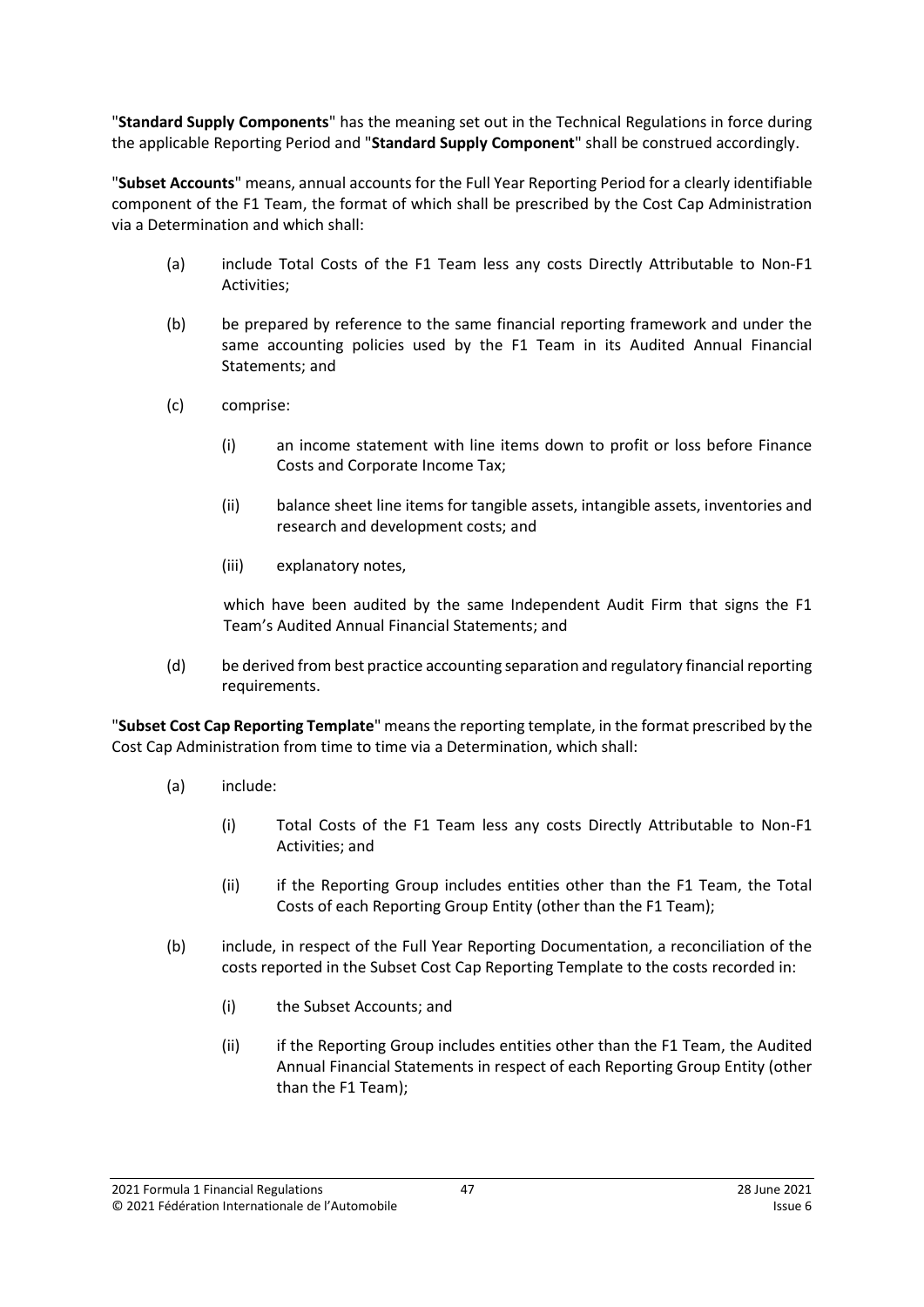- (c) include, in respect of the Full Year Reporting Documentation, a reconciliation of the costs recorded in the Subset Accounts to the costs recorded in the Audited Annual Financial Statements of the F1 Team;
- (d) calculate Relevant Costs for the applicable Reporting Period;
- (e) contain an appropriate level of disclosure to enable the Cost Cap Administration to assess compliance with these Financial Regulations;
- (f) include details of relevant Related Party Transactions, Exchange Transactions Inter-Team Transactions, Power Unit Transactions and transactions pursuant to which a Customer Competitor uses a Transferable Component or a sub-assembly of a Transferable Component; and
- (g) prescribe reporting obligations no less onerous than those to which that F1 Team would have been subject had it reported using the Cost Cap Reporting Template.

"**Subsidiary**" means an entity that is Controlled by another entity (known as the Parent).

"**Team Principal**" means the individual designated as team principal for each F1 Team under the F1 Team's Competitor Staff Registration Submission to the FIA in respect of the Reporting Period.

"**Technical Director**" means the individual designated as technical director for each F1 Team under the F1 Team's Competitor Staff Registration Submission to the FIA in respect of the Reporting Period.

"**Technical Regulations**" means the FIA Formula One Technical Regulations, as amended from time to time.

"**Testing**" means all on track and off-track testing, including any virtual testing and simulation of either a car, chassis or chassis system or components, (including for the avoidance of doubt Testing of Current Cars).

"**Testing of Current Cars**" has the meaning set out in the Sporting Regulations in force during the applicable Reporting Period.

"**Total Costs**" means all costs and losses recognised within profit or loss of the underlying books and records.

"**Total Costs of the Reporting Group**" means the aggregate of Total Costs of each Reporting Group Entity, having adjusted (to the extent applicable) for any amounts recharged from one Reporting Group Entity to another Reporting Group Entity.

"**Total Employee Remuneration**" means the aggregate annual basic salaries and bonuses of all employees within Total Costs of the Reporting Group, excluding any such amounts falling within Articles [3.1\(a\)](#page-5-6) to [3.1\(e\)](#page-5-7) (inclusive),  $3.1(h)$ ,  $3.1(i)$ ,  $3.1(k)$ ,  $3.1(k)$  to  $3.1(w)$  (inclusive),  $3.1(y)$  and  $3.2$ .

"**Total Fixed Employee Remuneration**" means the aggregate annual basic salaries of all employees within Total Costs of the Reporting Group, excluding any such amounts falling within Article[s 3.1\(a\)](#page-5-6) to [3.1\(e\)](#page-5-7) (inclusive), [3.1\(h\),](#page-5-8) [3.1\(i\)](#page-6-0) [3.1\(t\)](#page-7-1) to [3.1\(w\)](#page-7-2) (inclusive), [3.1\(y\)](#page-7-3) an[d 3.2.](#page-8-2)

"**Transferable Components**" has the meaning set out in the Technical Regulations in force during the applicable Reporting Period.